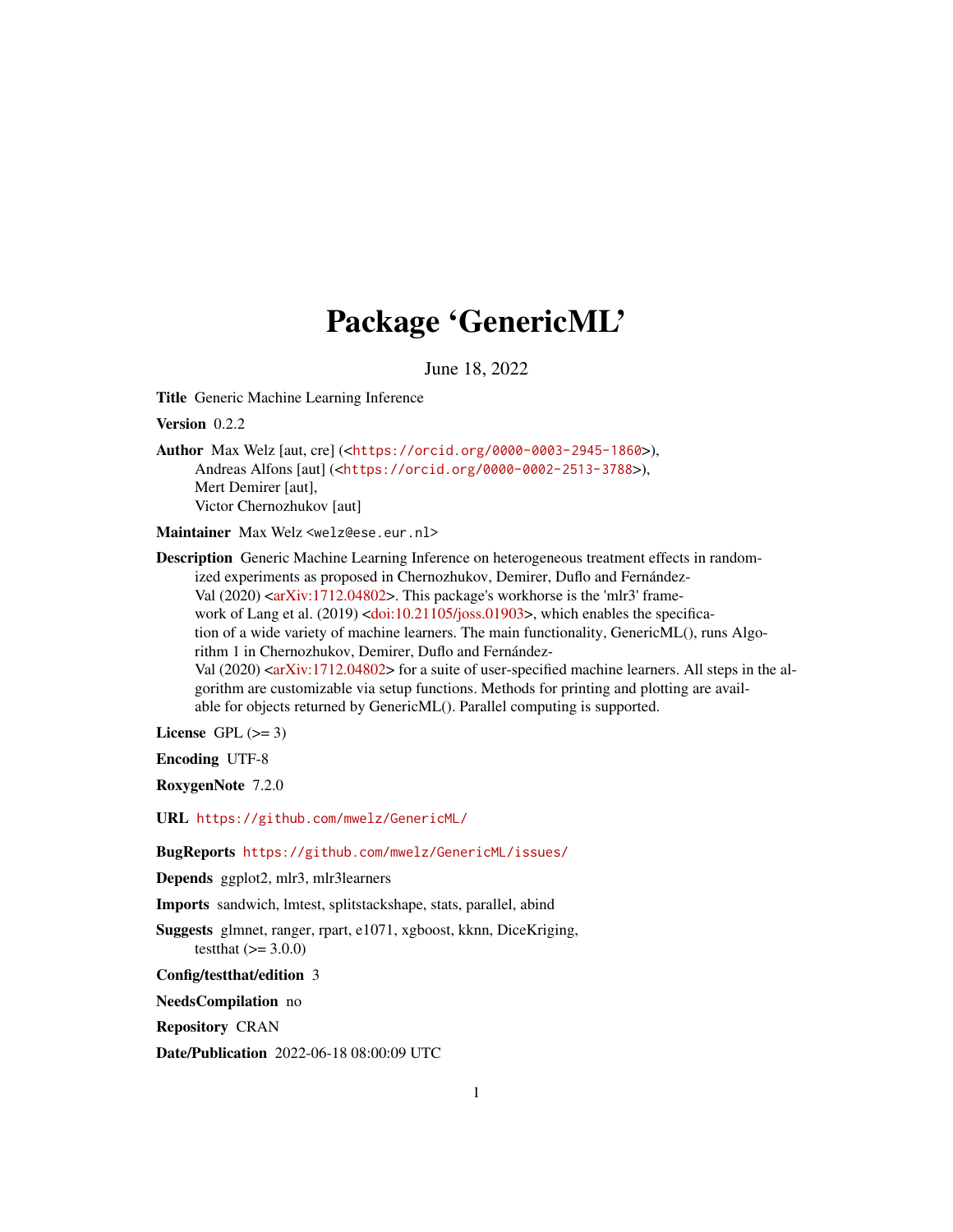# <span id="page-1-0"></span>R topics documented:

|       |                                                                                                               | $\overline{2}$ |
|-------|---------------------------------------------------------------------------------------------------------------|----------------|
|       |                                                                                                               | $\overline{4}$ |
|       |                                                                                                               | 5              |
|       | GenericML                                                                                                     | $\overline{7}$ |
|       |                                                                                                               | 12             |
|       | GenericML single $\ldots \ldots \ldots \ldots \ldots \ldots \ldots \ldots \ldots \ldots \ldots \ldots \ldots$ | 14             |
|       |                                                                                                               | 17             |
|       |                                                                                                               | 18             |
|       |                                                                                                               | 20             |
|       |                                                                                                               | 22             |
|       |                                                                                                               | 23             |
|       |                                                                                                               | 24             |
|       |                                                                                                               | 25             |
|       |                                                                                                               | 26             |
|       |                                                                                                               | 28             |
|       |                                                                                                               | 29             |
|       |                                                                                                               | 29             |
|       |                                                                                                               | 30             |
|       |                                                                                                               | 31             |
|       |                                                                                                               | 31             |
|       |                                                                                                               | 32             |
|       |                                                                                                               | 34             |
|       |                                                                                                               | 36             |
|       |                                                                                                               | 36             |
|       |                                                                                                               | 38             |
|       |                                                                                                               | 40             |
|       |                                                                                                               | 41             |
|       |                                                                                                               | 42             |
|       |                                                                                                               | 44             |
| Index |                                                                                                               | 45             |

<span id="page-1-1"></span>BLP *Performs BLP regression*

# Description

Performs the linear regression for the Best Linear Predictor (BLP) procedure.

# Usage

```
BLP(
 Y,
 D,
 propensity_scores,
 proxy_BCA,
```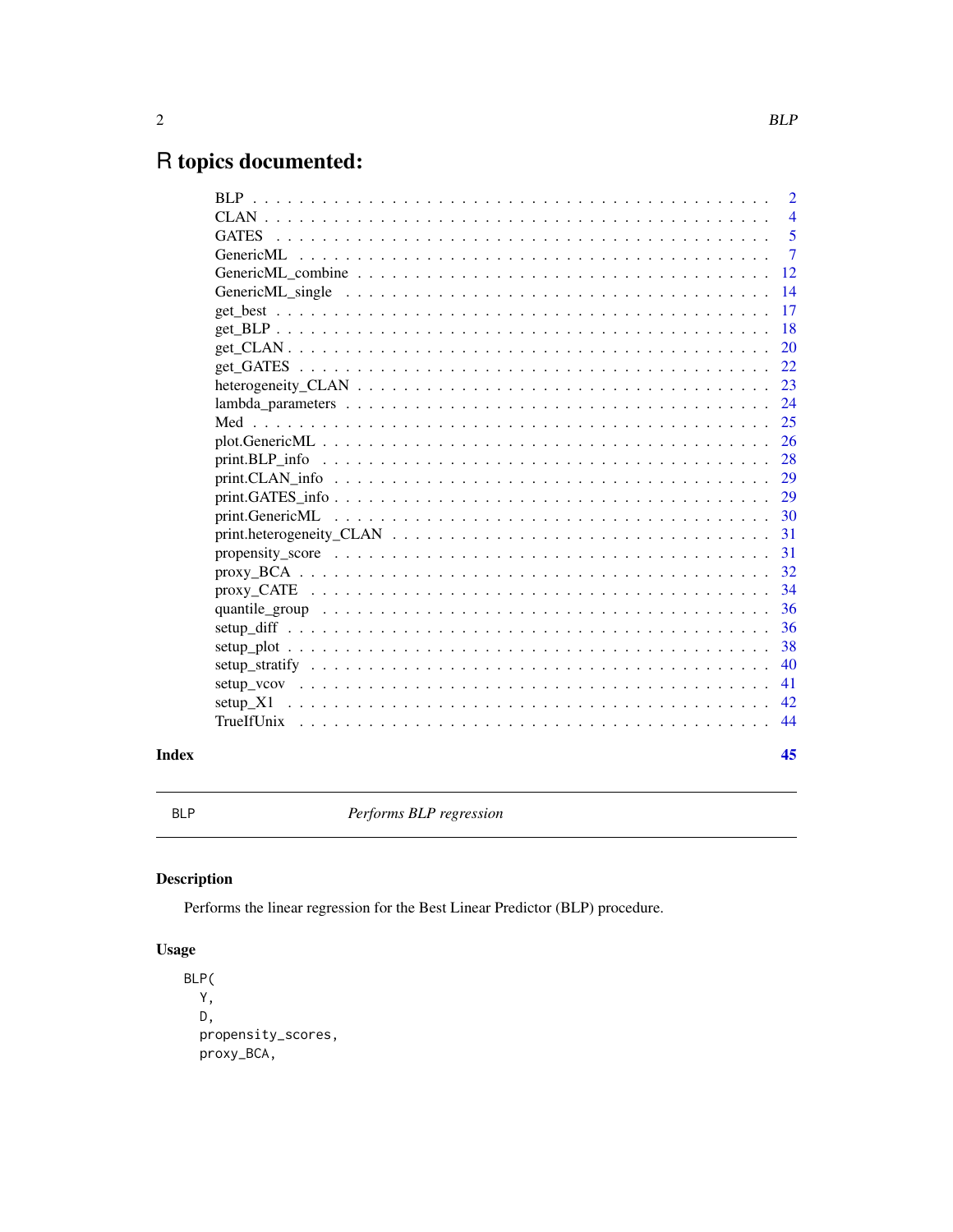```
proxy_CATE,
 HT = FALSE,X1_control = setup_X1(),
 vcov_control = setup_vcov(),
 significance_level = 0.05
)
```
# Arguments

| Y                  | A numeric vector containing the response variable.                                                                                                |
|--------------------|---------------------------------------------------------------------------------------------------------------------------------------------------|
| D                  | A binary vector of treatment assignment. Value one denotes assignment to the<br>treatment group and value zero assignment to the control group.   |
| propensity_scores  |                                                                                                                                                   |
|                    | A numeric vector of propensity scores. We recommend to use the estimates of a<br>"propensity_score" object.                                       |
| proxy_BCA          | A numeric vector of proxy baseline conditional average (BCA) estimates. We<br>recommend to use the estimates of a "proxy_BCA" object.             |
| proxy_CATE         | A numeric vector of proxy conditional average treatment effect (CATE) esti-<br>mates. We recommend to use the estimates of a "proxy_CATE" object. |
| НT                 | Logical. If TRUE, a Horvitz-Thompson (HT) transformation is applied (BLP2 in<br>the paper). Default is FALSE.                                     |
| X1_control         | Specifies the design matrix $X_1$ in the regression. Must be an object of class<br>"setup_X1". See the documentation of setup_X1() for details.   |
| vcov_control       | Specifies the covariance matrix estimator. Must be an object of class "setup_vcov".<br>See the documentation of setup_vcov() for details.         |
| significance_level |                                                                                                                                                   |
|                    | Significance level. Default is 0.05.                                                                                                              |

# Value

An object of class "BLP", consisting of the following components:

generic\_targets A matrix of the inferential results on the BLP generic targets.

coefficients An object of class ["coeftest"](#page-0-0), contains the coefficients of the BLP regression.

lm An object of class ["lm"](#page-0-0) used to fit the linear regression model.

# References

Chernozhukov V., Demirer M., Duflo E., Fernández-Val I. (2020). "Generic Machine Learning Inference on Heterogenous Treatment Effects in Randomized Experiments." *arXiv preprint arXiv:1712.04802*. URL: <https://arxiv.org/abs/1712.04802>.

# See Also

[setup\\_X1\(](#page-41-1)), [setup\\_diff\(](#page-35-1)), [setup\\_vcov\(](#page-40-1)), [propensity\\_score\(](#page-30-1)), [proxy\\_BCA\(](#page-31-1)), [proxy\\_CATE\(](#page-33-1))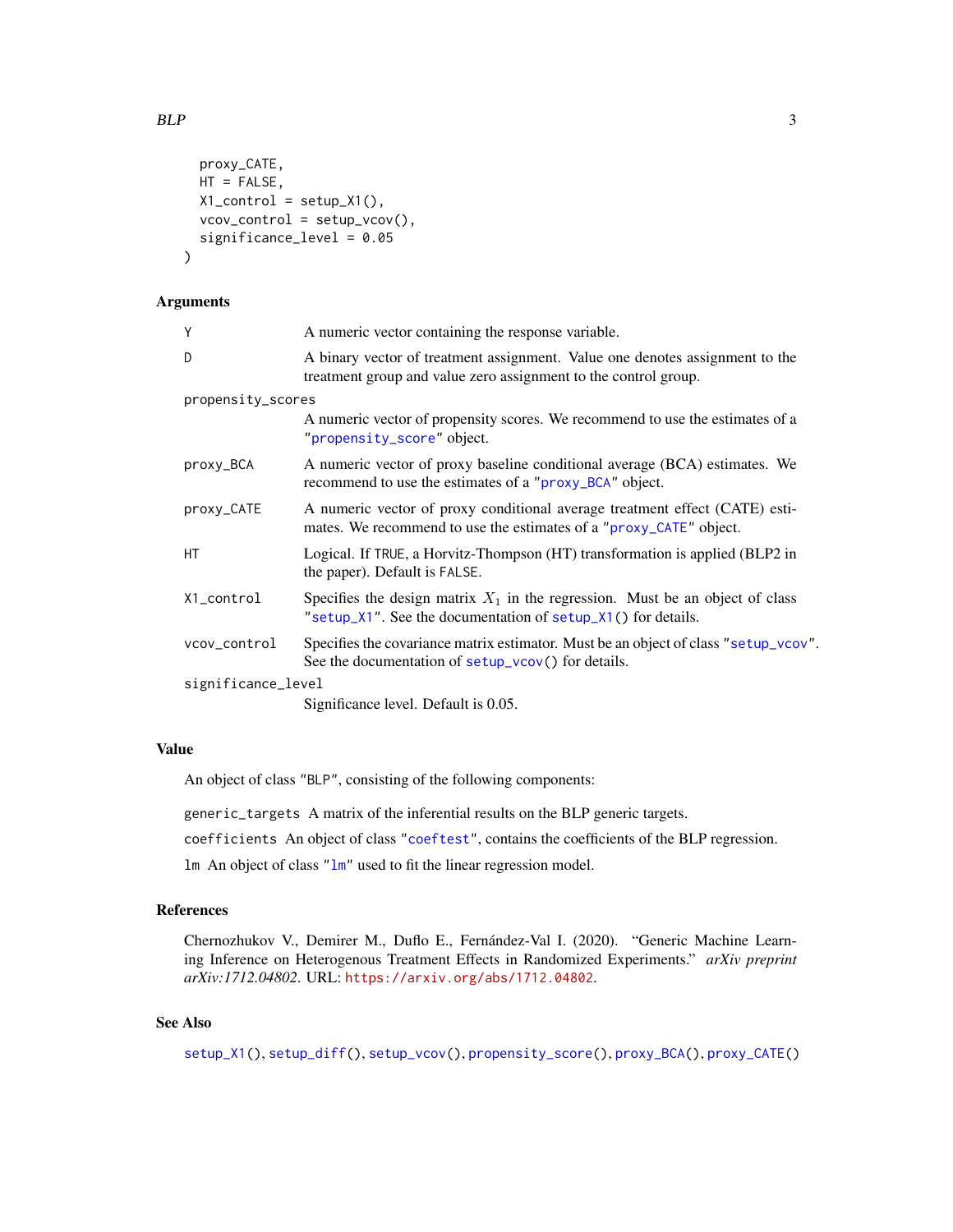# Examples

```
## generate data
set.seed(1)
n <- 150 # number of observations
p <- 5 # number of covariates<br>D <- rbinom(n, 1, 0.5) # random treatment ass
D <- rbinom(n, 1, 0.5) # random treatment assignment<br>Y <- runif(n) # outcome variable
                                # outcome variable
propensity_scores <- rep(0.5, n) # propensity scores
proxy_BCA <- runif(n) # proxy BCA estimates
proxy_CATE <- runif(n) # proxy CATE estimates
## perform BLP
BLP(Y, D, propensity_scores, proxy_BCA, proxy_CATE)
```
<span id="page-3-1"></span>CLAN *Performs CLAN*

# Description

Performs Classification Analysis (CLAN) on all variables in a design matrix.

#### Usage

```
CLAN(
  Z_CLAN,
  membership,
  equal_variances = FALSE,
  diff = setup\_diff(),
  significance_level = 0.05
\mathcal{L}
```
# Arguments

| Z_CLAN          | A numeric matrix holding variables on which classification analysis (CLAN)<br>shall be performed. CLAN will be performed on each column of the matrix.                                                                                                                                                                                                                                                                                                            |
|-----------------|-------------------------------------------------------------------------------------------------------------------------------------------------------------------------------------------------------------------------------------------------------------------------------------------------------------------------------------------------------------------------------------------------------------------------------------------------------------------|
| membership      | A logical matrix that indicates the group membership of each observation in<br>Z_CLAN. Needs to be of type "quantile_group". Typically, the grouping is<br>based on CATE estimates, which are for instance returned by proxy_CATE.                                                                                                                                                                                                                                |
| equal_variances |                                                                                                                                                                                                                                                                                                                                                                                                                                                                   |
|                 | If TRUE, then all within-group variances of the CLAN groups are assumed to be<br>equal. Default is FALSE. This specification is required for heteroskedasticity-<br>robust variance estimation on the difference of two CLAN generic targets (i.e.<br>variance of the difference of two means). If TRUE (corresponds to homoskedas-<br>ticity assumption), the pooled variance is used. If FALSE (heteroskedasticity),<br>the variance of Welch's t-test is used. |

<span id="page-3-0"></span>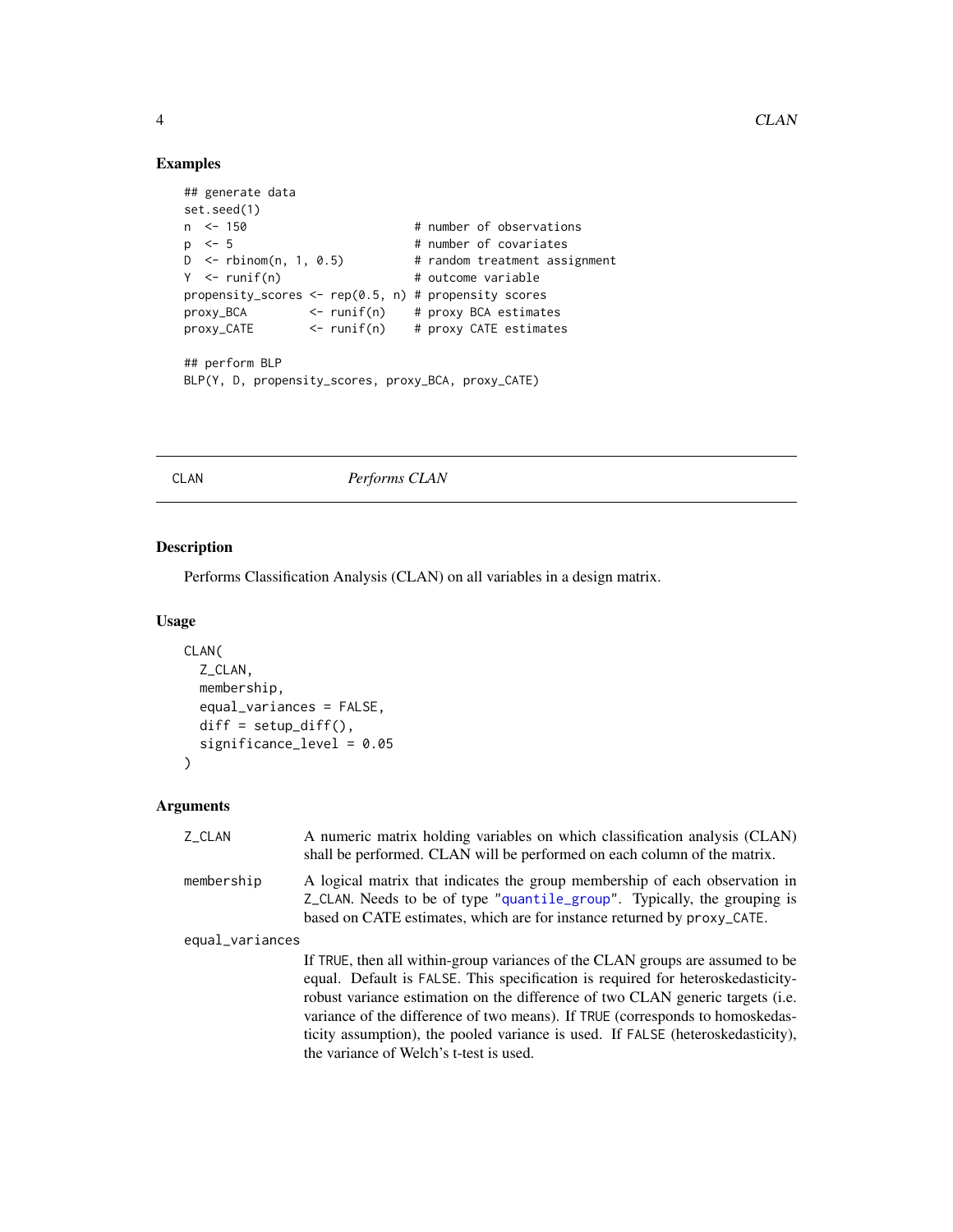#### <span id="page-4-0"></span>GATES 5

| diff               | Specifies the generic targets of CLAN. Must be an object of class "setup_diff". |
|--------------------|---------------------------------------------------------------------------------|
|                    | See the documentation of setup_diff() for details.                              |
| significance_level |                                                                                 |

Significance level. Default is 0.05.

#### Value

An object of the class "CLAN", consisting of the following components:

generic\_targets A list of result matrices for each variable in Z\_CLAN. Each matrix contains inferential results on the CLAN generic targets.

coefficients A matrix of point estimates of each CLAN generic target parameter.

# References

Chernozhukov V., Demirer M., Duflo E., Fernández-Val I. (2020). "Generic Machine Learning Inference on Heterogenous Treatment Effects in Randomized Experiments." *arXiv preprint arXiv:1712.04802*. URL: <https://arxiv.org/abs/1712.04802>.

# See Also

[quantile\\_group\(](#page-35-2)), [setup\\_diff\(](#page-35-1))

# Examples

```
## generate data
set.seed(1)
n <- 150 + number of observations
p \le -5 # number of covariates
Z_{\text{CLAN}} <- matrix(runif(n*p), n, p) # design matrix to perform CLAN on
membership <- quantile_group(rnorm(n)) # group membership
```
## perform CLAN CLAN(Z\_CLAN, membership)

<span id="page-4-1"></span>GATES *Performs GATES regression*

# Description

Performs the linear regression for the Group Average Treatments Effects (GATES) procedure.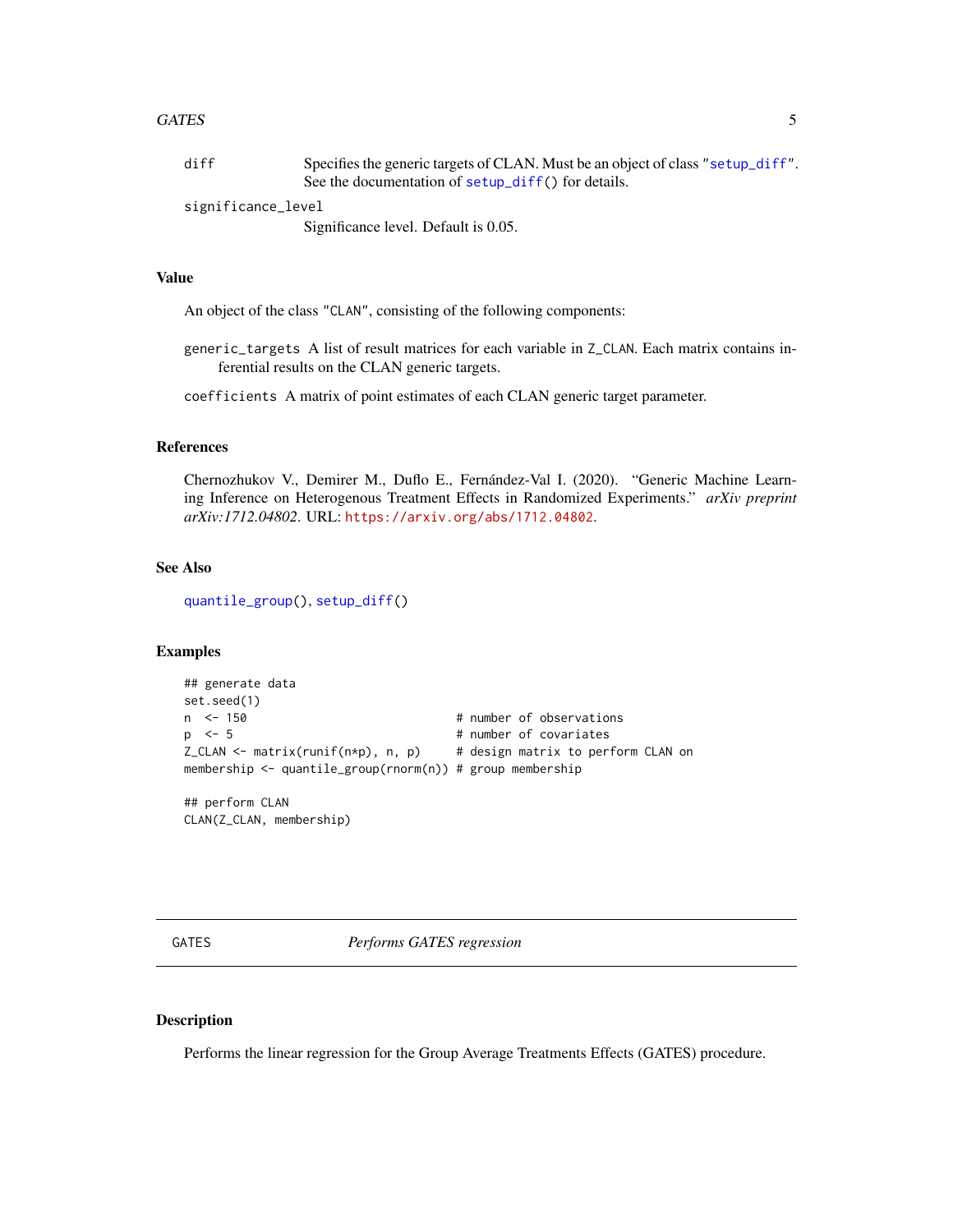# Usage

```
GATES(
 Y,
 D,
 propensity_scores,
 proxy_BCA,
 proxy_CATE,
 membership,
 HT = FALSE,X1_control = setup_X1(),
  vcov_{control} = setup_{vcov}(,
 diff = setup\_diff(),
  significance_level = 0.05
)
```
# Arguments

| Y                  | A numeric vector containing the response variable.                                                                                                                                                                                   |
|--------------------|--------------------------------------------------------------------------------------------------------------------------------------------------------------------------------------------------------------------------------------|
| D                  | A binary vector of treatment assignment. Value one denotes assignment to the<br>treatment group and value zero assignment to the control group.                                                                                      |
| propensity_scores  |                                                                                                                                                                                                                                      |
|                    | A numeric vector of propensity scores. We recommend to use the estimates of a<br>"propensity_score" object.                                                                                                                          |
| proxy_BCA          | A numeric vector of proxy baseline conditional average (BCA) estimates. We<br>recommend to use the estimates of a "proxy_BCA" object.                                                                                                |
| proxy_CATE         | A numeric vector of proxy conditional average treatment effect (CATE) esti-<br>mates. We recommend to use the estimates of a "proxy_CATE" object.                                                                                    |
| membership         | A logical matrix that indicates the group membership of each observation in<br>Z_CLAN. Needs to be of type "quantile_group". Typically, the grouping is<br>based on CATE estimates, which are for instance returned by proxy_CATE(). |
| HT                 | Logical. If TRUE, a Horvitz-Thompson (HT) transformation is applied (GATES2<br>in the paper). Default is FALSE.                                                                                                                      |
| X1_control         | Specifies the design matrix $X_1$ in the regression. Must be an object of class<br>"setup_X1". See the documentation of setup_X1() for details.                                                                                      |
| vcov_control       | Specifies the covariance matrix estimator. Must be an object of class "setup_vcov".<br>See the documentation of setup_vcov() for details.                                                                                            |
| diff               | Specifies the generic targets of CLAN. Must be an object of class "setup_diff".<br>See the documentation of setup_diff() for details.                                                                                                |
| significance_level |                                                                                                                                                                                                                                      |
|                    | Significance level. Default is 0.05.                                                                                                                                                                                                 |

# Value

An object of class "GATES", consisting of the following components:

generic\_targets A matrix of the inferential results on the GATES generic targets.

<span id="page-5-0"></span>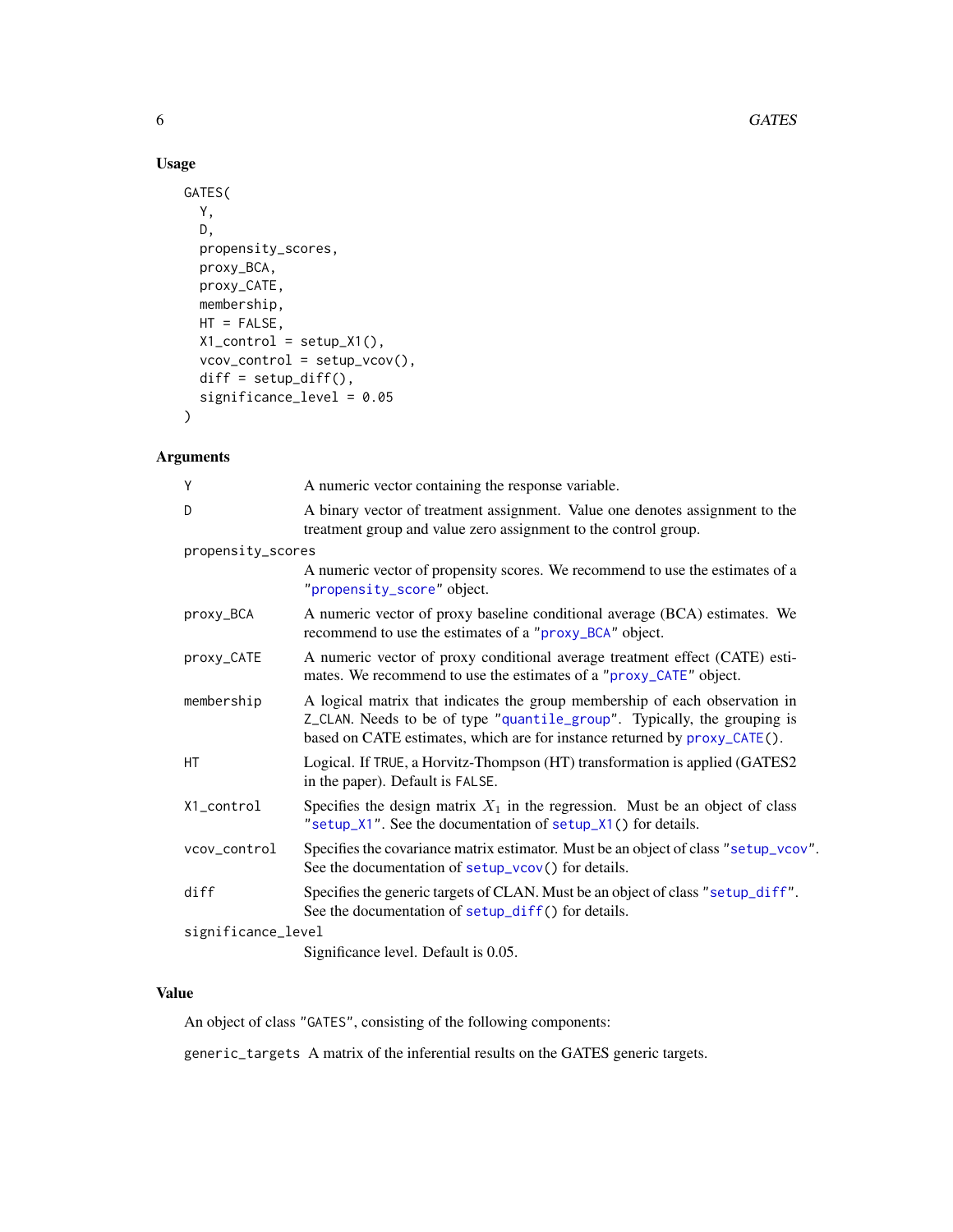#### <span id="page-6-0"></span>GenericML 7

coefficients An object of class ["coeftest"](#page-0-0), contains the coefficients of the GATES regression. lm An object of class ["lm"](#page-0-0) used to fit the linear regression model.

# References

Chernozhukov V., Demirer M., Duflo E., Fernández-Val I. (2020). "Generic Machine Learning Inference on Heterogenous Treatment Effects in Randomized Experiments." *arXiv preprint arXiv:1712.04802*. URL: <https://arxiv.org/abs/1712.04802>.

# See Also

```
setup_X1(), setup_diff(), setup_vcov(), propensity_score(), proxy_BCA(), proxy_CATE()
```
# Examples

```
## generate data
set.seed(1)
n <- 150 + number of observations
p \le -5 # number of covariates
D <- rbinom(n, 1, 0.5) # random treatment assignment
Y <- runif(n) # outcome variable
propensity_scores \leq rep(0.5, n) # propensity scores
proxy_BCA <- runif(n) # proxy BCA estimates
proxy_CATE <- runif(n) # proxy CATE estimates
membership <- quantile_group(proxy_CATE) # group membership
## perform GATES
GATES(Y, D, propensity_scores, proxy_BCA, proxy_CATE, membership)
```
<span id="page-6-1"></span>GenericML *Generic Machine Learning Inference*

#### Description

Performs generic machine learning inference on heterogeneous treatment effects as in [Chernozhukov](https://arxiv.org/abs/1712.04802), [Demirer, Duflo and Fernández-Val \(2020\)](https://arxiv.org/abs/1712.04802) with user-specified machine learning methods. Intended for randomized experiments.

#### Usage

```
GenericML(
  Z,
 D,
  Y,
  learners_GenericML,
  learner_propensity_score = "constant",
  num_splits = 100,
```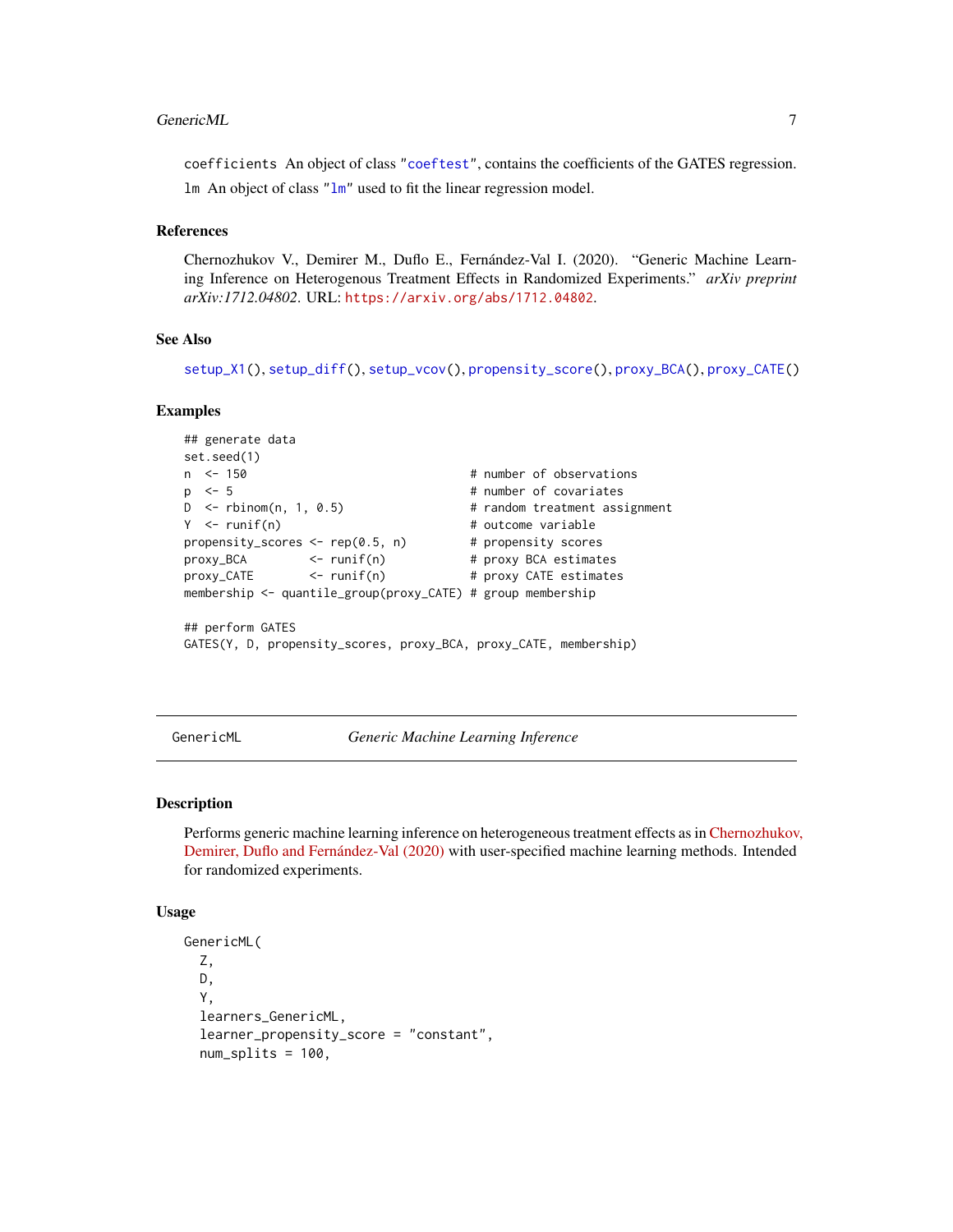```
Z<sub>_C</sub>LAN = NULL,
 HT = FALSE,
  quantile_cutoffs = c(0.25, 0.5, 0.75),
 X1_BLP = setup_X1(),
  X1_GATES = setup_X1(),
  diff_GATES = setup_diff(),
  diff_CLAN = setup\_diff(),vcov_BLP = setup_vcov(),vcov_GATES = setup_vcov(),
  equal_variances_CLAN = FALSE,
 prop_aux = 0.5,
  stratify = setup\_stratify(),significance_level = 0.05,
 min\_variation = 1e-05,
 parallel = FALSE,
  num_cores = parallel::detectCores(),
  seed = NULL,
  store_learners = FALSE,
  store_splits = TRUE
)
```
# Arguments

|    | A numeric design matrix that holds the covariates in its columns.            |
|----|------------------------------------------------------------------------------|
| D. | A binary vector of treatment assignment. Value one denotes assignment to the |
|    | treatment group and value zero assignment to the control group.              |

# Y A numeric vector containing the response variable.

learners\_GenericML

A character vector specifying the machine learners to be used for estimating the baseline conditional average (BCA) and conditional average treatment effect (CATE). Either 'lasso', 'random\_forest', 'tree', or a custom learner specified with mlr3 syntax. In the latter case, do *not* specify in the mlr3 syntax specification if the learner is a regression learner or classification learner. Example: 'mlr3::lrn("ranger", num.trees = 100)' for a random forest learner with 100 trees. Note that this is a string and the absence of the classif. or regr. keywords. See <https://mlr3learners.mlr-org.com> for a list of mlr3 learners.

#### learner\_propensity\_score

The estimator of the propensity scores. Either a numeric vector (which is then taken as estimates of the propensity scores) or a string specifying the estimator. In the latter case, the string must either be equal to 'constant' (estimates the propensity scores by mean(D)), 'lasso', 'random\_forest', 'tree', or mlr3 syntax. Note that in case of mlr3 syntax, do *not* specify if the learner is a regression learner or classification learner. Example: 'mlr3::lrn("ranger", num.trees = 100)' for a random forest learner with 100 trees. Note that this is a string and the absence of the classif. or regr. keywords. See [https:](https://mlr3learners.mlr-org.com) [//mlr3learners.mlr-org.com](https://mlr3learners.mlr-org.com) for a list of mlr3 learners.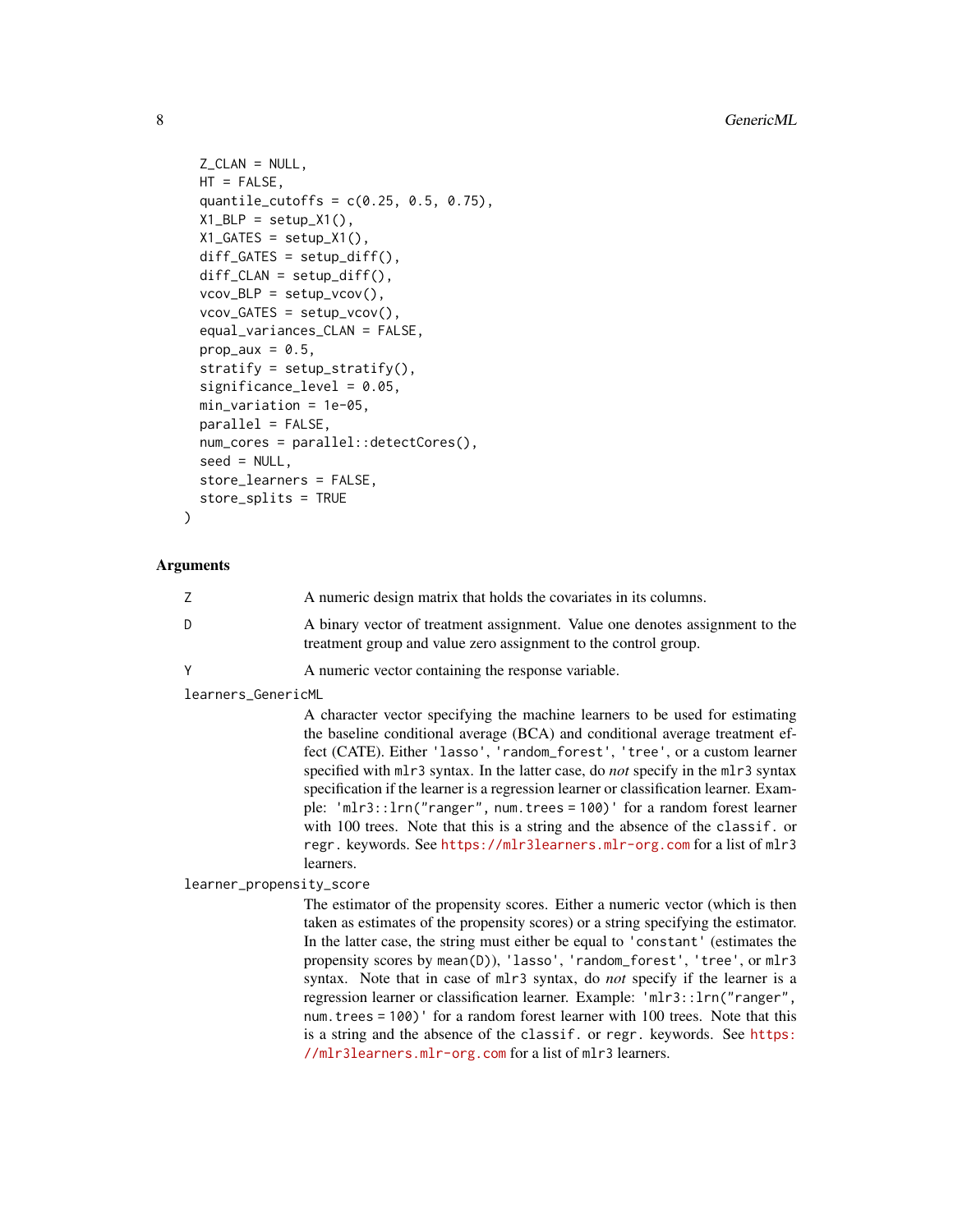# <span id="page-8-0"></span>GenericML 9

| num_splits           | Number of sample splits. Default is 100. Must be larger than one. If you want<br>to run GenericML on a single split, please use GenericML_single().                                                                                                                                                                                                                                                                                                                                                                                                 |
|----------------------|-----------------------------------------------------------------------------------------------------------------------------------------------------------------------------------------------------------------------------------------------------------------------------------------------------------------------------------------------------------------------------------------------------------------------------------------------------------------------------------------------------------------------------------------------------|
| Z_CLAN               | A numeric matrix holding variables on which classification analysis (CLAN)<br>shall be performed. CLAN will be performed on each column of the matrix. If<br>NULL (default), then $Z_{\text{c}}$ CLAN = Z, i.e. CLAN is performed for all variables in Z.                                                                                                                                                                                                                                                                                           |
| НT                   | Logical. If TRUE, a Horvitz-Thompson (HT) transformation is applied in the<br>BLP and GATES regressions. Default is FALSE.                                                                                                                                                                                                                                                                                                                                                                                                                          |
| quantile_cutoffs     |                                                                                                                                                                                                                                                                                                                                                                                                                                                                                                                                                     |
|                      | The cutoff points of the quantiles that shall be used for GATES grouping. De-<br>fault is $c(0.25, 0.5, 0.75)$ , which corresponds to the four quartiles.                                                                                                                                                                                                                                                                                                                                                                                           |
| X1_BLP               | Specifies the design matrix $X_1$ in the regression. Must be an object of class<br>"setup_X1". See the documentation of setup_X1() for details.                                                                                                                                                                                                                                                                                                                                                                                                     |
| X1_GATES             | Same as X1_BLP, just for the GATES regression.                                                                                                                                                                                                                                                                                                                                                                                                                                                                                                      |
| diff_GATES           | Specifies the generic targets of GATES. Must be an object of class "setup_diff".<br>See the documentation of setup_diff() for details.                                                                                                                                                                                                                                                                                                                                                                                                              |
| diff_CLAN            | Same as diff_GATES, just for the CLAN generic targets.                                                                                                                                                                                                                                                                                                                                                                                                                                                                                              |
| vcov_BLP             | Specifies the covariance matrix estimator in the BLP regression. Must be an<br>object of class "setup_vcov". See the documentation of setup_vcov() for<br>details.                                                                                                                                                                                                                                                                                                                                                                                  |
| vcov_GATES           | Same as vcov_BLP, just for the GATES regression.                                                                                                                                                                                                                                                                                                                                                                                                                                                                                                    |
| equal_variances_CLAN |                                                                                                                                                                                                                                                                                                                                                                                                                                                                                                                                                     |
|                      | Logical. If TRUE, then all within-group variances of the CLAN groups are as-<br>sumed to be equal. Default is FALSE. This specification is required for heteroskedasticity-<br>robust variance estimation on the difference of two CLAN generic targets (i.e.<br>variance of the difference of two means). If TRUE (corresponds to homoskedas-<br>ticity assumption), the pooled variance is used. If FALSE (heteroskedasticity),<br>the variance of Welch's t-test is used.                                                                        |
| prop_aux             | Proportion of samples that shall be in the auxiliary set in case of random sample<br>splitting. Default is 0.5. The number of samples in the auxiliary set will be equal<br>to floor (prop_aux $*$ length(Y)). If the data set is large, you can save com-<br>puting time by choosing prop_aux to be smaller than 0.5. In case of stratified<br>sampling (controlled through the argument stratify via setup_stratify()),<br>prop_aux does not have an effect, and the number of samples in the auxiliary<br>set is specified via setup_stratify(). |
| stratify             | A list that specifies whether or not stratified sample splitting shall be performed.<br>It is recommended to use the returned object of setup_stratify() as this list.<br>See the documentation of setup_stratify() for details.                                                                                                                                                                                                                                                                                                                    |
| significance_level   |                                                                                                                                                                                                                                                                                                                                                                                                                                                                                                                                                     |
|                      | Significance level for VEIN. Default is 0.05.                                                                                                                                                                                                                                                                                                                                                                                                                                                                                                       |
| min_variation        | Specifies a threshold for the minimum variation of the BCA/CATE predictions.<br>If the variation of a BCA/CATE prediction falls below this threshold, random<br>noise with distribution $N(0, var(Y)/20)$ is added to it. Default is 1e-05.                                                                                                                                                                                                                                                                                                         |
| parallel             | Logical. If TRUE, parallel computing will be used. Default is FALSE. On Unix<br>systems, this will be done via forking (shared memory across threads). On non-<br>Unix systems, this will be done through parallel socket clusters.                                                                                                                                                                                                                                                                                                                 |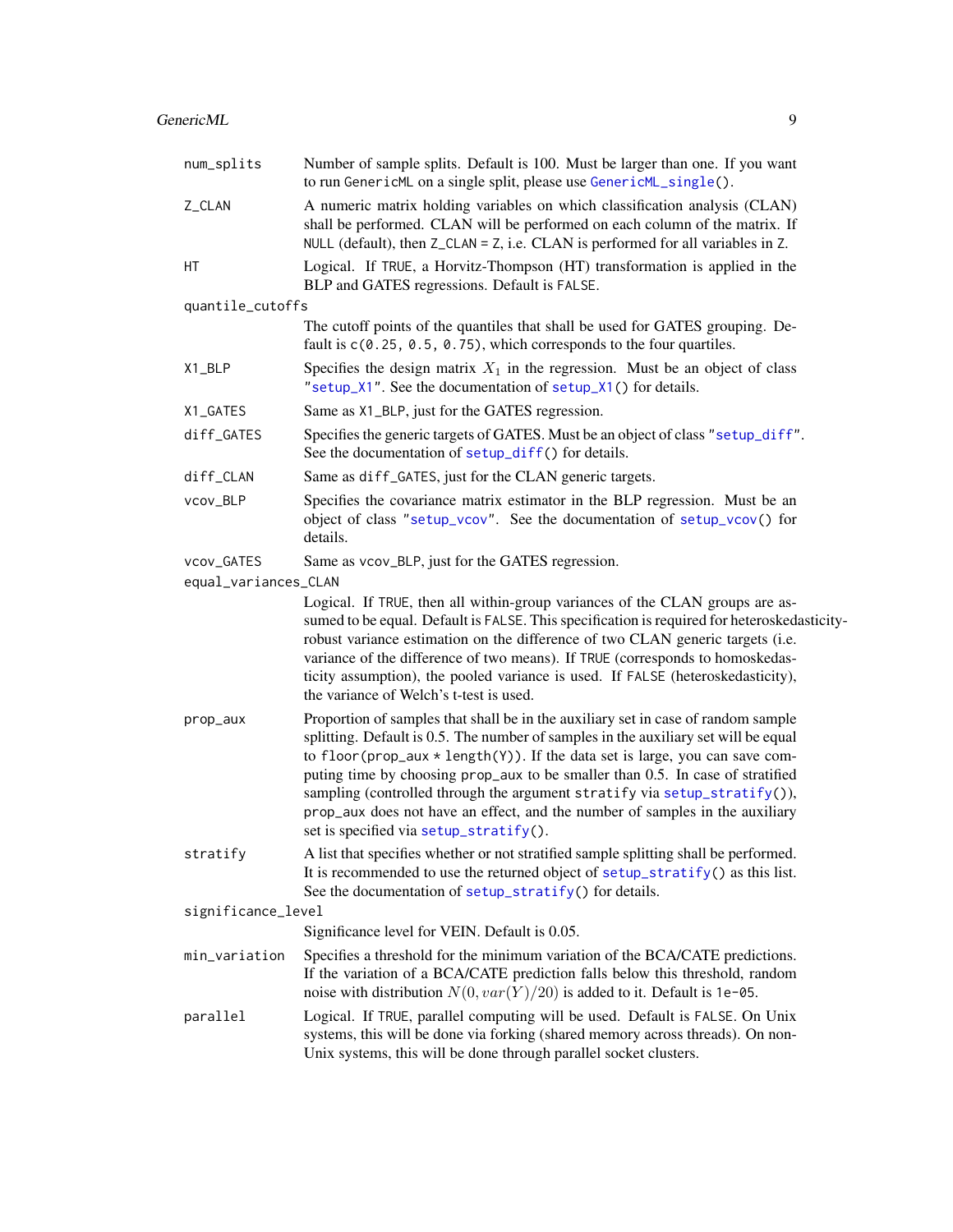<span id="page-9-0"></span>

| num_cores    | Number of cores to be used in parallelization (if applicable). Default is the<br>number of cores of the user's machine.                                                                                                                                           |
|--------------|-------------------------------------------------------------------------------------------------------------------------------------------------------------------------------------------------------------------------------------------------------------------|
| seed         | Random seed. Default is NULL for no random seeding.                                                                                                                                                                                                               |
|              | store_learners Logical. If TRUE, all intermediate results of the learners will be stored. That<br>is, for each learner and each split, all BCA and CATE predictions as well as all<br>BLP, GATES, CLAN, and $\Lambda$ estimates will be stored. Default is FALSE. |
| store_splits | Logical. If TRUE (default), the sample splits will be stored.                                                                                                                                                                                                     |

# Details

The specifications "lasso", "random\_forest", and "tree" in learners\_GenericML and learner\_propensity\_score correspond to the following mlr3 specifications (we omit the keywords classif. and regr.). "lasso" is a cross-validated Lasso estimator, which corresponds to 'mlr3::lrn("cv\_glmnet", s = "lambda.min", alpha = 1)'. "random\_forest" is a random forest with 500 trees, which corresponds to 'mlr3::lrn("ranger", num.trees = 500)'. "tree" is a tree learner, which corre-sponds to 'mlr3::lrn("rpart")'. Warning: [GenericML\(](#page-6-1)) can be quite memory-intensive, in particular when the data set is large. To alleviate memory usage, consider setting store\_learners = FALSE, choosing a low number of cores via num\_cores (at the expense of longer computing time), setting prop\_aux to a value smaller than the default of 0.5, or using [GenericML\\_combine\(](#page-11-1)).

# Value

An object of class "GenericML". On this object, we recommend to use the accessor functions [get\\_BLP\(](#page-17-1)), [get\\_GATES\(](#page-21-1)), and [get\\_CLAN\(](#page-19-1)) to extract the results of the analyses of BLP, GATES, and CLAN, respectively. An object of class "GenericML" contains the following components:

- VEIN A list containing two sub-lists called best\_learners and all\_learners, respectively. Each of these two sub-lists contains the inferential VEIN results on the generic targets of the BLP, GATES, and CLAN analyses. all\_learners does this for all learners specified in the argument learners\_GenericML, best\_learners only for the corresponding best learners. Which learner is best for which analysis is assessed by the  $\Lambda$  criteria discussed in Sections 5.2 and 5.3 of the paper.
- best A list containing information on the evaluation of which learner is the best for which analysis. Contains four components. The first three contain the name of the best learner for BLP, GATES, and CLAN, respectively. The fourth component, overview, contains the two  $\Lambda$  criteria used to determine the best learners (discussed in Sections 5.2 and 5.3 of the paper).
- propensity\_scores The propensity score estimates as well as the "mlr3" objects used to estimate them (if mlr3 was used for estimation).
- GenericML\_single Only nonempty if store\_learners = TRUE. Contains all intermediate results of each learners for each split. That is, for a given learner (first level of the list) and split (second level), objects of classes ["BLP"](#page-1-1), ["GATES"](#page-4-1), ["CLAN"](#page-3-1), ["proxy\\_BCA"](#page-31-1), ["proxy\\_CATE"](#page-33-1) as well as the  $\Lambda$  criteria ("best")) are listed, which were computed with the given learner and split.
- splits Only nonempty if store\_splits = TRUE. Contains a character matrix of dimension length(Y) by num\_splits. Contains the group membership (main or auxiliary) of each observation (rows) in each split (columns). "M" denotes the main set, "A" the auxiliary set.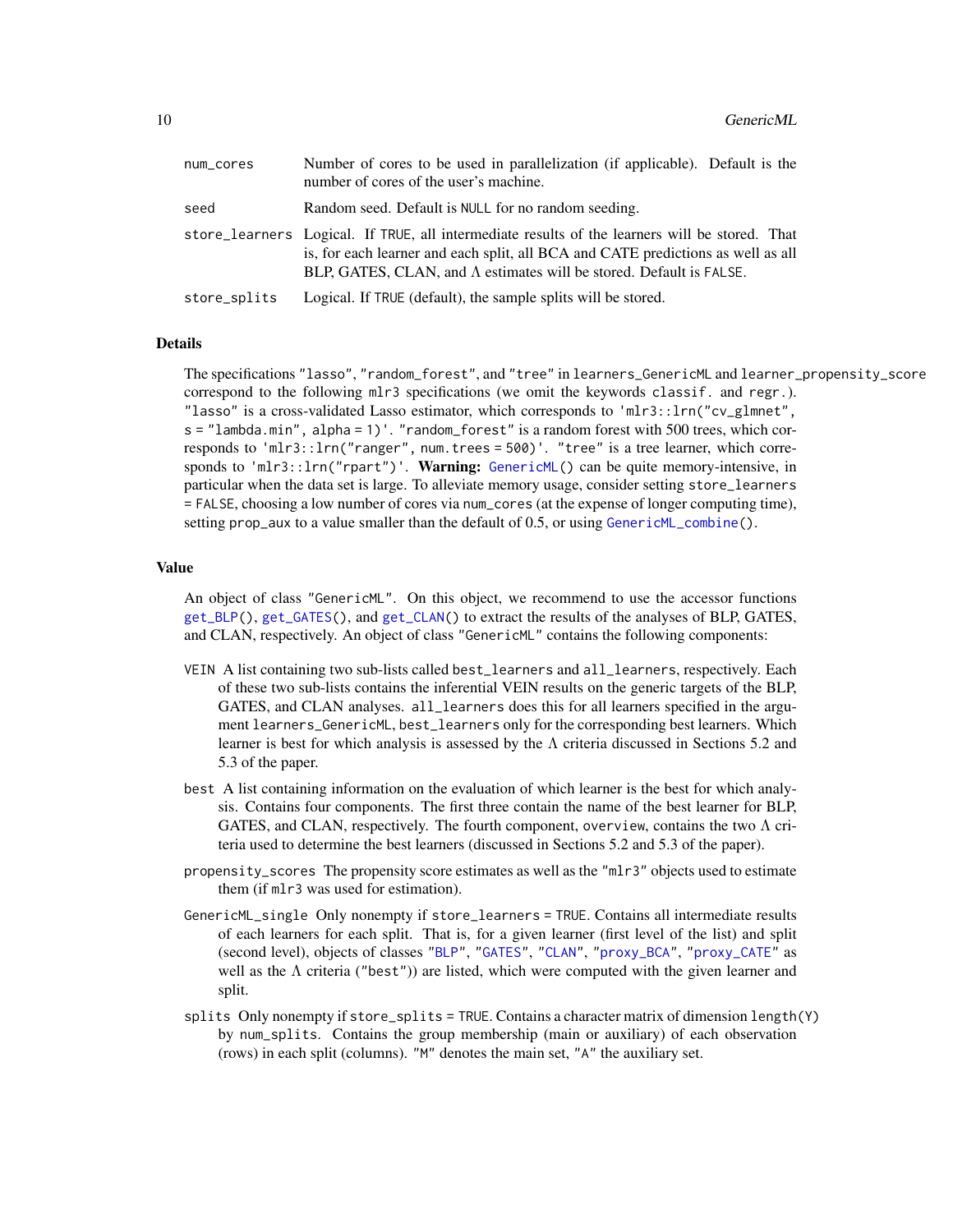<span id="page-10-0"></span>generic\_targets A list of generic target estimates for each learner. More specifically, each component is a list of the generic target estimates pertaining to the BLP, GATES, and CLAN analyses. Each of those lists contains a three-dimensional array containing the generic targets of a single learner for all sample splits (except CLAN where there is one more layer of lists).

arguments A list of arguments used in the function call.

#### Note

In an earlier development version, Lucas Kitzmueller alerted us to several minor bugs and proposed fixes. Many thanks to him!

#### References

Chernozhukov V., Demirer M., Duflo E., Fernández-Val I. (2020). "Generic Machine Learning Inference on Heterogenous Treatment Effects in Randomized Experiments." *arXiv preprint arXiv:1712.04802*. URL: <https://arxiv.org/abs/1712.04802>.

Lang M., Binder M., Richter J., Schratz P., Pfisterer F., Coors S., Au Q., Casalicchio G., Kotthoff L., Bischl B. (2019). "mlr3: A Modern Object-Oriented Machine Learning Framework in R." *Journal of Open Source Software*, 4(44), 1903. doi: [10.21105/joss.01903.](https://doi.org/10.21105/joss.01903)

#### See Also

[plot.GenericML\(](#page-25-1)) [print.GenericML\(](#page-29-1)) [get\\_BLP\(](#page-17-1)), [get\\_GATES\(](#page-21-1)), [get\\_CLAN\(](#page-19-1)), [setup\\_X1\(](#page-41-1)), [setup\\_diff\(](#page-35-1)), [setup\\_vcov\(](#page-40-1)), [setup\\_stratify\(](#page-39-1)), [GenericML\\_single\(](#page-13-1)), [GenericML\\_combine\(](#page-11-1))

#### Examples

if (require("glmnet") && require("ranger")) {

```
## generate data
set.seed(1)<br>n <- 150
                                       # number of observations
p \le -5 # number of covariates
D <- rbinom(n, 1, 0.5) # random treatment assignment
Z \leq - matrix(runif(n*p), n, p) # design matrix
Y0 <- as.numeric(Z %*% rexp(p) + rnorm(n)) # potential outcome without treatment
Y1 <- 2 + Y0 \neq Potential outcome under treatment
Y \le - \text{ifelse}(D == 1, Y1, Y0) # observed outcome
## column names of Z
colnames(Z) \leftarrow paste@("V", 1:p)## specify learners
learners <- c("lasso", "mlr3::lrn('ranger', num.trees = 10)")
## glmnet v4.1.3 isn't supported on Solaris, so skip Lasso in this case
if(Sys.info()["sysname"] == "SunOS") learners <- learners[-1]
## specify quantile cutoffs (the 4 quartile groups here)
quantile_cutoffs <- c(0.25, 0.5, 0.75)
```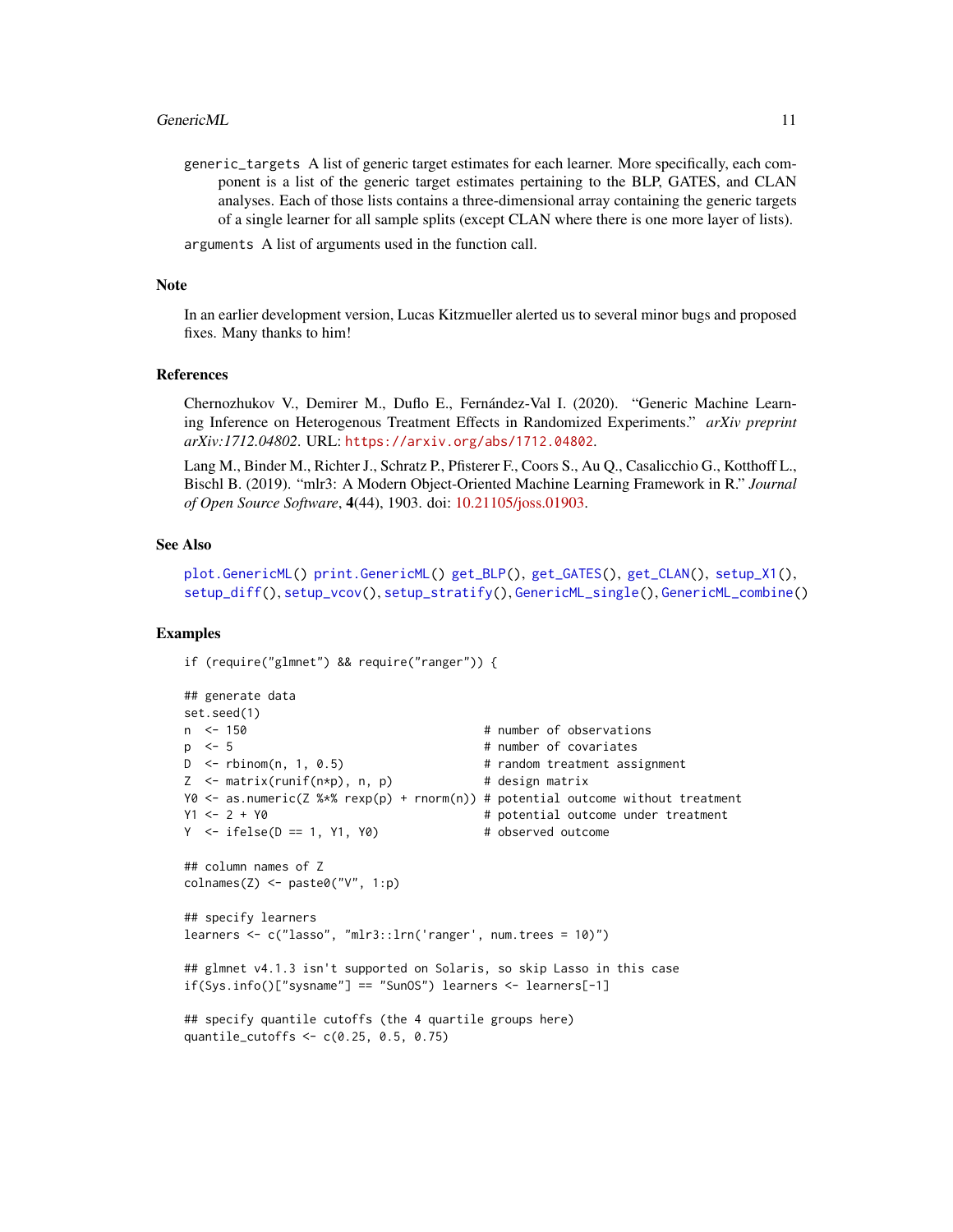```
## specify the differenced generic targets of GATES and CLAN
# use G4-G1, G4-G2, G4-G3 as differenced generic targets in GATES
diff_GATES <- setup_diff(subtract_from = "most",
                        subtracted = c(1,2,3))
# use G1-G3, G1-G2 as differenced generic targets in CLAN
diff_CLAN <- setup_diff(subtract_from = "least",
                         subtracted = c(3,2))
## perform generic ML inference
# small number of splits to keep computation time low
x <- GenericML(Z, D, Y, learners, num_splits = 2,
               quantile_cutoffs = quantile_cutoffs,
               diff_GATES = diff_GATES,
               diff_CLAN = diff_CLAN,
               parallel = FALSE)
## access BLP generic targets for best learner and make plot
get_BLP(x, plot = TRUE)
## access GATES generic targets for best learner and make plot
get_GATES(x, plot = TRUE)
## access CLAN generic targets for "V1" & best learner and make plot
get_CLAN(x, variable = "V1", plot = TRUE)
}
```
<span id="page-11-1"></span>GenericML\_combine *Combine several GenericML objects*

# Description

This function combines multiple ["GenericML"](#page-6-1) objects into one ["GenericML"](#page-6-1) object. Combining several ["GenericML"](#page-6-1) objects can be useful when you cannot run [GenericML\(](#page-6-1)) for sufficiently many splits due to memory constraints. In this case, you may run [GenericML\(](#page-6-1)) multiple times with only a small number of sample splits each and combine the returned ["GenericML"](#page-6-1) objects into one GenericML object with this function.

# Usage

```
GenericML_combine(x)
```
#### Arguments

x A list of ["GenericML"](#page-6-1) objects, as returned by the function [GenericML\(](#page-6-1)).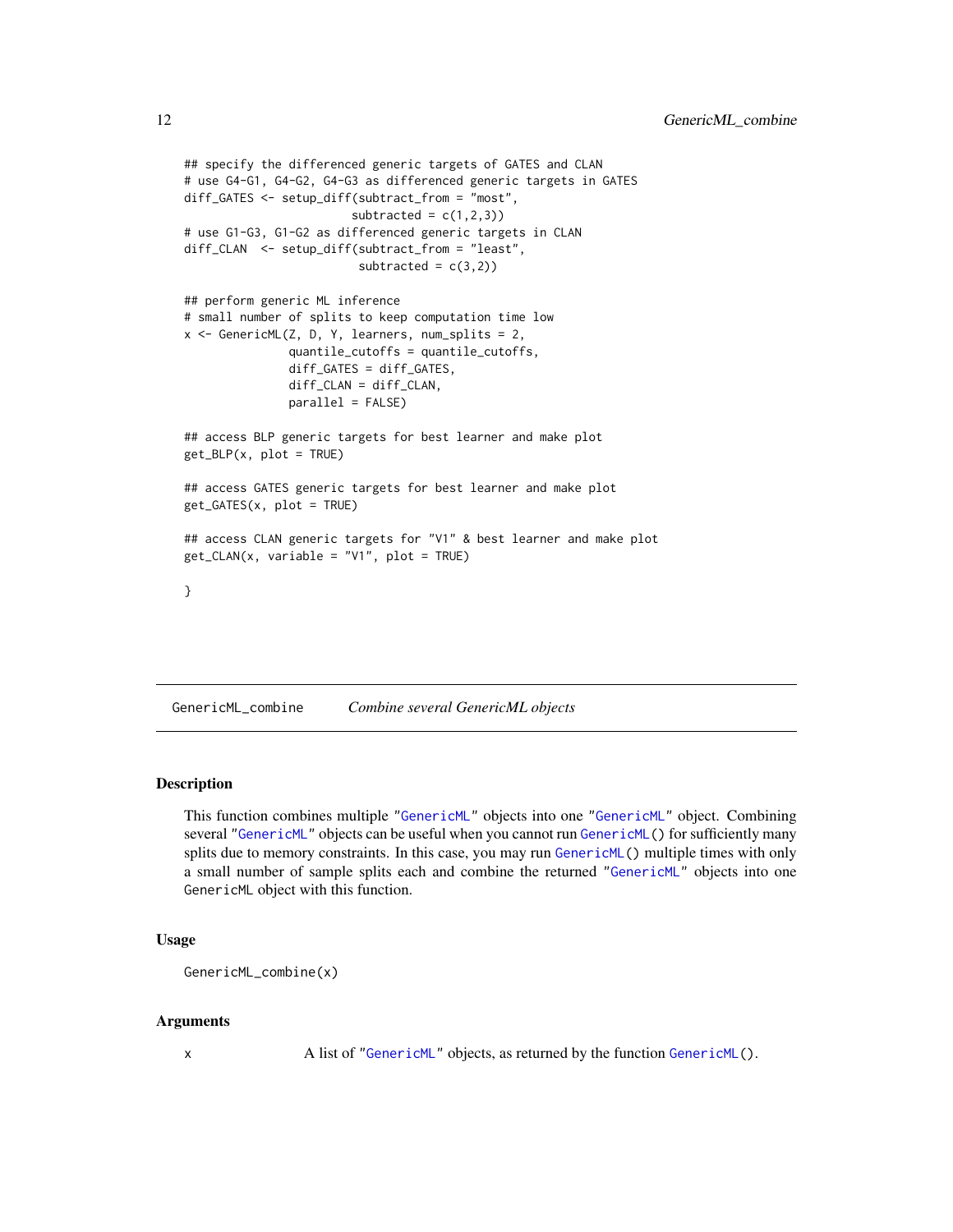#### <span id="page-12-0"></span>Details

To ensure consistency of the estimates, all ["GenericML"](#page-6-1) objects in the list x must have the exact same parameter specifications in their original call to [GenericML\(](#page-6-1)), except for the parameters num\_splits, parallel, num\_cores, seed, and store\_learners (i.e. these arguments may vary between the ["GenericML"](#page-6-1) objects in the list x). An error will be thrown if this is not satisfied.

#### Value

A["GenericML"](#page-6-1) object as returned by [GenericML\(](#page-6-1)). In the arguments component of this object, the objects parallel, num\_cores, seed, and store\_learners are set to NULL as these might differ between the individual GenericML objects in x. Moreover, the propensity\_scores component of the returned object is taken from the first ["GenericML"](#page-6-1) object in x.

#### See Also

[GenericML\(](#page-6-1))

# Examples

}

if (require("glmnet") && require("ranger")) {

```
## generate data
set.seed(1)
n <- 150 \blacksquare + number of observations
p \le -5 # number of covariates
D <- rbinom(n, 1, 0.5) # random treatment assignment
Z \leq - matrix(runif(n*p), n, p) \qquad # design matrix
Y0 <- as.numeric(Z %*% rexp(p) + rnorm(n)) # potential outcome without treatment
Y1 <- 2 + Y0 \neq Potential outcome under treatment
Y \leftarrow ifelse(D == 1, Y1, Y0) # observed outcome
## column names of Z
collnames(Z) \leq - paste\theta("V", 1:p)## specify learners
learners <- c("lasso", "mlr3::lrn('ranger', num.trees = 10)")
## glmnet v4.1.3 isn't supported on Solaris, so skip Lasso in this case
if(Sys.info()["sysname"] == "SunOS") learners <- learners[-1]
## call GenericML three times and store the returned objects in a list x
x <- lapply(1:3, function(...) GenericML(Z, D, Y,
                            learners, num_splits = 2,
                            parallel = FALSE))
## combine the objects in x into one GenericML object
genML <- GenericML_combine(x)
## you can use all methods of GenericML objects on the combined object, for instance accessors:
get_BLP(genML, plot = TRUE)
```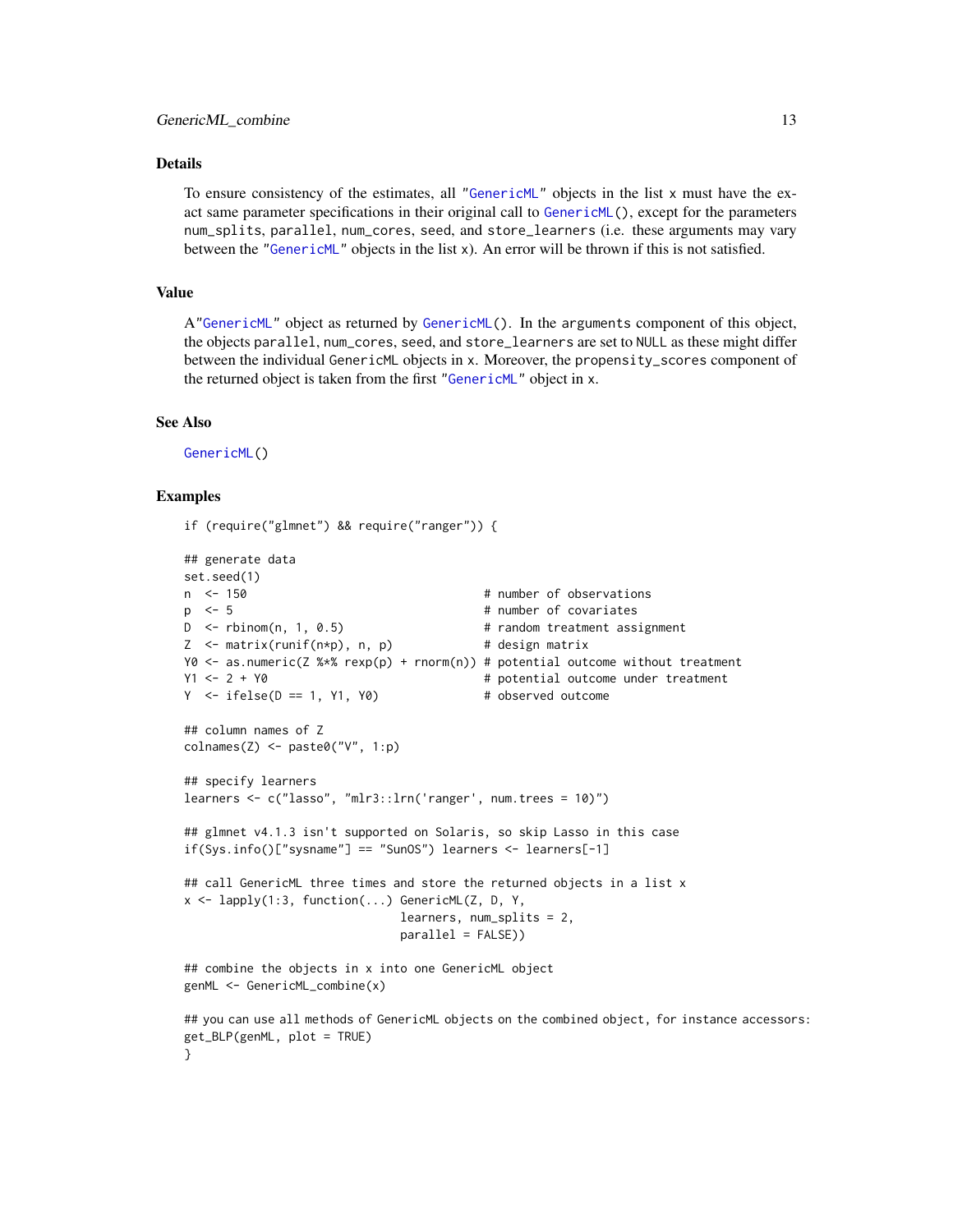<span id="page-13-1"></span><span id="page-13-0"></span>GenericML\_single *Single iteration of the GenericML algorithm*

# Description

Performs generic ML inference for a single learning technique and a given split of the data. Can be seen as a single iteration of Algorithm 1 in the paper.

# Usage

```
GenericML_single(
  Z,
 D,
 Y,
 learner,
 propensity_scores,
 M_set,
 A_set = setdiff(1:length(Y), M_set),
  Z_CLAN = NULL,
 HT = FALSE,quantile_cutoffs = c(0.25, 0.5, 0.75),
 X1_BLP = setup_X1(),
 X1_GATES = setup_X1(),
 diff_GATES = setup_diff(),
  diff_CLAN = setup_diff(),
  vcov_BLP = setup_vcov(),vcov_GATES = setup_vcov(),
  equal_variances_CLAN = FALSE,
  significance_level = 0.05,
 min_variation = 1e-05
\mathcal{E}
```
# Arguments

| Z       | A numeric design matrix that holds the covariates in its columns.                                                                                                                                                                                                                                                                                                                                                                                                                                      |
|---------|--------------------------------------------------------------------------------------------------------------------------------------------------------------------------------------------------------------------------------------------------------------------------------------------------------------------------------------------------------------------------------------------------------------------------------------------------------------------------------------------------------|
| D       | A binary vector of treatment assignment. Value one denotes assignment to the<br>treatment group and value zero assignment to the control group.                                                                                                                                                                                                                                                                                                                                                        |
| Y       | A numeric vector containing the response variable.                                                                                                                                                                                                                                                                                                                                                                                                                                                     |
| learner | A character specifying the machine learner to be used for estimating the baseline<br>conditional average (BCA) and conditional average treatment effect (CATE).<br>Either 'lasso', 'random_forest', 'tree', or a custom learner specified with<br>mlr3 syntax. In the latter case, do <i>not</i> specify in the mlr3 syntax specifica-<br>tion if the learner is a regression learner or classification learner. Example:<br>$'mlr3::lrn("ranger", num.trees = 100)'$ for a random forest learner with |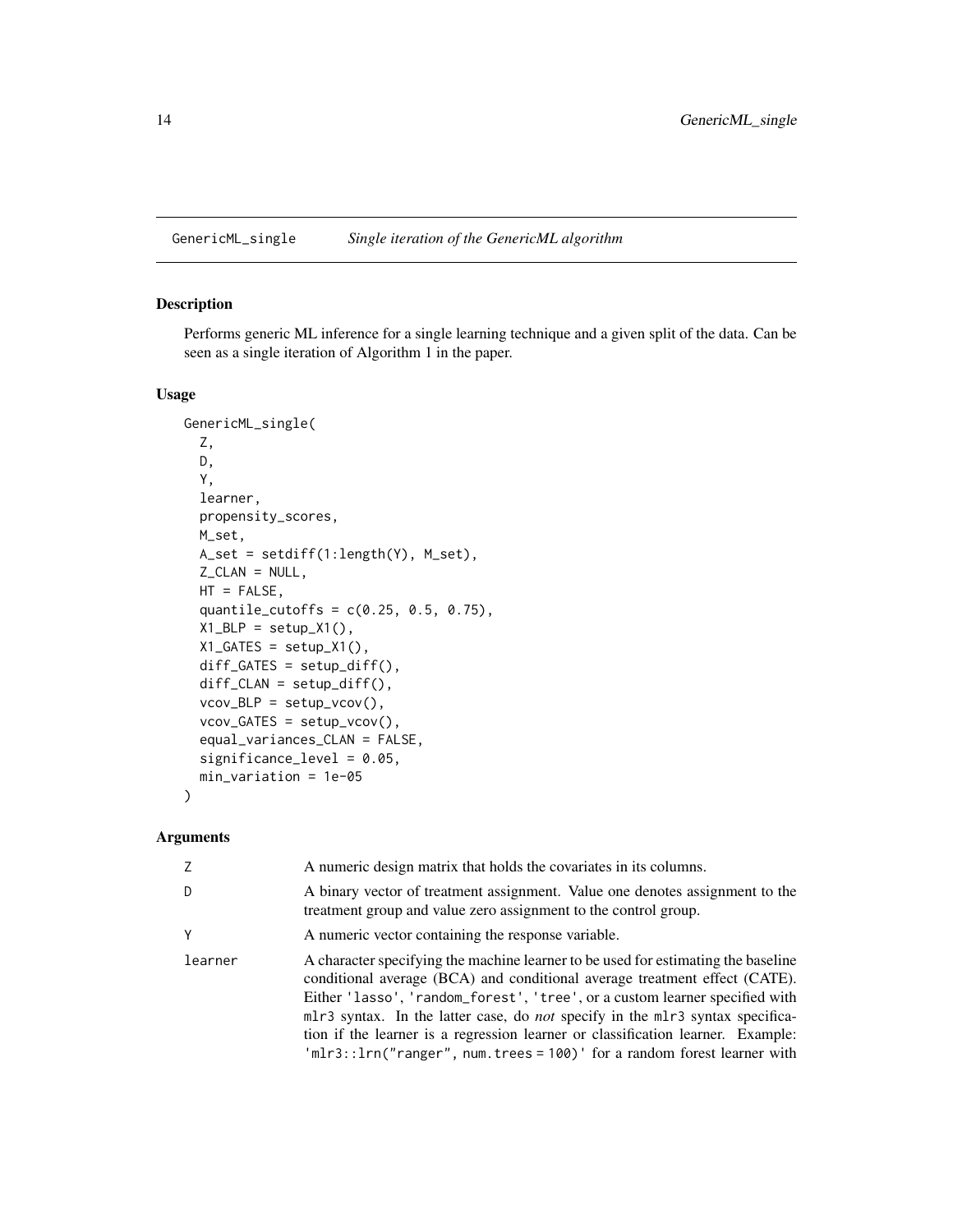<span id="page-14-0"></span>

| propensity_scores                  | 100 trees. Note that this is a string and the absence of the classif. or regr.<br>keywords. See https://mlr3learners.mlr-org.com for a list of mlr3 learn-<br>ers.                                                                                                                                                                                                                                                                                                           |
|------------------------------------|------------------------------------------------------------------------------------------------------------------------------------------------------------------------------------------------------------------------------------------------------------------------------------------------------------------------------------------------------------------------------------------------------------------------------------------------------------------------------|
|                                    | A numeric vector of propensity score estimates.                                                                                                                                                                                                                                                                                                                                                                                                                              |
| M_set                              | A numerical vector of indices of observations in the main sample.                                                                                                                                                                                                                                                                                                                                                                                                            |
| A_set                              | A numerical vector of indices of observations in the auxiliary sample. Default<br>is complementary set to M_set.                                                                                                                                                                                                                                                                                                                                                             |
| Z_CLAN                             | A numeric matrix holding variables on which classification analysis (CLAN)<br>shall be performed. CLAN will be performed on each column of the matrix. If<br>NULL (default), then Z_CLAN = Z, i.e. CLAN is performed for all variables in Z.                                                                                                                                                                                                                                 |
| НT                                 | Logical. If TRUE, a Horvitz-Thompson (HT) transformation is applied in the<br>BLP and GATES regressions. Default is FALSE.                                                                                                                                                                                                                                                                                                                                                   |
| quantile_cutoffs                   |                                                                                                                                                                                                                                                                                                                                                                                                                                                                              |
|                                    | The cutoff points of the quantiles that shall be used for GATES grouping. De-<br>fault is c(0.25, 0.5, 0.75), which corresponds to the four quartiles.                                                                                                                                                                                                                                                                                                                       |
| X1_BLP                             | Specifies the design matrix $X_1$ in the regression. Must be an object of class<br>"setup_X1". See the documentation of setup_X1() for details.                                                                                                                                                                                                                                                                                                                              |
| X1_GATES                           | Same as X1_BLP, just for the GATES regression.                                                                                                                                                                                                                                                                                                                                                                                                                               |
| diff_GATES                         | Specifies the generic targets of GATES. Must be an object of class "setup_diff".<br>See the documentation of setup_diff() for details.                                                                                                                                                                                                                                                                                                                                       |
| diff_CLAN                          | Same as diff_GATES, just for the CLAN generic targets.                                                                                                                                                                                                                                                                                                                                                                                                                       |
| vcov_BLP                           | Specifies the covariance matrix estimator in the BLP regression. Must be an<br>object of class "setup_vcov". See the documentation of setup_vcov() for<br>details.                                                                                                                                                                                                                                                                                                           |
| vcov_GATES<br>equal_variances_CLAN | Same as vcov_BLP, just for the GATES regression.                                                                                                                                                                                                                                                                                                                                                                                                                             |
| significance_level                 | Logical. If TRUE, then all within-group variances of the CLAN groups are as-<br>sumed to be equal. Default is FALSE. This specification is required for heteroskedasticity-<br>robust variance estimation on the difference of two CLAN generic targets (i.e.<br>variance of the difference of two means). If TRUE (corresponds to homoskedas-<br>ticity assumption), the pooled variance is used. If FALSE (heteroskedasticity),<br>the variance of Welch's t-test is used. |
|                                    | Significance level for VEIN. Default is 0.05.                                                                                                                                                                                                                                                                                                                                                                                                                                |
| min_variation                      | Specifies a threshold for the minimum variation of the BCA/CATE predictions.<br>If the variation of a BCA/CATE prediction falls below this threshold, random<br>noise with distribution $N(0, var(Y)/20)$ is added to it. Default is 1e-05.                                                                                                                                                                                                                                  |

# Details

The specifications "lasso", "random\_forest", and "tree" in learner correspond to the following mlr3 specifications (we omit the keywords classif. and regr.). "lasso" is a cross-validated Lasso estimator, which corresponds to 'mlr3:: lrn("cv\_glmnet", s = "lambda.min", alpha = 1)'. "random\_forest" is a random forest with 500 trees, which corresponds to 'mlr3::lrn("ranger", num.trees = 500)'. "tree" is a tree learner, which corresponds to 'mlr3::lrn("rpart")'.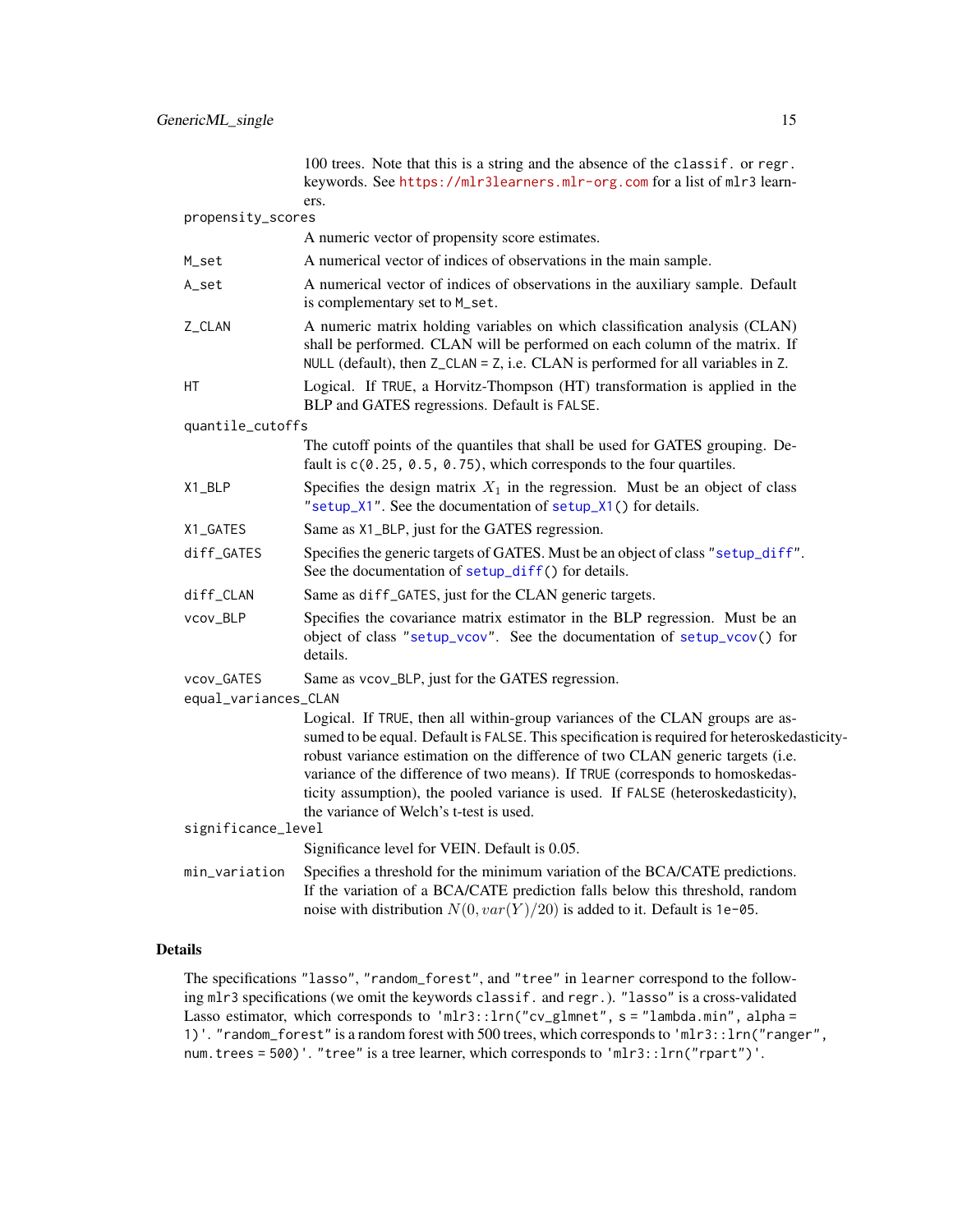A list with the following components:

BLP An object of class ["BLP"](#page-1-1).

GATES An object of class ["GATES"](#page-4-1).

CLAN An object of class ["CLAN"](#page-3-1).

proxy\_BCA An object of class ["proxy\\_BCA"](#page-31-1).

proxy\_CATE An object of class ["proxy\\_CATE"](#page-33-1).

best Estimates of the  $\Lambda$  parameters for finding the best learner. Returned by [lambda\\_parameters\(](#page-23-1)).

# References

Chernozhukov V., Demirer M., Duflo E., Fernández-Val I. (2020). "Generic Machine Learning Inference on Heterogenous Treatment Effects in Randomized Experiments." *arXiv preprint arXiv:1712.04802*. URL: <https://arxiv.org/abs/1712.04802>.

Lang M., Binder M., Richter J., Schratz P., Pfisterer F., Coors S., Au Q., Casalicchio G., Kotthoff L., Bischl B. (2019). "mlr3: A Modern Object-Oriented Machine Learning Framework in R." *Journal of Open Source Software*, 4(44), 1903. doi: [10.21105/joss.01903.](https://doi.org/10.21105/joss.01903)

# See Also

[GenericML\(](#page-6-1))

```
if(require("ranger")){
## generate data
set.seed(1)
n <- 150 # number of observations
p \le -5 # number of covariates
Z <- matrix(runif(n*p), n, p) # design matrix
D <- rbinom(n, 1, 0.5) # random treatment assignment
Y <- runif(n) \qquad # outcome variable
propensity_scores <- rep(0.5, n) # propensity scores
M_set \leq samemath> sample(1:n, size = n/2) # main set## specify learner
learner <- "mlr3::lrn('ranger', num.trees = 10)"
## run single GenericML iteration
GenericML_single(Z, D, Y, learner, propensity_scores, M_set)
}
```
<span id="page-15-0"></span>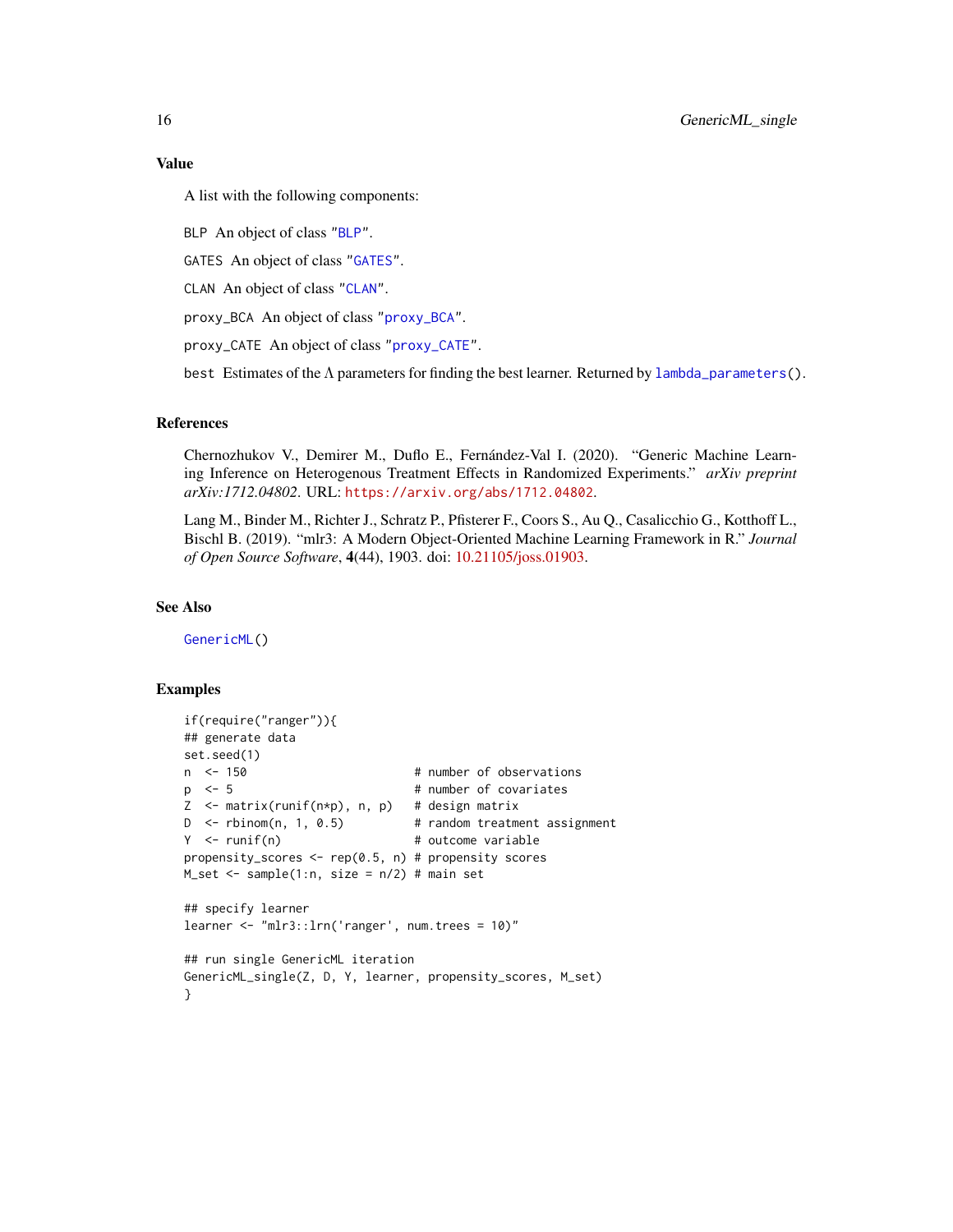<span id="page-16-1"></span><span id="page-16-0"></span>

#### **Description**

The best learner is determined by maximizing the criteria  $\Lambda$  and  $\overline{\Lambda}$ , see Sections 5.2 and 5.3 of the paper. This function accesses the estimates of these two criteria,

## Usage

get\_best(x)

# Arguments

x An object of the class ["GenericML"](#page-6-1), as returned by the function [GenericML\(](#page-6-1)).

# Value

An object of class "best", which consists of the following components:

BLP A string holding the name of the best learner for a BLP analysis.

GATES A string holding the name of the best learner for a GATES analysis.

CLAN A string holding the name of the best learner for a CLAN analysis (same learner as in GATES).

overview A numeric matrix of the estimates of the performance measures  $Λ$  and  $Λ$  for each learner.

#### See Also

[GenericML\(](#page-6-1)), [get\\_BLP\(](#page-17-1)), [get\\_GATES\(](#page-21-1)), [get\\_CLAN\(](#page-19-1))

```
if(require("rpart") && require("ranger")){
## generate data
set.seed(1)
n <- 150 \blacksquare + number of observations
p <- 5 # number of covariates
D <- rbinom(n, 1, 0.5) # random treatment assignment
Z \leq - matrix(runif(n*p), n, p) # design matrix
Y0 <- as.numeric(Z %*% rexp(p) + rnorm(n)) # potential outcome without treatment
Y1 <- 2 + Y0 # potential outcome under treatment
Y \le - \text{ifelse}(D == 1, Y1, Y0) # observed outcome
## column names of Z
\text{colnames}(Z) \leq \text{past}(\text{C}' \vee \text{C}'', 1:p)## specify learners
learners \leq c("tree", "mlr3::lrn('ranger', num.trees = 10)")
```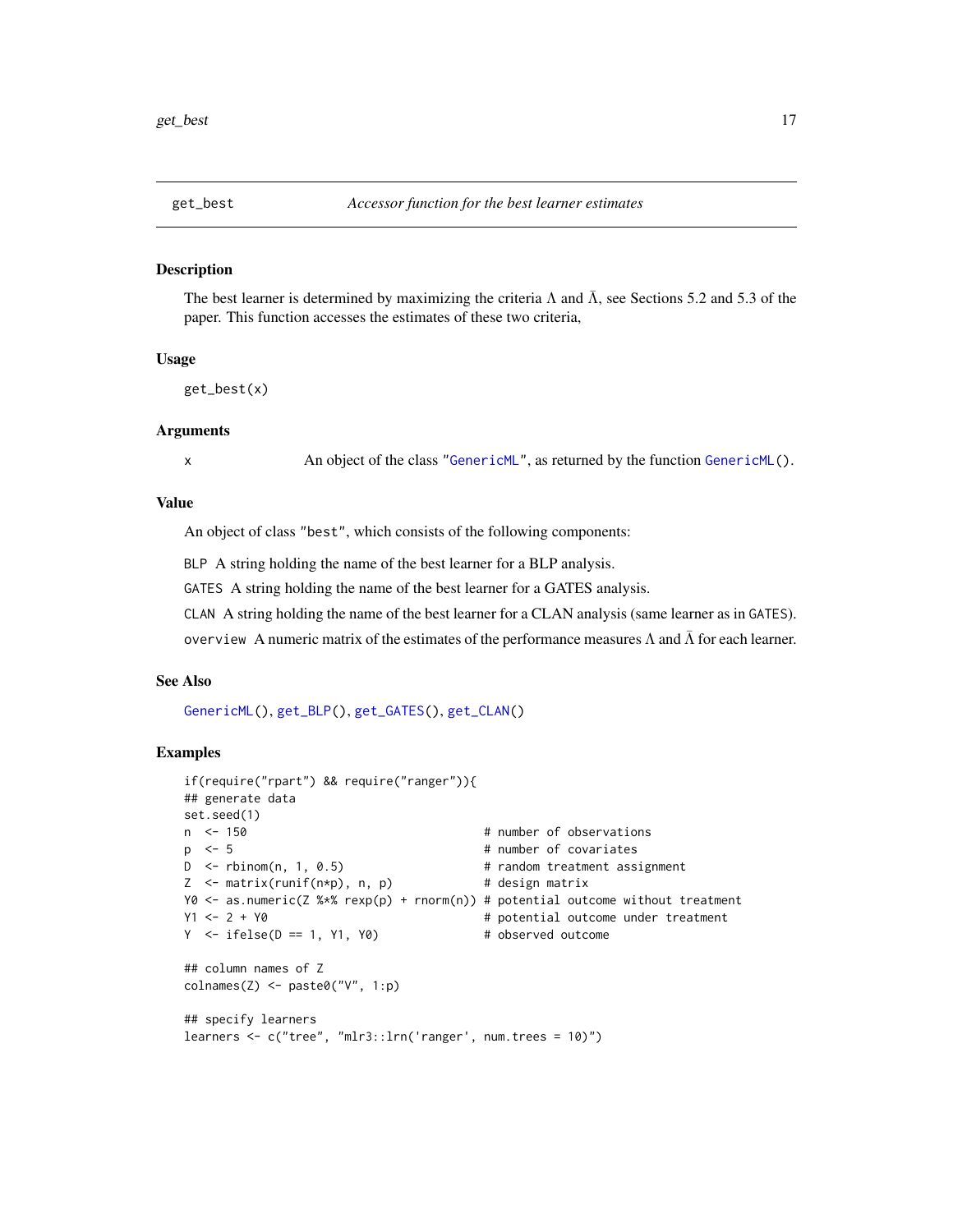```
## perform generic ML inference
# small number of splits to keep computation time low
x <- GenericML(Z, D, Y, learners, num_splits = 2,
               parallel = FALSE)
## access best learner
get_best(x)
## access BLP generic targets for best learner w/o plot
get_BLP(x, learner = "best", plot = FALSE)
## access BLP generic targets for ranger learner w/o plot
get_BLP(x, learner = "mlr3::lrn('ranger', num.trees = 10)", plot = FALSE)
## access GATES generic targets for best learner w/o plot
get_GATES(x, learner = "best", plot = FALSE)
## access GATES generic targets for ranger learner w/o plot
get_GATES(x, learner = "mlr3::lrn('ranger', num.trees = 10)", plot = FALSE)
## access CLAN generic targets for "V1" & best learner, w/o plot
get_CLAN(x, learner = "best", variable = "V1", plot = FALSE)
## access CLAN generic targets for "V1" & ranger learner, w/o plot
get\_CLAN(x, learner = "mlr3::lm('ranger', num.trees = 10)",variable = "V1", plot = FALSE)
}
```
<span id="page-17-1"></span>get\_BLP *Accessor function for the BLP generic target estimates*

# Description

Accessor function for the BLP generic target estimates

## Usage

```
get\_BLP(x, learner = "best", plot = TRUE)
```
# Arguments

| x.      | An object of the class "GenericML", as returned by the function GenericML().                                                               |
|---------|--------------------------------------------------------------------------------------------------------------------------------------------|
| learner | A character string of the learner whose BLP generic target estimates shall be<br>accessed. Default is "best" for the best learner for BLP. |
| plot    | Logical. If TRUE (default), a "ggplot" object is computed.                                                                                 |

<span id="page-17-0"></span>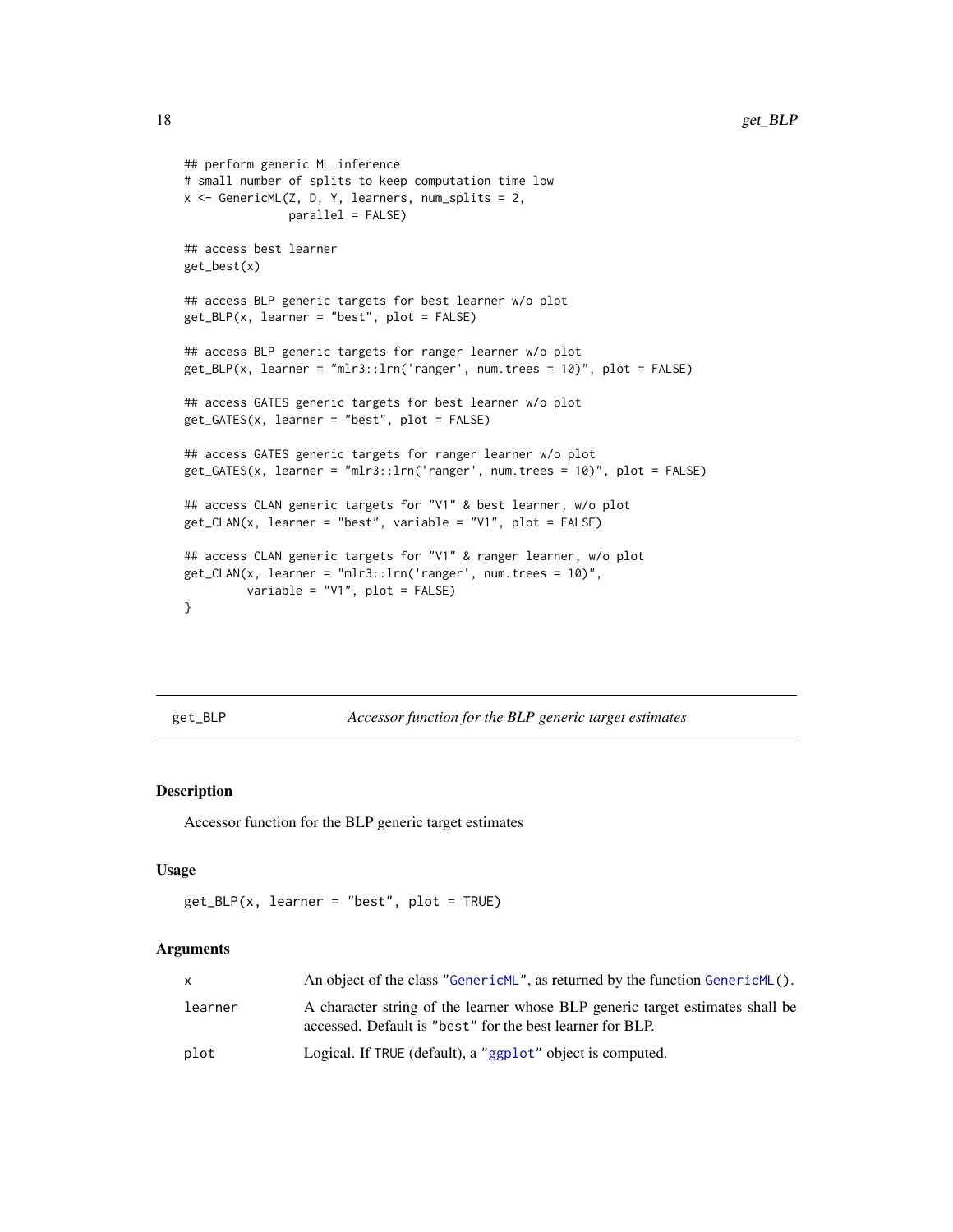# <span id="page-18-0"></span>Value

An object of class "BLP\_info", which consists of the following components:

estimate A numeric vector of point estimates of the BLP generic targets.

confidence\_interval A numeric matrix of the lower and upper confidence bounds for each generic target. The confidence level of the implied confidence interval is equal to  $1 - 2 \times$ significance\_level.

confidence\_level The confidence level of the confidence intervals. Equals  $1 - 2 \times$  significance\_level.

learner The argument learner.

plot An object of class ["ggplot"](#page-0-0). Only returned if the argument plot = TRUE.

# See Also

```
GenericML(), get_GATES(), get_CLAN(), get_best(), print.BLP_info(), print.GATES_info(),
print.CLAN_info()
```

```
if(require("rpart") && require("ranger")){
## generate data
set.seed(1)
n <- 150 + number of observations
p <- 5 # number of covariates
D <- rbinom(n, 1, 0.5) # random treatment assignment
Z \leq - matrix(runif(n*p), n, p) \qquad # design matrix
Y0 <- as.numeric(Z %*% rexp(p) + rnorm(n)) # potential outcome without treatment
Y1 <- 2 + Y0 \neq Potential outcome under treatment
Y \le - \text{ifelse}(D == 1, Y1, Y0) # observed outcome
## column names of Z
colnames(Z) <- paste0("V", 1:p)
## specify learners
learners \leq c("tree", "mlr3::lrn('ranger', num.trees = 10)")
## perform generic ML inference
# small number of splits to keep computation time low
x \le GenericML(Z, D, Y, learners, num_splits = 2,
             parallel = FALSE)
## access best learner
get_best(x)
## access BLP generic targets for best learner w/o plot
get_BLP(x, learner = "best", plot = FALSE)
## access BLP generic targets for ranger learner w/o plot
get_BLP(x, learner = "mlr3::lrn('ranger', num.trees = 10)", plot = FALSE)
## access GATES generic targets for best learner w/o plot
```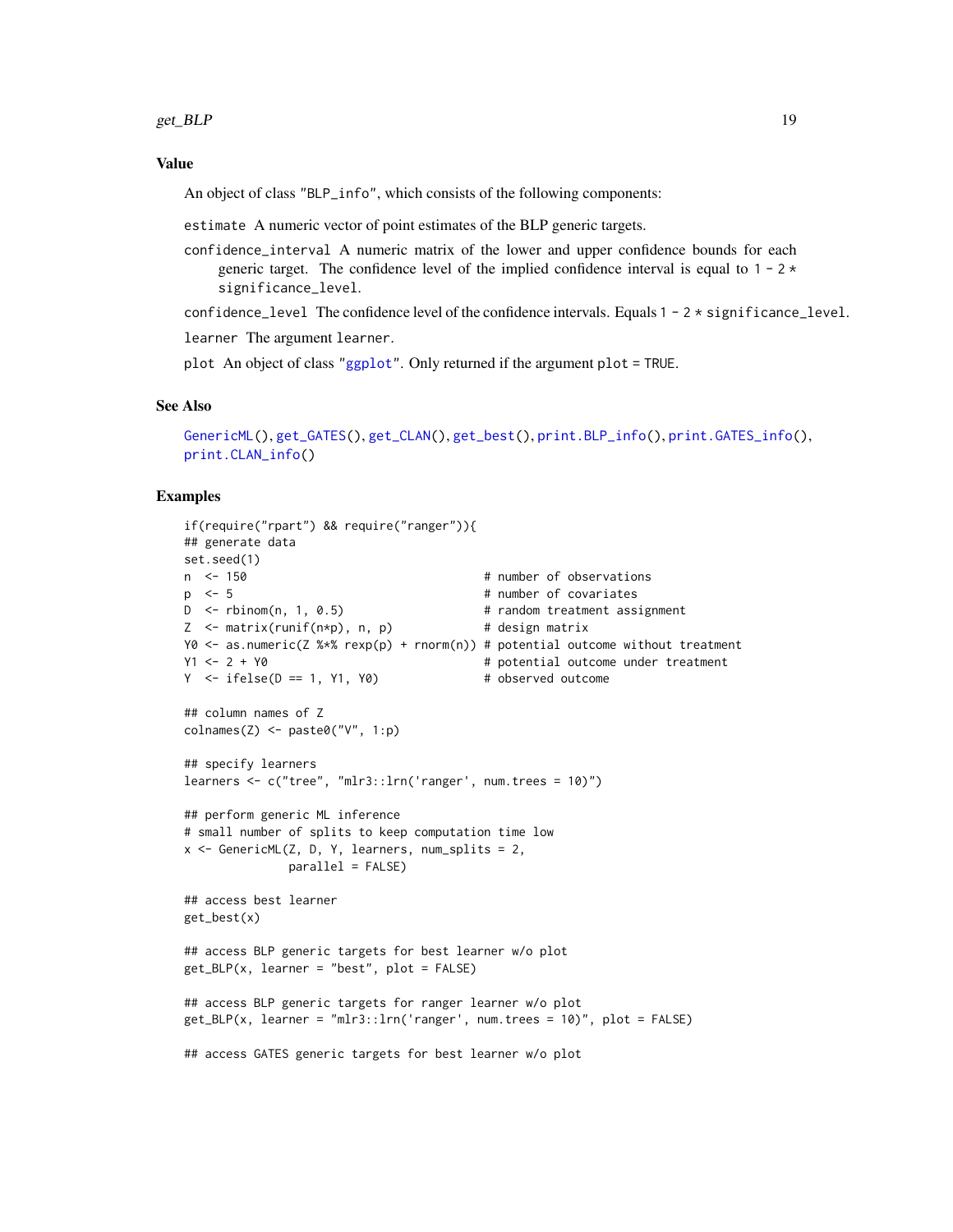```
get_GATES(x, learner = "best", plot = FALSE)
## access GATES generic targets for ranger learner w/o plot
get_GATES(x, learner = "mlr3::lrn('ranger', num.trees = 10)", plot = FALSE)
## access CLAN generic targets for "V1" & best learner, w/o plot
get\_CLAN(x, learner = "best", variable = "V1", plot = FALSE)## access CLAN generic targets for "V1" & ranger learner, w/o plot
get_CLAN(x, learner = "mlr3::lrn('ranger', num.trees = 10)",
        variable = "V1", plot = FALSE)
}
```
<span id="page-19-1"></span>get\_CLAN *Accessor function for the CLAN generic target estimates*

# Description

Accessor function for the CLAN generic target estimates

#### Usage

```
get_CLAN(x, variable, learner = "best", plot = TRUE)
```
# Arguments

| X        | An object of the class "GenericML", as returned by the function GenericML().                                                                |
|----------|---------------------------------------------------------------------------------------------------------------------------------------------|
| variable | The (character) name of a variabe on which CLAN was performed.                                                                              |
| learner  | A character string of the learner whose CLAN generic target estimates shall be<br>accessed. Default is "best" for the best learner for CLAN |
| plot     | Logical. If TRUE (default), a "ggplot" object is computed.                                                                                  |

# Value

An object of class "CLAN\_info", which consists of the following components:

estimate A numeric vector of point estimates of the CLAN generic targets.

confidence\_interval A numeric matrix of the lower and upper confidence bounds for each generic target. The confidence level of the implied confidence interval is equal to  $1 - 2 \times$ significance\_level.

confidence\_level The confidence level of the confidence intervals. Equals  $1 - 2 \times$  significance\_level.

learner The argument learner.

plot An object of class ["ggplot"](#page-0-0). Only returned if the argument plot = TRUE.

CLAN\_variable The name of the CLAN variable of interest.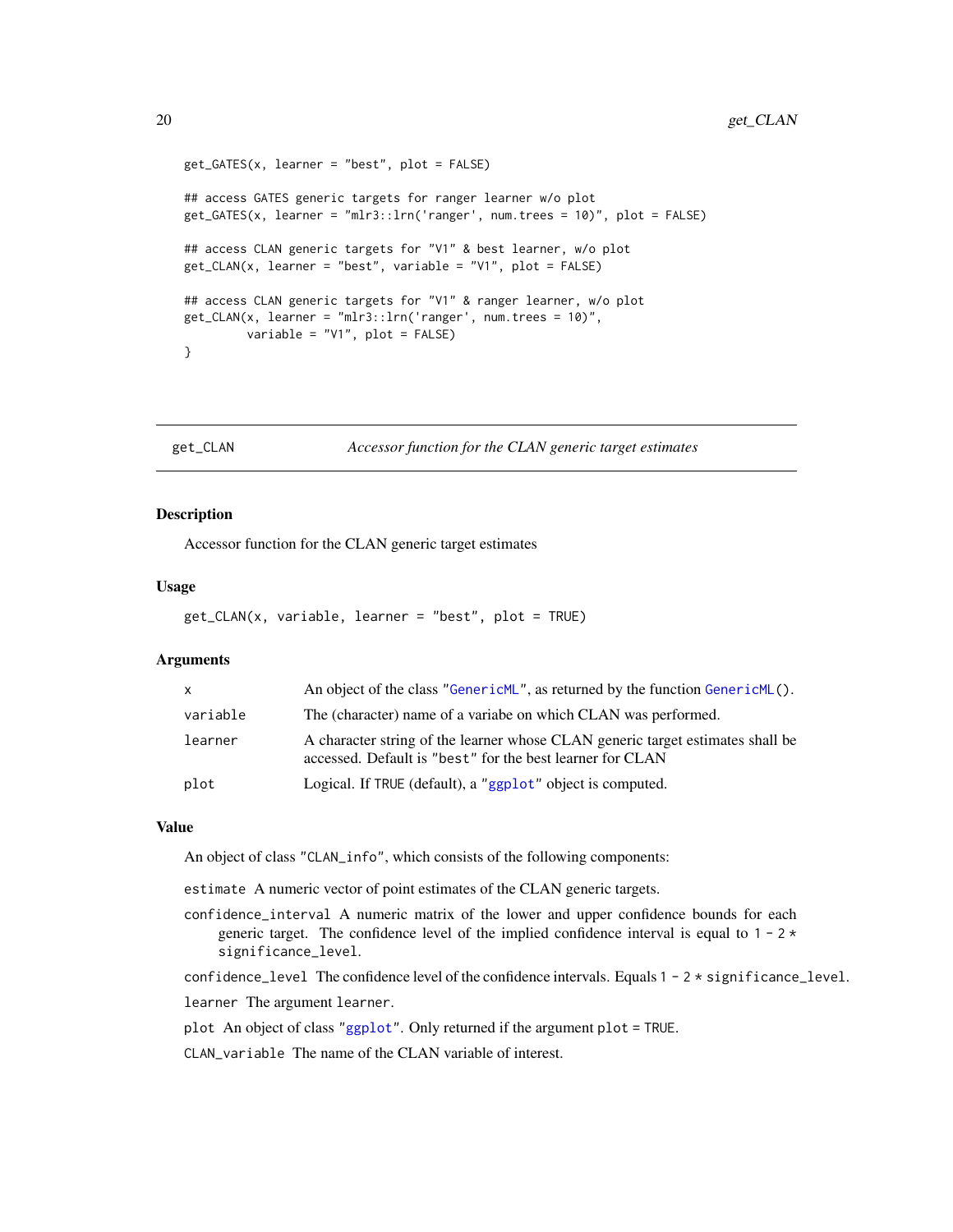### <span id="page-20-0"></span>get\_CLAN 21

# See Also

```
GenericML(), get_BLP(), get_GATES(), get_best(), print.BLP_info(), print.GATES_info(),
print.CLAN_info()
```

```
if(require("rpart") && require("ranger")){
## generate data
set.seed(1)
n <- 150 \blacksquare 150 \blacksquare 100 \blacksquare 100 \blacksquare 100 \blacksquare 100 \blacksquare 100 \blacksquare 100 \blacksquare 100 \blacksquare 100 \blacksquare 100 \blacksquare 100 \blacksquare 100 \blacksquare 100 \blacksquare 100 \blacksquare 100 \blacksquare 100 \blacksquare 100 \blacksquare 100 \blacksquare 100 \blacksp \leq 5 # number of covariates
D <- rbinom(n, 1, 0.5) # random treatment assignment
Z \leq - matrix(runif(n*p), n, p) # design matrix
Y0 <- as.numeric(Z %*% rexp(p) + rnorm(n)) # potential outcome without treatment
Y1 <- 2 + Y0 # potential outcome under treatment
Y \le - \text{ if} \text{else}(D == 1, Y1, Y0) # observed outcome
## column names of Z
\text{colnames}(Z) \leq \text{past} \Theta("V", 1:p)## specify learners
learners <- c("tree", "mlr3::lrn('ranger', num.trees = 10)")
## perform generic ML inference
# small number of splits to keep computation time low
x <- GenericML(Z, D, Y, learners, num_splits = 2,
                 parallel = FALSE)
## access best learner
get_best(x)
## access BLP generic targets for best learner w/o plot
get_BLP(x, learner = "best", plot = FALSE)
## access BLP generic targets for ranger learner w/o plot
get_BLP(x, learner = "mlr3::lm('ranger', num.trees = 10)", plot = FALSE)
## access GATES generic targets for best learner w/o plot
get_GATES(x, learner = "best", plot = FALSE)
## access GATES generic targets for ranger learner w/o plot
get_GATES(x, learner = "mlr3::lrn('ranger', num.trees = 10)", plot = FALSE)
## access CLAN generic targets for "V1" & best learner, w/o plot
get_CLAN(x, learner = "best", variable = "V1", plot = FALSE)
## access CLAN generic targets for "V1" & ranger learner, w/o plot
get_CLAN(x, learner = "mlr3::lm('ranger', num.trees = 10)",variable = "V1", plot = FALSE)
}
```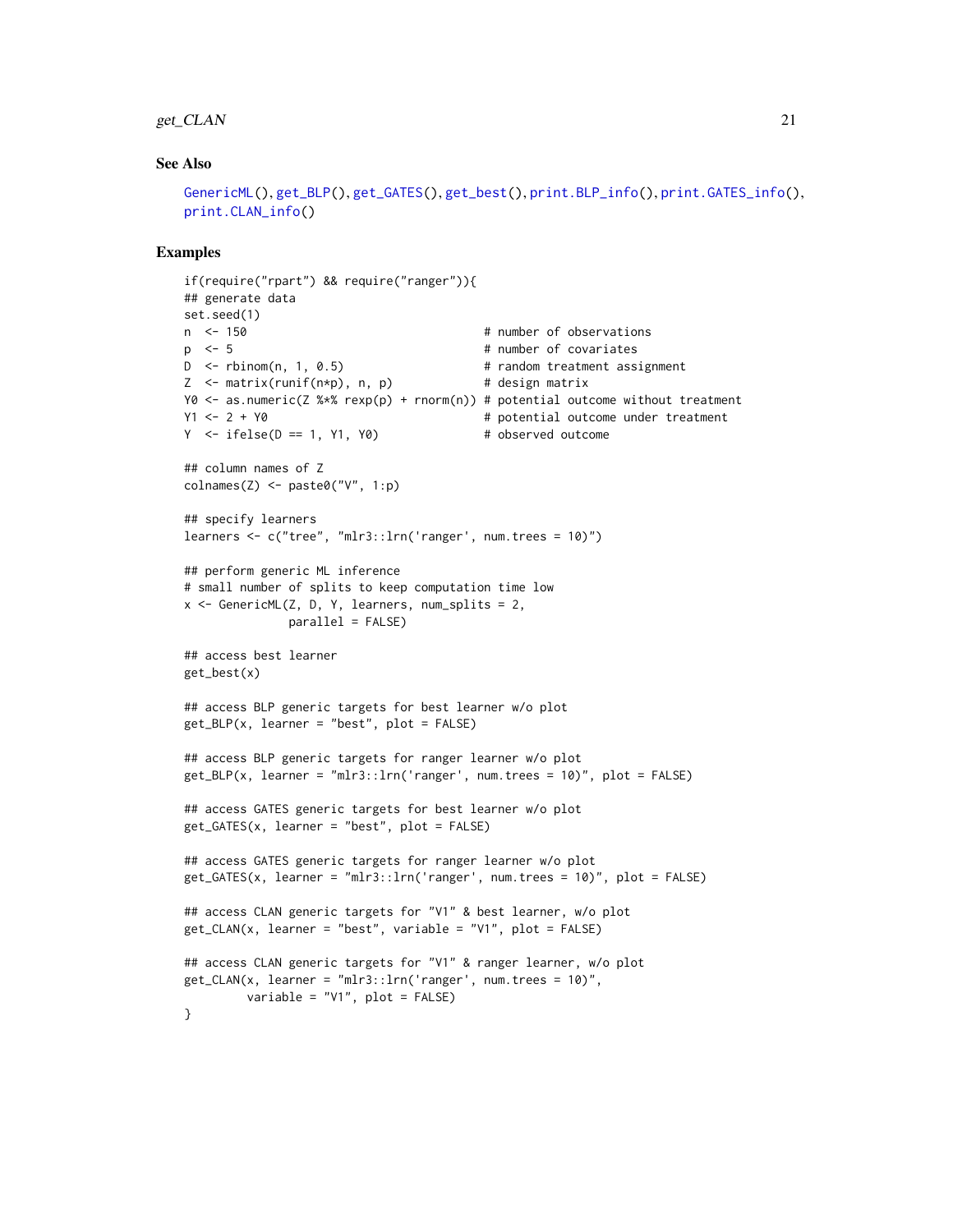<span id="page-21-1"></span><span id="page-21-0"></span>

#### Description

Accessor function for the GATES generic target estimates

# Usage

get\_GATES(x, learner = "best", plot = TRUE)

## Arguments

|         | An object of the class "GenericML", as returned by the function GenericML().                                                                   |
|---------|------------------------------------------------------------------------------------------------------------------------------------------------|
| learner | A character string of the learner whose GATES generic target estimates shall be<br>accessed. Default is "best" for the best learner for GATES. |
| plot    | Logical. If TRUE (default), a "ggplot" object is computed.                                                                                     |

# Value

An object of class "GATES\_info", which consists of the following components:

estimate A numeric vector of point estimates of the GATES generic targets.

- confidence\_interval A numeric matrix of the lower and upper confidence bounds for each generic target. The confidence level of the implied confidence interval is equal to  $1 - 2 \times$ significance\_level.
- confidence\_level The confidence level of the confidence intervals. Equals  $1 2 \times$  significance\_level.

learner The argument learner.

plot An object of class ["ggplot"](#page-0-0). Only returned if the argument plot = TRUE.

# See Also

```
GenericML(), get_BLP(), get_CLAN(), get_best(), print.BLP_info(), print.GATES_info(),
print.CLAN_info()
```

```
if(require("rpart") && require("ranger")){
## generate data
set.seed(1)
n <- 150 + number of observations
p <- 5 # number of covariates
D <- rbinom(n, 1, 0.5) # random treatment assignment
Z \leq - matrix(runif(n*p), n, p) # design matrix
Y0 <- as.numeric(Z %*% rexp(p) + rnorm(n)) # potential outcome without treatment
Y1 <- 2 + Y0 \neq 2 + Y0 \neq 2 + Y0 \neq 2 + Y0 \neq 2 + Y0 \neq 2 + Y0 \neq 2 + Y0 \neq 2 + Y0 \neq 2 + Y0 \neq 2 + Y0 \neq 2 + Y0 \neq 2 + Y0 \neq 2 + Y0 \neq 2 + Y0 \neq 2 + Y0 \neq 2 + Y0 \neq 2 + Y0 Y \le - \text{ifelse}(D == 1, Y1, Y0) # observed outcome
```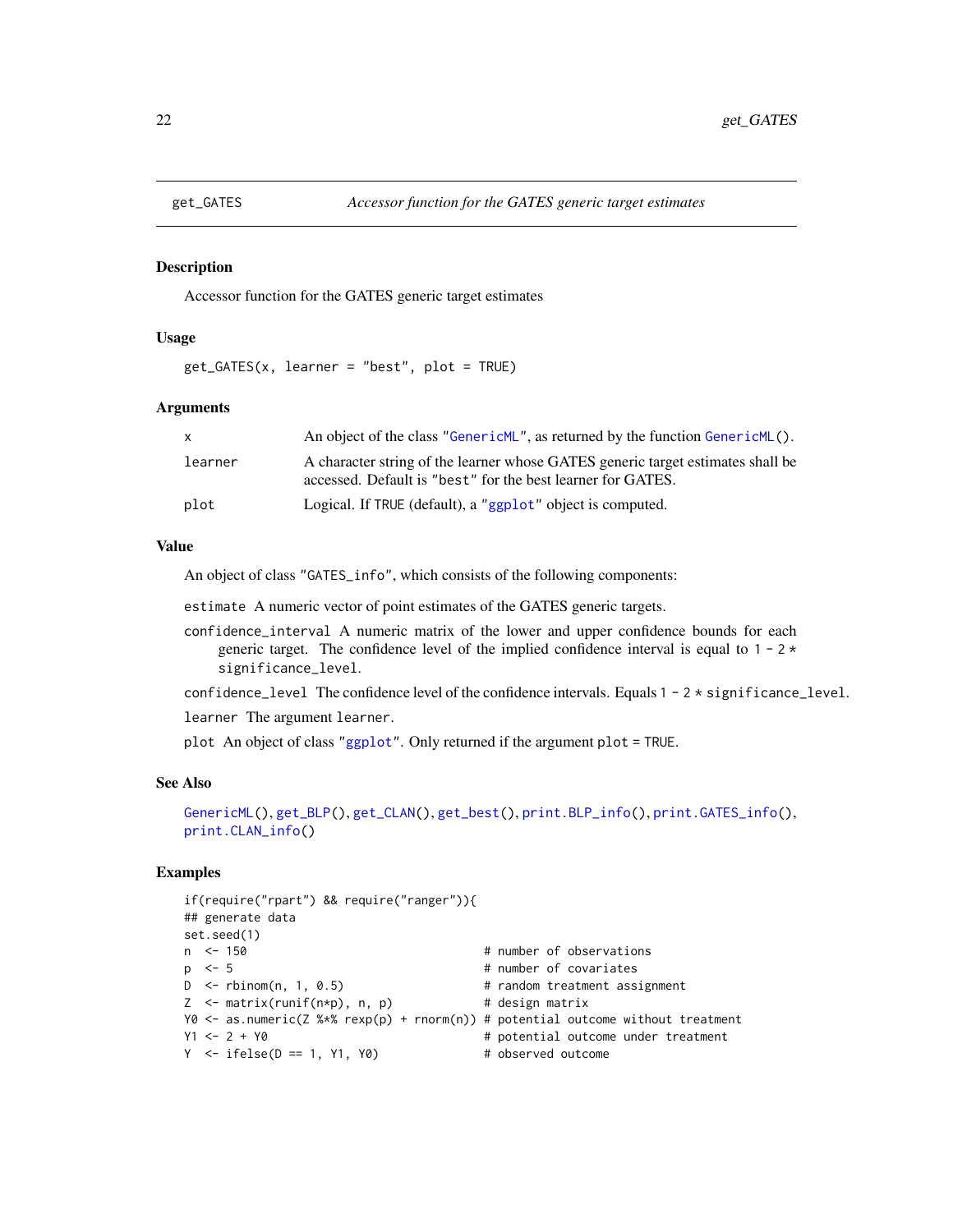```
## column names of Z
colnames(Z) <- paste0("V", 1:p)
## specify learners
learners <- c("tree", "mlr3::lrn('ranger', num.trees = 10)")
## perform generic ML inference
# small number of splits to keep computation time low
x \le GenericML(Z, D, Y, learners, num_splits = 2,
              parallel = FALSE)
## access best learner
get_best(x)
## access BLP generic targets for best learner w/o plot
get_BLP(x, learner = "best", plot = FALSE)
## access BLP generic targets for ranger learner w/o plot
get_BLP(x, learner = "mlr3::lrn('ranger', num.trees = 10)", plot = FALSE)
## access GATES generic targets for best learner w/o plot
get_GATES(x, learner = "best", plot = FALSE)
## access GATES generic targets for ranger learner w/o plot
get_GATES(x, learner = "mlr3::lrn('ranger', num.trees = 10)", plot = FALSE)
## access CLAN generic targets for "V1" & best learner, w/o plot
get_CLAN(x, learner = "best", variable = "V1", plot = FALSE)
## access CLAN generic targets for "V1" & ranger learner, w/o plot
get_CLAN(x, learner = "mlr3::lrn('ranger', num.trees = 10)",
        variable = "V1", plot = FALSE)
}
```
<span id="page-22-1"></span>heterogeneity\_CLAN *Evaluate treatment effect heterogeneity along CLAN variables*

#### **Description**

This function tests for statistical significance of all CLAN difference parameters that were specified in the function [setup\\_diff\(](#page-35-1)). It reports all CLAN variables along which there are significant difference parameters, which corresponds to evidence for treatment effect heterogeneity along this variable, at the specified significance level.

### Usage

```
heterogeneity_CLAN(x, learner = "best", significance_level = 0.05)
```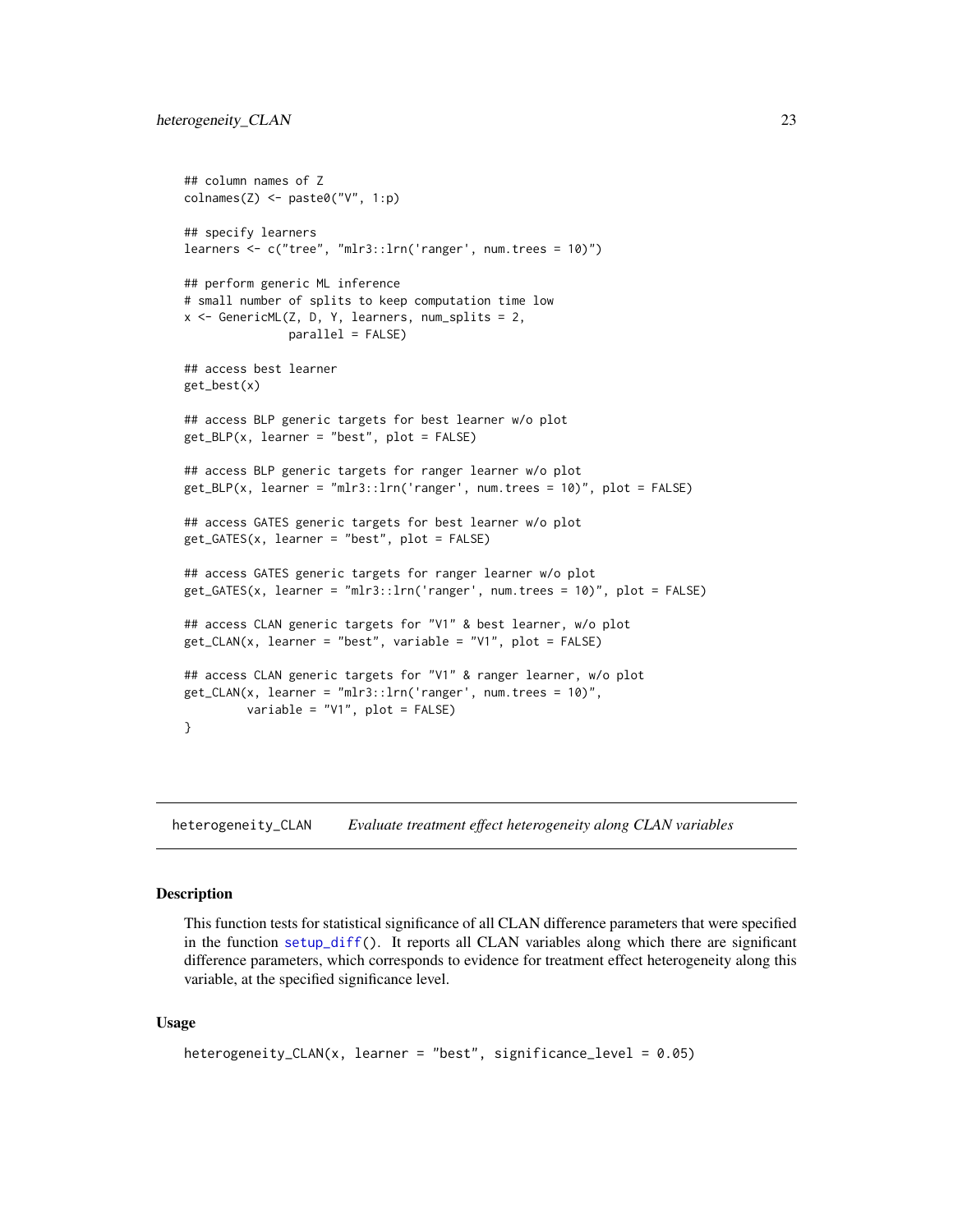# <span id="page-23-0"></span>Arguments

|                    | An object of class "GenericML", as returned by the function GenericML().     |  |
|--------------------|------------------------------------------------------------------------------|--|
| learner            | A character string of the learner whose CLAN generic target estimates are of |  |
|                    | interest. Default is "best" for the best learner for CLAN.                   |  |
| significance_level |                                                                              |  |
|                    | Level for the significance tests. Default is 0.05.                           |  |

# Value

An object of class "heterogeneity\_CLAN", consisting of the following components:

p\_values A matrix of p values of all CLAN difference parameters for all CLAN variables.

- significant The names of variables with at least one significant CLAN difference parameter ("variables"), their number "num\_variables", and the total number of significant CLAN difference parameters "num\_params". All significance tests were performed at level significance\_level.
- min\_pval Information on the smallest p value: Its value ("value"), the variable in which it was estimated ("variable"), the CLAN difference parameter it belongs to ("parameter"), and whether or not it is significant at level significance\_level ("significant").

"learner" Name of the learner whose median estimates we used for the listed results.

"significance\_level" The level of the significance tests.

#### See Also

[GenericML\(](#page-6-1))

<span id="page-23-1"></span>lambda\_parameters *Estimate the two lambda parameters*

# Description

Estimates the lambda parameters  $\Lambda$  and  $\overline{\Lambda}$  whose medians are used to find the best ML method.

# Usage

```
lambda_parameters(BLP, GATES, proxy_CATE, membership)
```
# Arguments

| <b>BLP</b> | An object of class "BLP".                                                                                                                                                                                                            |
|------------|--------------------------------------------------------------------------------------------------------------------------------------------------------------------------------------------------------------------------------------|
| GATES      | An object of class "GATES".                                                                                                                                                                                                          |
| proxy_CATE | Proxy estimates of the CATE.                                                                                                                                                                                                         |
| membership | A logical matrix that indicates the group membership of each observation in<br>Z_CLAN. Needs to be of type "quantile_group". Typically, the grouping is<br>based on CATE estimates, which are for instance returned by proxy_CATE(). |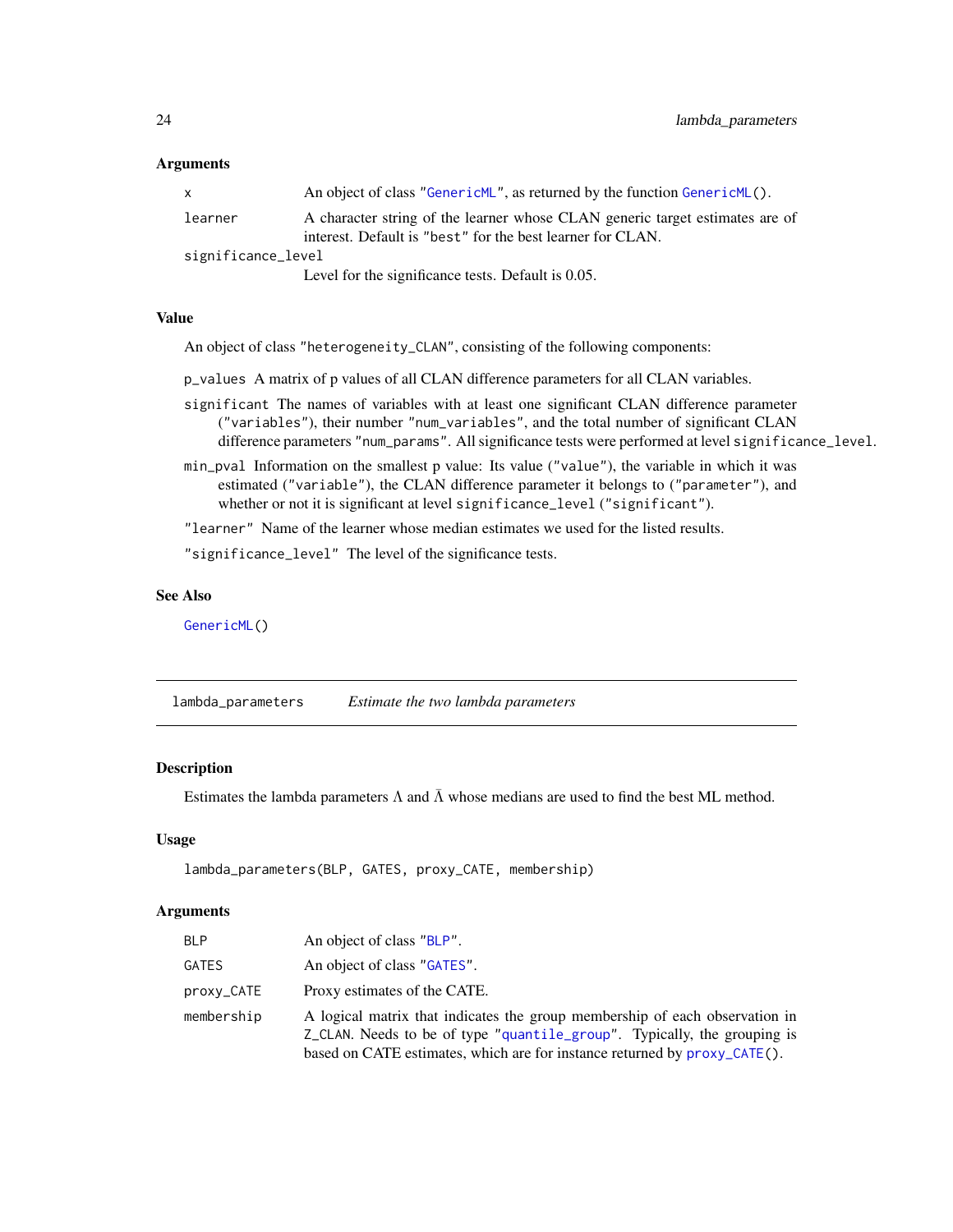<span id="page-24-0"></span> $\mathsf{Med}$  25

# Value

A list containing the estimates of  $\Lambda$  and  $\bar{\Lambda}$ , denoted lambda and lambda.bar, respectively.

# References

Chernozhukov V., Demirer M., Duflo E., Fernández-Val I. (2020). "Generic Machine Learning Inference on Heterogenous Treatment Effects in Randomized Experiments." *arXiv preprint arXiv:1712.04802*. URL: <https://arxiv.org/abs/1712.04802>.

# Examples

```
## generate data
set.seed(1)
n <- 200 # number of observations
p \le -5 # number of covariates
D <- rbinom(n, 1, 0.5) # random treatment assignment
Y <- runif(n) # outcome variable
propensity_scores <- rep(0.5, n) # propensity scores
proxy_BCA <- runif(n) # proxy BCA estimates
proxy_CATE <- runif(n) # proxy CATE estimates
membership <- quantile_group(proxy_CATE) # group membership
## perform BLP
BLP <- BLP(Y, D, propensity_scores, proxy_BCA, proxy_CATE)
## perform GATES
GATES <- GATES(Y, D, propensity_scores, proxy_BCA, proxy_CATE, membership)
## get estimates of the lambda parameters
lambda_parameters(BLP, GATES, proxy_CATE, membership)
```
Med *Calculate lower and upper median*

#### **Description**

Calculates the lower and and median of a vector as proposed in Comment 4.2 in the paper.

#### Usage

Med(x)

#### Arguments

x A numeric vector.

# Value

A list with the upper and lower median and the Med statistic (which is their mean).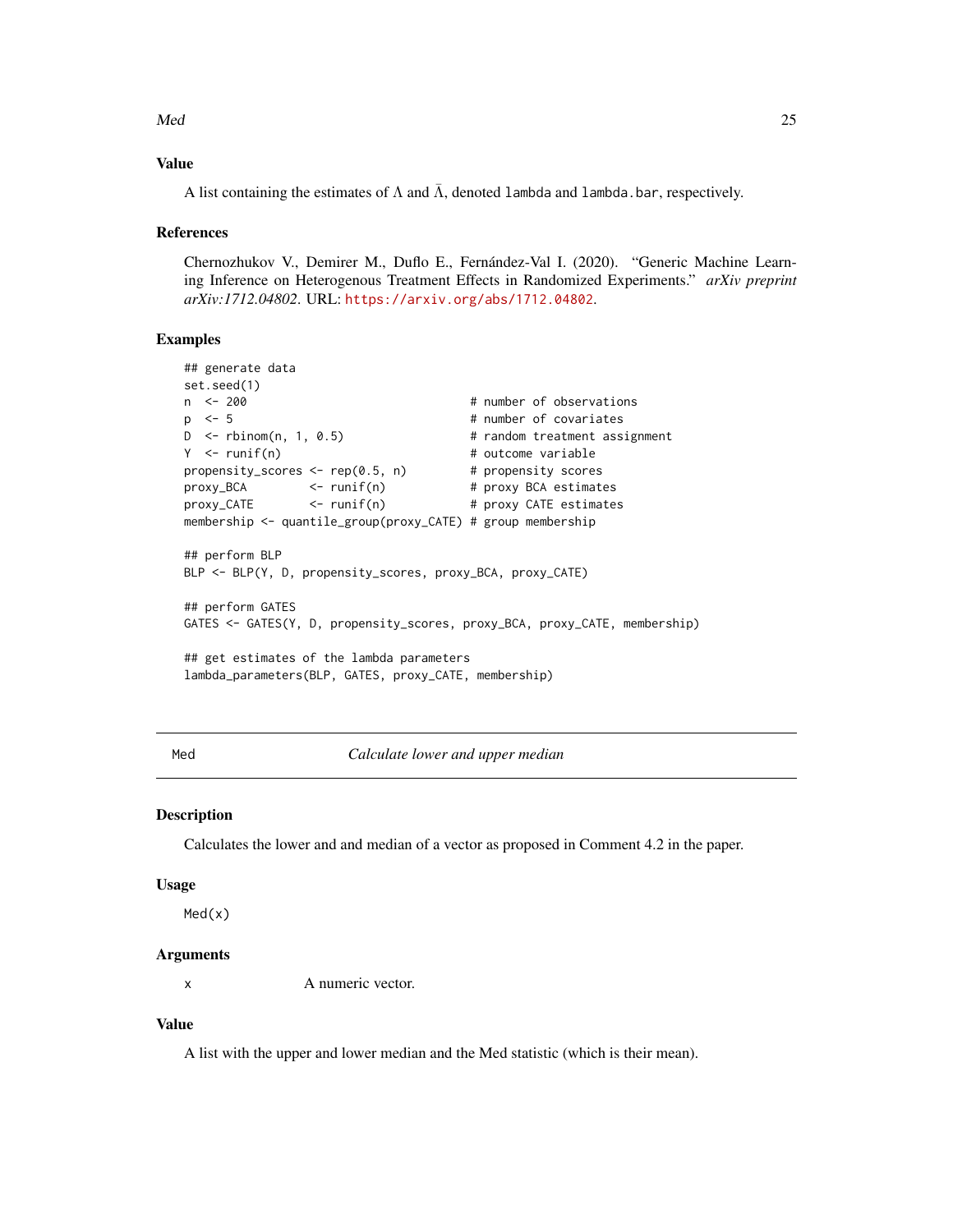# <span id="page-25-0"></span>References

Chernozhukov V., Demirer M., Duflo E., Fernández-Val I. (2020). "Generic Machine Learning Inference on Heterogenous Treatment Effects in Randomized Experiments." *arXiv preprint arXiv:1712.04802*. URL: <https://arxiv.org/abs/1712.04802>.

# Examples

```
set.seed(1)
x <- runif(100)
Med(x)
```
<span id="page-25-1"></span>plot.GenericML *Plot method for a* "GenericML" *object*

# Description

Visualizes the estimates of the generic targets of interest: plots the point estimates as well as the corresponding confidence intervals. The generic targets of interest can be (subsets of) the parameters of the BLP, GATES, or CLAN analysis.

# Usage

```
## S3 method for class 'GenericML'
plot(
  x,
  type = "GATES",
  learner = "best",
 CLAN_variable = NULL,
 groups = "all",ATE = TRUE,limits = NULL,
  title = NULL,
  ...
)
```
# Arguments

| $\mathsf{x}$ | An object of the class "GenericML", as returned by the function GenericML $()$ .                                                 |
|--------------|----------------------------------------------------------------------------------------------------------------------------------|
| type         | The analysis whose parameters shall be plotted. Either "GATES", "BLP", or<br>"CLAN". Default is "GATES".                         |
| learner      | The learner whose results are to be returned. Default is "best" for the best<br>learner as measured by the $\Lambda$ parameters. |
|              | CLAN_variable Name of the CLAN variable to be plotted. Only applicable if type = "CLAN".                                         |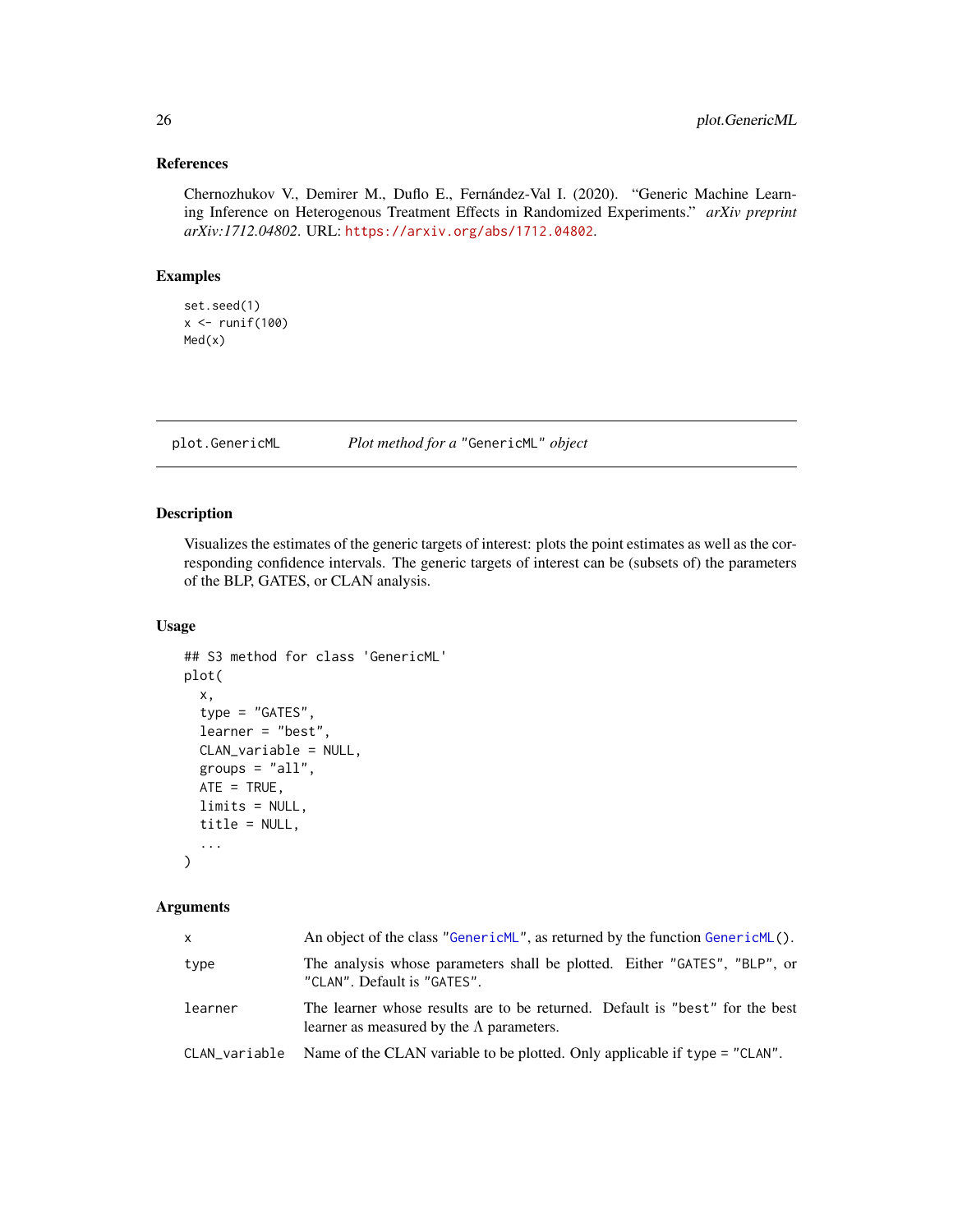<span id="page-26-0"></span>

| groups | Character vector indicating the per-group parameter estimates that shall be plot-<br>ted in GATES and CLAN analyses. Default is "all" for all parameters. If there<br>are K groups, this variable is a subset of $c("G1", "G2", \ldots, "GK", "G1-G2",$<br>"G1-G2", , "G1-GK", "GK-G1", "GK-G2", ), where Gk denotes the k-th<br>group. Note that this set depends on the choices of the arguments "diff_GATES"<br>and "diff_CLAN" of the "GenericML" object. |
|--------|---------------------------------------------------------------------------------------------------------------------------------------------------------------------------------------------------------------------------------------------------------------------------------------------------------------------------------------------------------------------------------------------------------------------------------------------------------------|
| ATE    | Logical. If TRUE (default), then the BLP estimate of the average treatment effect<br>along with confidence intervals will be added to the plot. Only applicable if<br>type is "CLAN" or "GATES".                                                                                                                                                                                                                                                              |
| limits | A numeric vector of length two holding the limits of the y-axis of the plot.                                                                                                                                                                                                                                                                                                                                                                                  |
| title  | The title of the plot.                                                                                                                                                                                                                                                                                                                                                                                                                                        |
| .      | Additional arguments to be passed down.                                                                                                                                                                                                                                                                                                                                                                                                                       |
|        |                                                                                                                                                                                                                                                                                                                                                                                                                                                               |

# Details

If you wish to retrieve the data frame that this plot method visualizes, please use [setup\\_plot\(](#page-37-1)).

# Value

An object of class ["ggplot"](#page-0-0).

### See Also

[setup\\_plot\(](#page-37-1)), [GenericML\(](#page-6-1)), [get\\_BLP\(](#page-17-1)), [get\\_GATES\(](#page-21-1)), [get\\_CLAN\(](#page-19-1)), [setup\\_diff\(](#page-35-1))

```
if(require("ranger")) {
## generate data
set.seed(1)
n <- 150 + number of observations
p <- 5 # number of covariates
D \le rbinom(n, 1, 0.5) # random treatment assignment
Z <- matrix(runif(n*p), n, p) # design matrix
Y0 <- as.numeric(Z %*% rexp(p) + rnorm(n)) # potential outcome without treatment
Y1 <- 2 + Y0 # potential outcome under treatment
Y \le - \text{ifelse}(D == 1, Y1, Y0) # observed outcome
## name the columns of Z
\text{colnames}(Z) \leftarrow \text{paste0("V", 1:p)}## specify learners
learners <- c("random_forest")
## specify quantile cutoffs (the 4 quartile groups here)
quantile_cutoffs <- c(0.25, 0.5, 0.75)
## specify the differenced generic targets of GATES and CLAN
diff_GATES <- setup_diff(subtract_from = "most",
```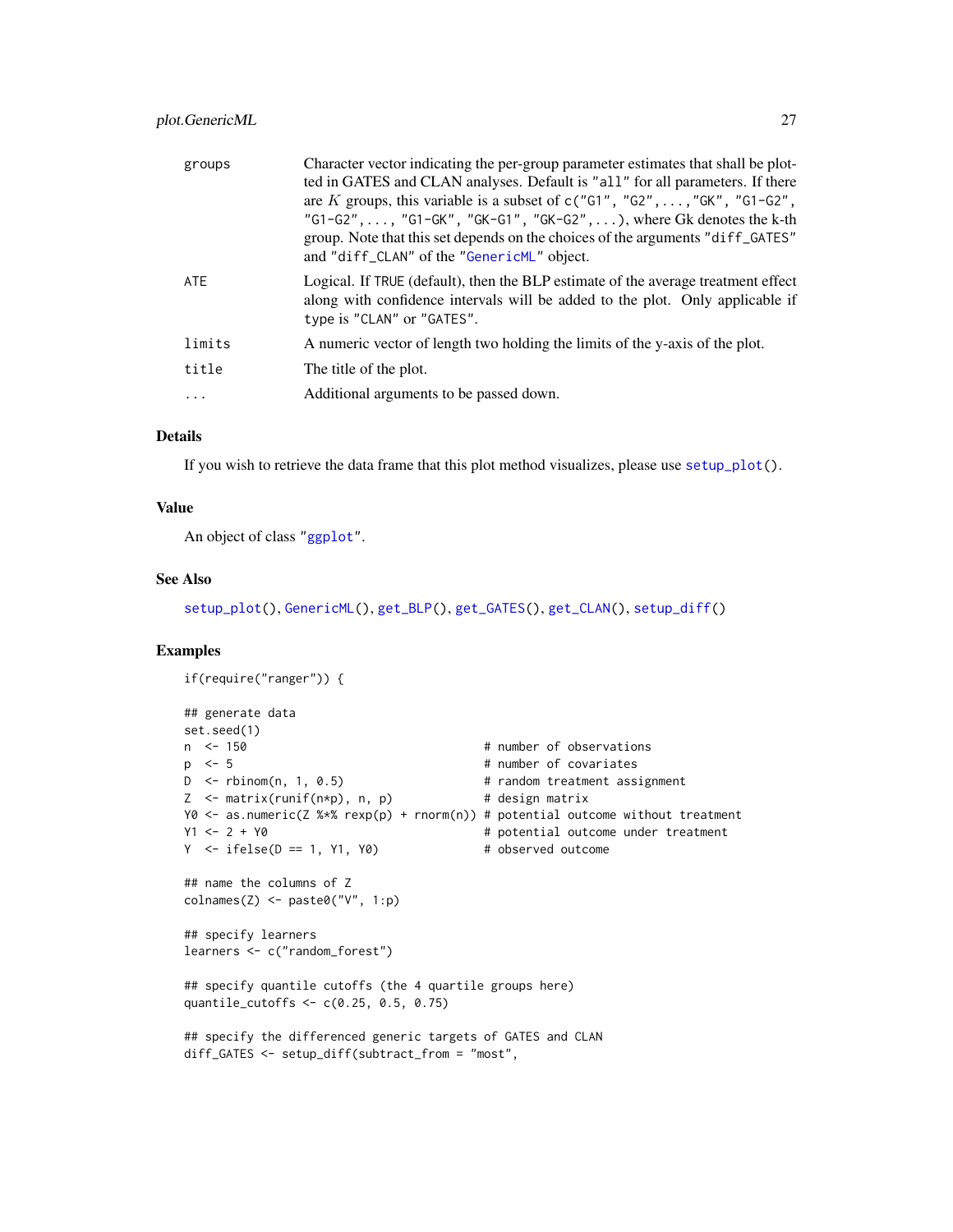```
subtracted = c(1,2,3))
diff_CLAN <- setup_diff(subtract_from = "least",
                         subtracted = c(3,2))
## perform generic ML inference
# small number of splits to keep computation time low
x \le GenericML(Z, D, Y, learners, num_splits = 2,
               quantile_cutoffs = quantile_cutoffs,
               diff_GATES = diff_GATES,
               diff_CLAN = diff_CLAN,
               parallel = FALSE)
## plot BLP parameters
plot(x, type = "BLP")## plot GATES parameters "G1", "G4", "G4-G1"
plot(x, type = "GATES", groups = c("G1", "G4", "G4-G1"))## plot CLAN parameters "G1", "G2", "G2-G1" of variable "V1":
plot(x, type = "CLAN", CLAN\_variable = "V1",groups = c("G1", "G2", "G1-G3"))
}
```
<span id="page-27-1"></span>print.BLP\_info *Print method for a* "BLP\_info" *object*

# Description

Print method for a "BLP\_info" object

# Usage

```
## S3 method for class 'BLP_info'
print(x, digits = max(3L, getOption("digits") - 3L), ...)
```
# Arguments

|          | An object of the class "BLP_info", as returned by the function $get\_BLP()$ . |
|----------|-------------------------------------------------------------------------------|
| digits   | Number of digits to print.                                                    |
| $\cdots$ | Additional arguments to be passed down.                                       |

# Value

A print to the console.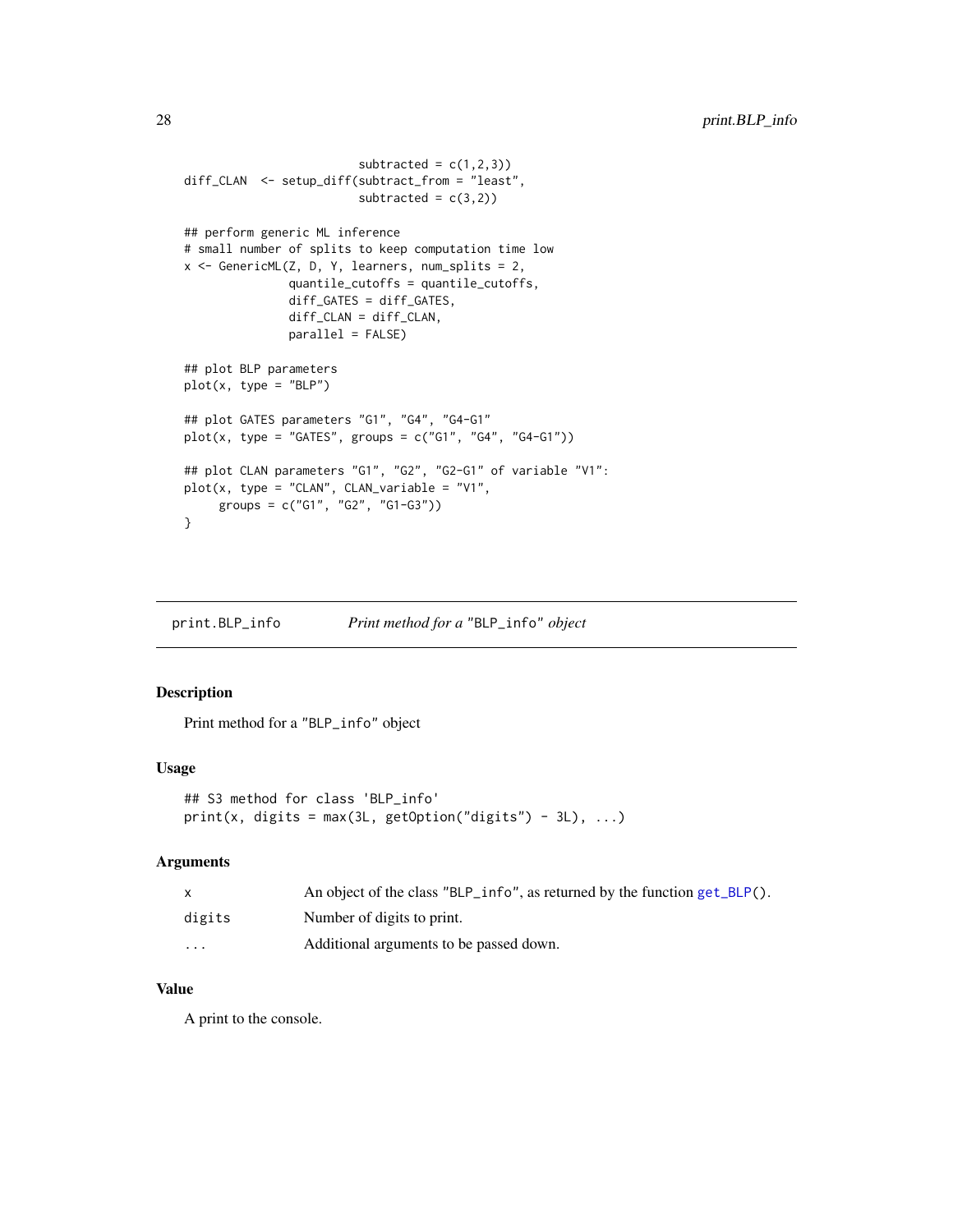<span id="page-28-2"></span><span id="page-28-0"></span>print.CLAN\_info *Print method for a* "CLAN\_info" *object*

# Description

Print method for a "CLAN\_info" object

# Usage

```
## S3 method for class 'CLAN_info'
print(x, digits = max(3L, getOption("digits") - 3L), ...)
```
# Arguments

|          | An object of the class "CLAN_info", as returned by the function $get\_CLAN()$ . |
|----------|---------------------------------------------------------------------------------|
| digits   | Number of digits to print.                                                      |
| $\cdots$ | Additional arguments to be passed down.                                         |

# Value

A print to the console.

<span id="page-28-1"></span>print.GATES\_info *Print method for a* "GATES\_info" *object*

# Description

Print method for a "GATES\_info" object

# Usage

```
## S3 method for class 'GATES_info'
print(x, digits = max(3L, getOption("digits") - 3L), ...)
```
# Arguments

|                      | An object of the class "GATES_info", as returned by the function get_GATES(). |
|----------------------|-------------------------------------------------------------------------------|
| digits               | Number of digits to print.                                                    |
| $\ddot{\phantom{0}}$ | Additional arguments to be passed down.                                       |

# Value

A print to the console.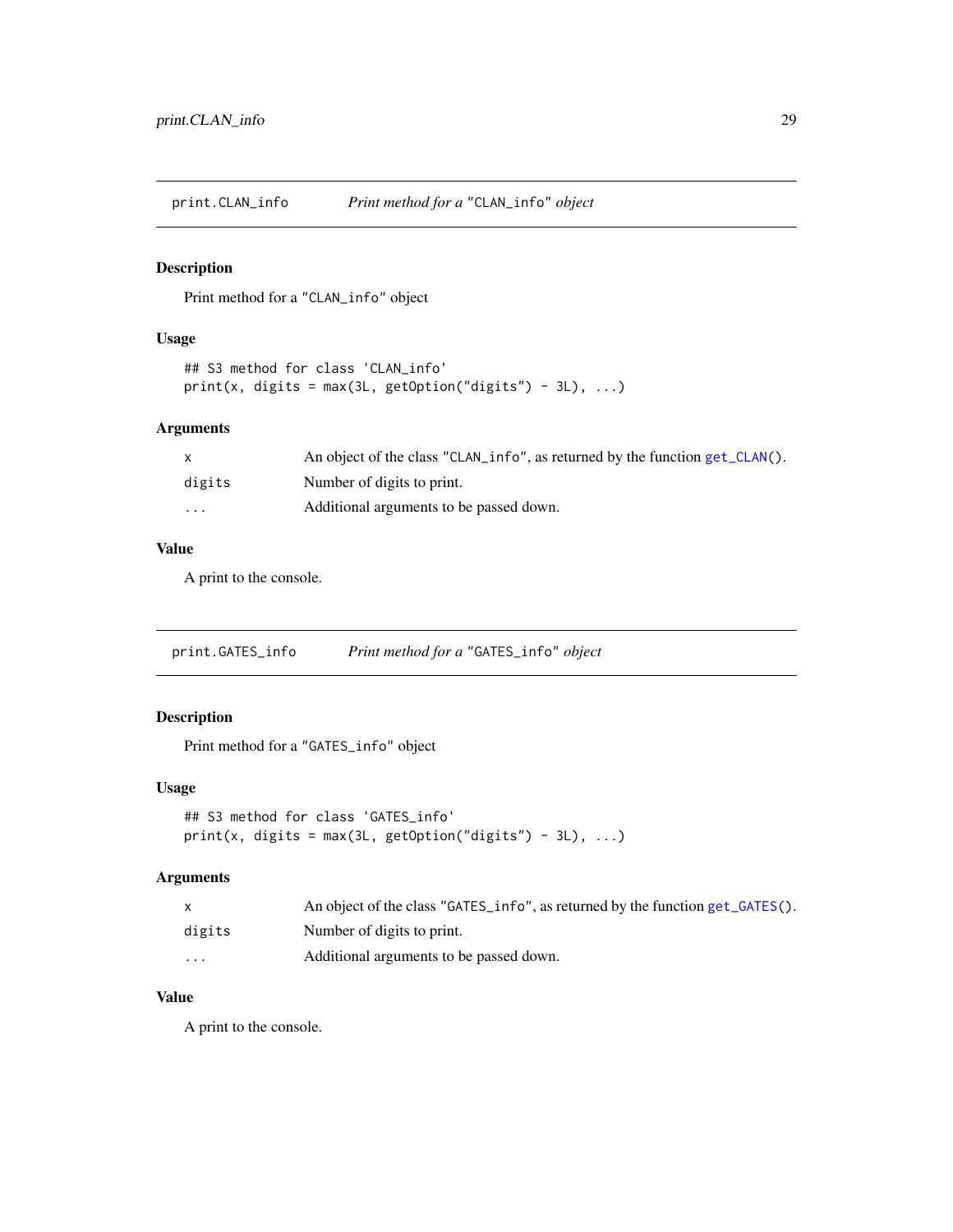<span id="page-29-1"></span><span id="page-29-0"></span>

#### Description

Prints key results of the analyses conducted in [GenericML\(](#page-6-1)).

#### Usage

```
## S3 method for class 'GenericML'
print(x, digits = max(3L, getOption("digits") - 3L), ...)
```
#### Arguments

|          | An object of the class "Generic ML", as returned by the function Generic ML(). |
|----------|--------------------------------------------------------------------------------|
| digits   | Number of digits to print.                                                     |
| $\cdots$ | Additional arguments to be passed down.                                        |

# Value

A print to the console.

```
if(require("ranger")){
## generate data
set.seed(1)
n <- 150 \blacksquare # number of observations
p \leq 5 # number of covariates
D \le rbinom(n, 1, 0.5) # random treatment assignment
Z <- matrix(runif(n*p), n, p) # design matrix
Y0 <- as.numeric(Z %*% rexp(p) + rnorm(n)) # potential outcome without treatment<br>Y1 <- 2 + Y0 \qquad # potential outcome under treatment
                                         # potential outcome under treatment
Y \le - ifelse(D == 1, Y1, Y0) # observed outcome
## specify learners
learners <- c("random_forest")
## perform generic ML inference
# small number of splits to keep computation time low
x \le GenericML(Z, D, Y, learners, num_splits = 2,
              parallel = FALSE)
## print
print(x)
}
```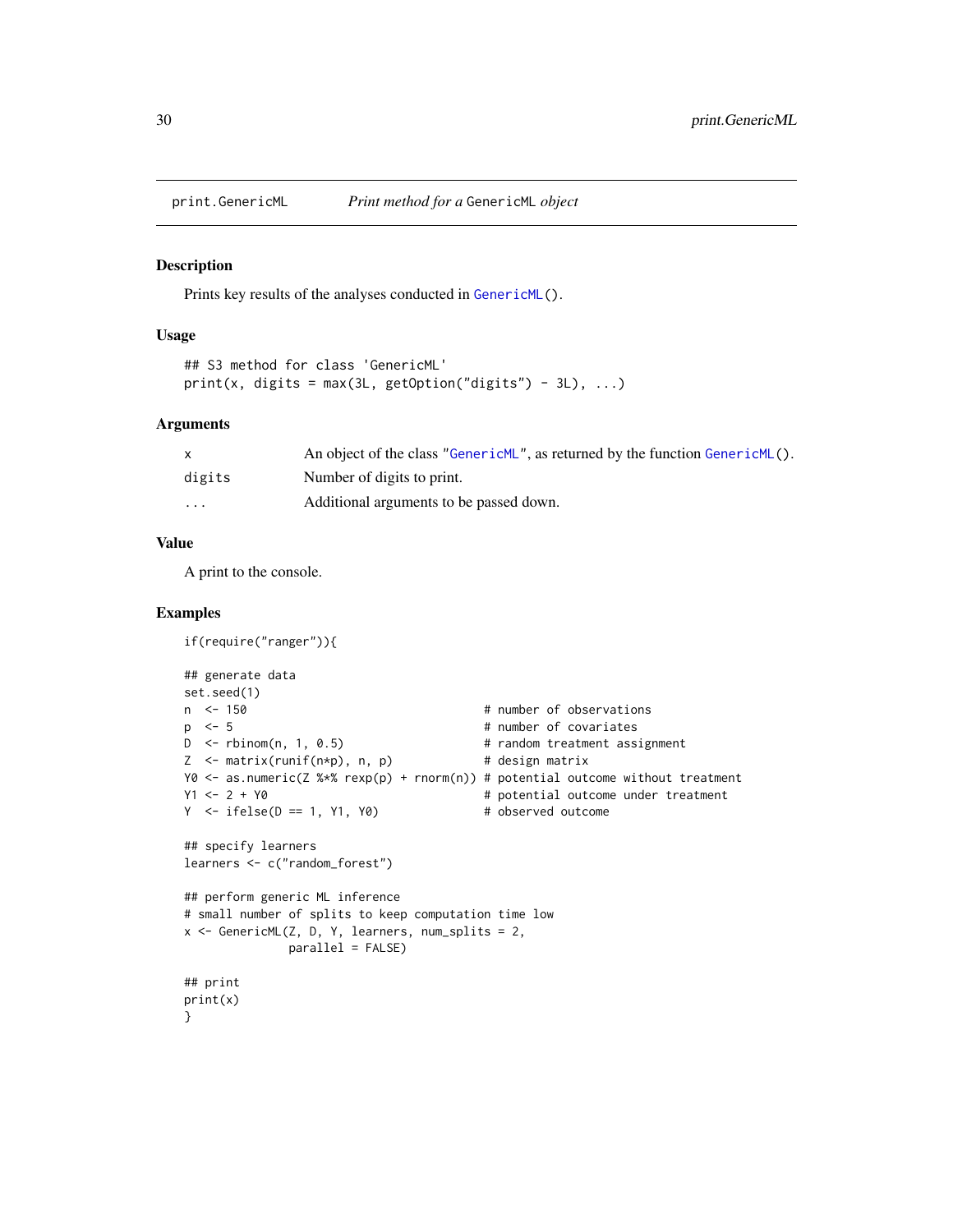<span id="page-30-0"></span>print.heterogeneity\_CLAN

*Print method for a* "heterogeneity\_CLAN" *object*

# Description

Print method for a "heterogeneity\_CLAN" object

# Usage

## S3 method for class 'heterogeneity\_CLAN'  $print(x, \ldots)$ 

# Arguments

| X | An object of class "heterogeneity_CLAN". |
|---|------------------------------------------|
| . | Additional arguments to be passed down.  |

# Value

A print to the console.

<span id="page-30-1"></span>propensity\_score *Propensity score estimation*

# Description

Estimates the propensity scores  $Pr[D = 1|Z]$  for binary treatment assignment D and covariates Z. Either done by taking the empirical mean of  $D$  (which should equal roughly 0.5, since we assume a randomized experiment), or by direct machine learning estimation.

# Usage

propensity\_score(Z, D, estimator = "constant")

# Arguments

| Z         | A numeric design matrix that holds the covariates in its columns.                                                                                                                                                                                                                                                                                                                                                                                                                                                                                       |
|-----------|---------------------------------------------------------------------------------------------------------------------------------------------------------------------------------------------------------------------------------------------------------------------------------------------------------------------------------------------------------------------------------------------------------------------------------------------------------------------------------------------------------------------------------------------------------|
| D.        | A binary vector of treatment assignment. Value one denotes assignment to the<br>treatment group and value zero assignment to the control group.                                                                                                                                                                                                                                                                                                                                                                                                         |
| estimator | Character specifying the estimator. Must either be equal to 'constant' (esti-<br>mates the propensity scores by mean(D)), 'lasso', 'random_forest', 'tree',<br>or mlr3 syntax. Note that in case of mlr3 syntax, do <i>not</i> specify if the learner is<br>a regression learner or classification learner. Example: 'mlr3::lrn("ranger",<br>num. trees = $500$ ) ' for a random forest learner. Note that this is a string and the<br>absence of the classif. or regr. keywords. See https://mlr3learners.<br>mlr-org.com for a list of mlr3 learners. |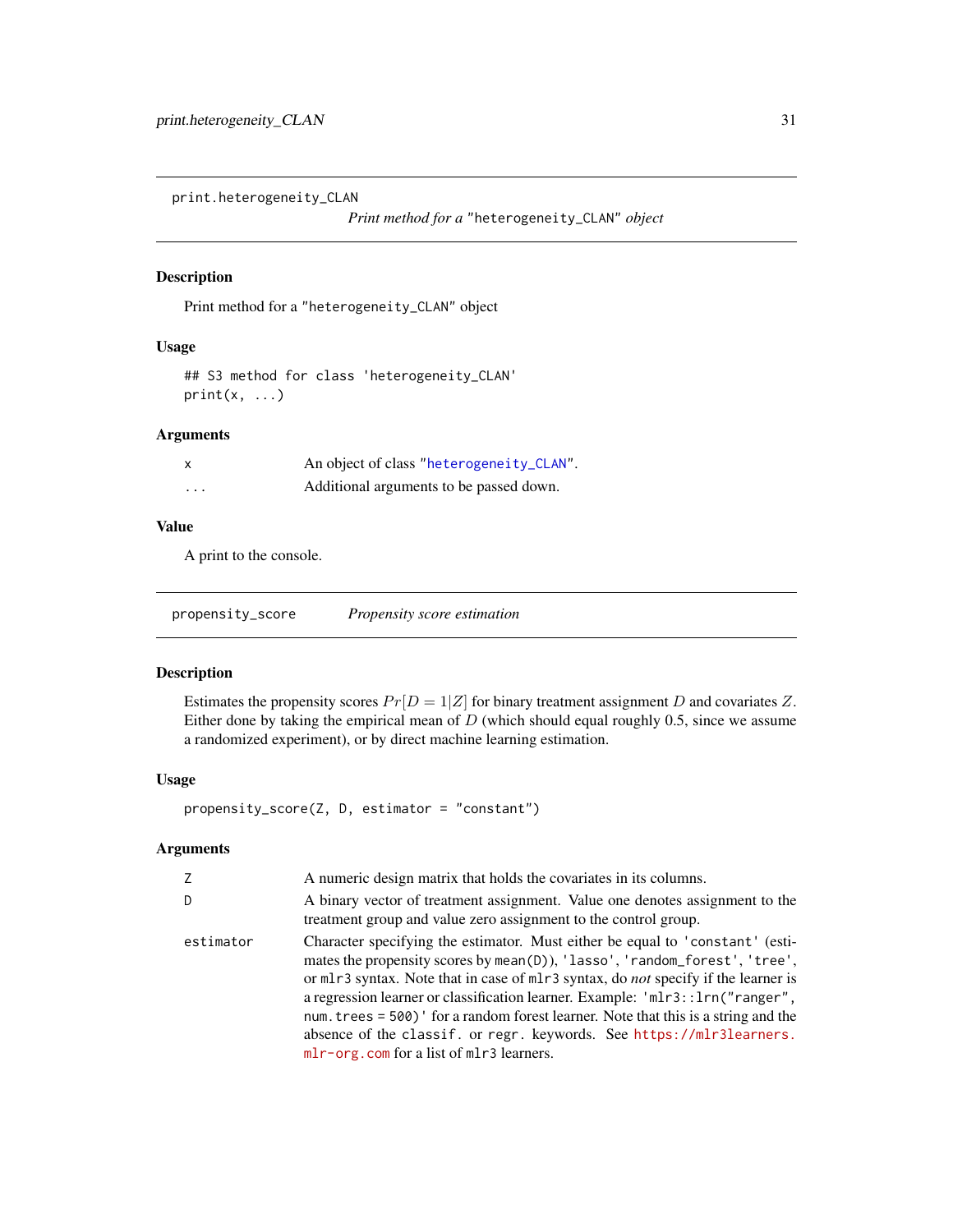#### <span id="page-31-0"></span>Details

The specifications "lasso", "random\_forest", and "tree" in estimator correspond to the following mlr3 specifications (we omit the keywords classif. and regr.). "lasso" is a crossvalidated Lasso estimator, which corresponds to 'mlr3::lrn("cv\_glmnet", s = "lambda.min", alpha = 1)'. "random\_forest" is a random forest with 500 trees, which corresponds to 'mlr3::lrn("ranger", num.trees = 500)'. "tree" is a tree learner, which corresponds to 'mlr3::lrn("rpart")'.

#### Value

An object of class "propensity\_score", consisting of the following components:

estimates A numeric vector of propensity score estimates.

mlr3\_objects "mlr3" objects used for estimation. Only non-empty if mlr3 was used.

# References

Rosenbaum P.R., Rubin D.B. (1983). "The Central Role of the Propensity Score in Observational Studies for Causal Effects." *Biometrika*, 70(1), 41–55. doi: [10.1093/biomet/70.1.41.](https://doi.org/10.1093/biomet/70.1.41)

Lang M., Binder M., Richter J., Schratz P., Pfisterer F., Coors S., Au Q., Casalicchio G., Kotthoff L., Bischl B. (2019). "mlr3: A Modern Object-Oriented Machine Learning Framework in R." *Journal of Open Source Software*, 4(44), 1903. doi: [10.21105/joss.01903.](https://doi.org/10.21105/joss.01903)

#### Examples

```
## generate data
set.seed(1)
n <- 100 # number of observations
p \leq 5 # number of covariates
D \le rbinom(n, 1, 0.5) # random treatment assignment
Z \leq - matrix(runif(n*p), n, p) # design matrix
## estimate propensity scores via mean(D)...
propensity_score(Z, D, estimator = "constant")
## ... and via SVM with cache size 40
if(require("e1071")){
 propensity_score(Z, D,
  estimator = 'mlr3::lrn("swm", cachesize = 40)')}
```
<span id="page-31-1"></span>proxy\_BCA *Baseline Conditional Average*

#### **Description**

Proxy estimation of the Baseline Conditional Average (BCA), defined by  $E[Y|D = 0, Z]$ . Estimation is done on the auxiliary sample, but BCA predictions are made for all observations.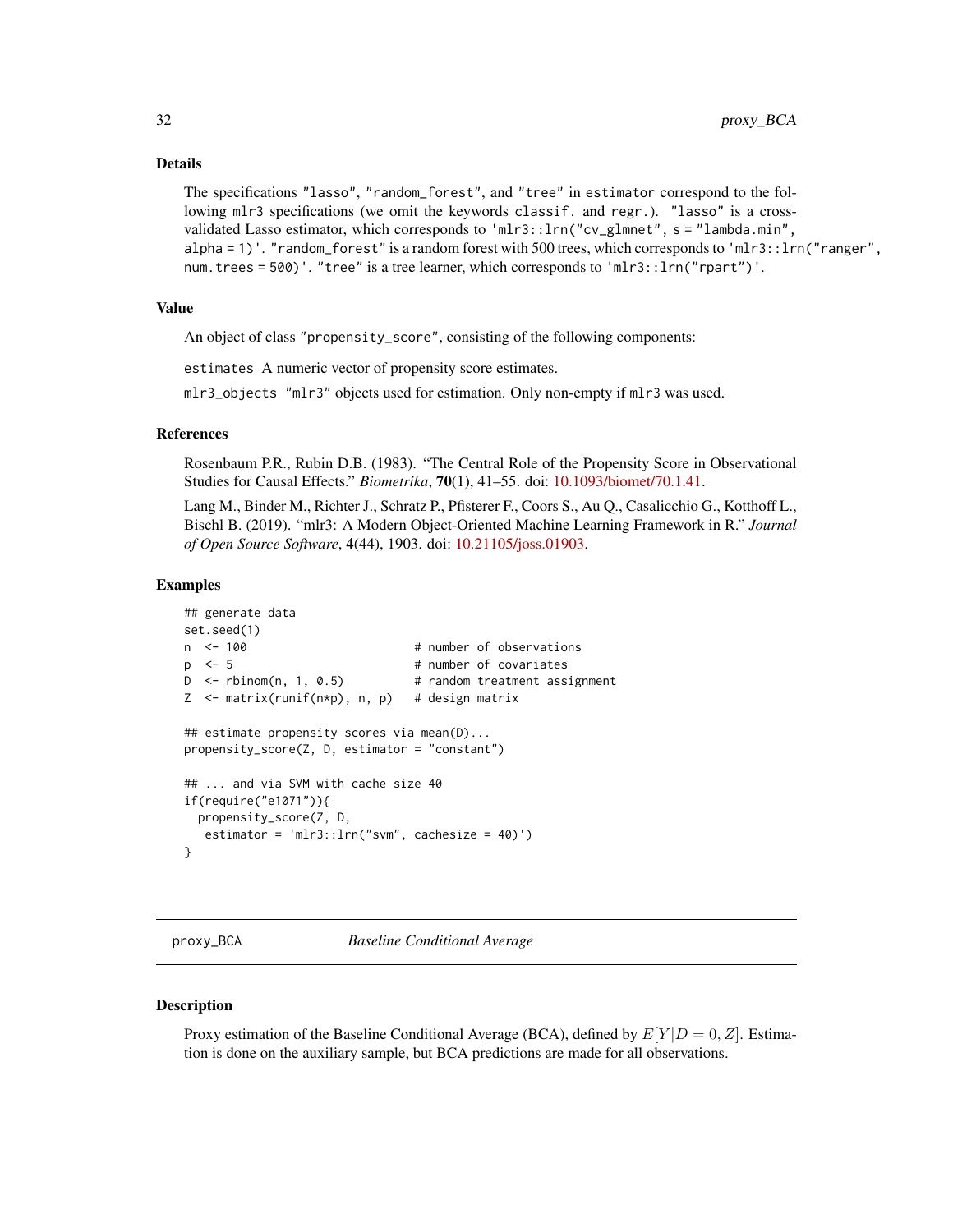# <span id="page-32-0"></span>proxy\_BCA 33

# Usage

proxy\_BCA(Z, D, Y, A\_set, learner, min\_variation = 1e-05)

#### Arguments

| Z             | A numeric design matrix that holds the covariates in its columns.                                                                                                                                                                                                                                                                                                                                                                                                                                                                                                   |
|---------------|---------------------------------------------------------------------------------------------------------------------------------------------------------------------------------------------------------------------------------------------------------------------------------------------------------------------------------------------------------------------------------------------------------------------------------------------------------------------------------------------------------------------------------------------------------------------|
| D             | A binary vector of treatment assignment. Value one denotes assignment to the<br>treatment group and value zero assignment to the control group.                                                                                                                                                                                                                                                                                                                                                                                                                     |
| Y             | A numeric vector containing the response variable.                                                                                                                                                                                                                                                                                                                                                                                                                                                                                                                  |
| A_set         | A numerical vector of the indices of the observations in the auxiliary sample.                                                                                                                                                                                                                                                                                                                                                                                                                                                                                      |
| learner       | A string specifying the machine learner for the estimation. Either 'lasso',<br>'random_forest', 'tree', or a custom learner specified with mlr3 syntax. In<br>the latter case, do <i>not</i> specify in the ml r3 syntax specification if the learner is a<br>regression learner or classification learner. Example: 'mlr3::lrn("ranger",<br>num. trees = 100) ' for a random forest learner with 100 trees. Note that this<br>is a string and the absence of the classif. or regr. keywords. See https:<br>//mlr3learners.mlr-org.com for a list of mlr3 learners. |
| min_variation | Specifies a threshold for the minimum variation of the predictions. If the varia-<br>tion of a BCA prediction falls below this threshold, random noise with distribu-<br>tion $N(0, var(Y)/20)$ is added to it. Default is 1e-05.                                                                                                                                                                                                                                                                                                                                   |

# Details

The specifications "lasso", "random\_forest", and "tree" in learner correspond to the following mlr3 specifications (we omit the keywords classif. and regr.). "lasso" is a cross-validated Lasso estimator, which corresponds to 'mlr3::lrn("cv\_glmnet", s = "lambda.min", alpha = 1)'. "random\_forest" is a random forest with 500 trees, which corresponds to 'mlr3::lrn("ranger", num.trees = 500)'. "tree" is a tree learner, which corresponds to 'mlr3::lrn("rpart")'.

# Value

An object of class "proxy\_BCA", consisting of the following components:

estimates A numeric vector of BCA estimates of each observation.

mlr3\_objects "mlr3" objects used for estimation.

# References

Chernozhukov V., Demirer M., Duflo E., Fernández-Val I. (2020). "Generic Machine Learning Inference on Heterogenous Treatment Effects in Randomized Experiments." *arXiv preprint arXiv:1712.04802*. URL: <https://arxiv.org/abs/1712.04802>.

Lang M., Binder M., Richter J., Schratz P., Pfisterer F., Coors S., Au Q., Casalicchio G., Kotthoff L., Bischl B. (2019). "mlr3: A Modern Object-Oriented Machine Learning Framework in R." *Journal of Open Source Software*, 4(44), 1903. doi: [10.21105/joss.01903.](https://doi.org/10.21105/joss.01903)

# See Also

[proxy\\_CATE\(](#page-33-1))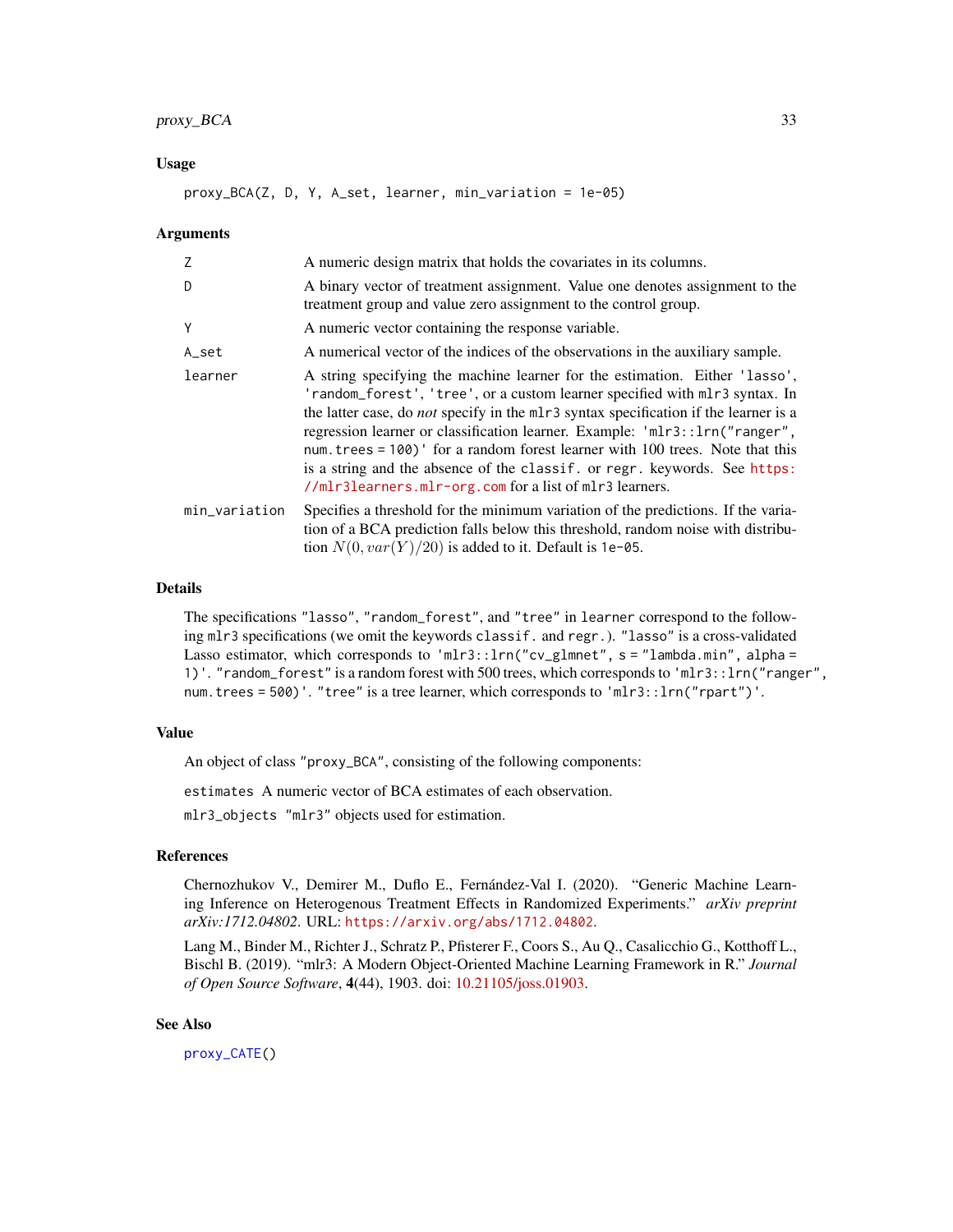# Examples

```
if(require("ranger")){
## generate data
set.seed(1)
n < 150 # number of observations
p \leq 5 # number of covariates
D <- rbinom(n, 1, 0.5) # random treatment assignment
Z <- matrix(runif(n*p), n, p) # design matrix
Y0 <- as.numeric(Z %*% rexp(p) + rnorm(n)) # potential outcome without treatment
Y1 <- 2 + Y0 \neq potential outcome under treatment
Y \le - \text{ifelse}(D == 1, Y1, Y0) # observed outcome
A_set \le sample(1:n, size = n/2) # auxiliary set
## BCA predictions via random forest
proxy_BCA(Z, D, Y, A_set, learner = "mlr3::lrn('ranger', num.trees = 10)")
}
```
<span id="page-33-1"></span>proxy\_CATE *Conditional Average Treatment Effect*

#### Description

Proxy estimation of the Conditional Average Treatment Effect (CATE), defined by  $E[Y|D]$  $1, Z$  –  $E[Y|D = 0, Z]$ . Estimation is done on the auxiliary sample, but CATE predictions are made for all observations.

#### Usage

proxy\_CATE(Z, D, Y, A\_set, learner, proxy\_BCA = NULL, min\_variation = 1e-05)

#### Arguments

| Z         | A numeric design matrix that holds the covariates in its columns.                                                                                                                                                                                                                                                                                                                                                                                                                                                                                                    |
|-----------|----------------------------------------------------------------------------------------------------------------------------------------------------------------------------------------------------------------------------------------------------------------------------------------------------------------------------------------------------------------------------------------------------------------------------------------------------------------------------------------------------------------------------------------------------------------------|
| D         | A binary vector of treatment assignment. Value one denotes assignment to the<br>treatment group and value zero assignment to the control group.                                                                                                                                                                                                                                                                                                                                                                                                                      |
| Y         | A numeric vector containing the response variable.                                                                                                                                                                                                                                                                                                                                                                                                                                                                                                                   |
| A_set     | A numerical vector of the indices of the observations in the auxiliary sample.                                                                                                                                                                                                                                                                                                                                                                                                                                                                                       |
| learner   | A string specifying the machine learner for the estimation. Either 'lasso',<br>'random_forest', 'tree', or a custom learner specified with mlr3 syntax. In<br>the latter case, do <i>not</i> specify in the mlr3 syntax specification if the learner is a<br>regression learner or classification learner. Example: 'mlr3::lrn("ranger",<br>num. trees = $100$ )' for a random forest learner with 100 trees. Note that this<br>is a string and the absence of the classif. or regr. keywords. See https:<br>//mlr3learners.mlr-org.com for a list of mlr3 learners. |
| proxy_BCA | A vector of proxy estimates of the baseline conditional average, BCA, $E[Y D =$<br>$[0, Z]$ . If NULL, these will be estimated separately.                                                                                                                                                                                                                                                                                                                                                                                                                           |

<span id="page-33-0"></span>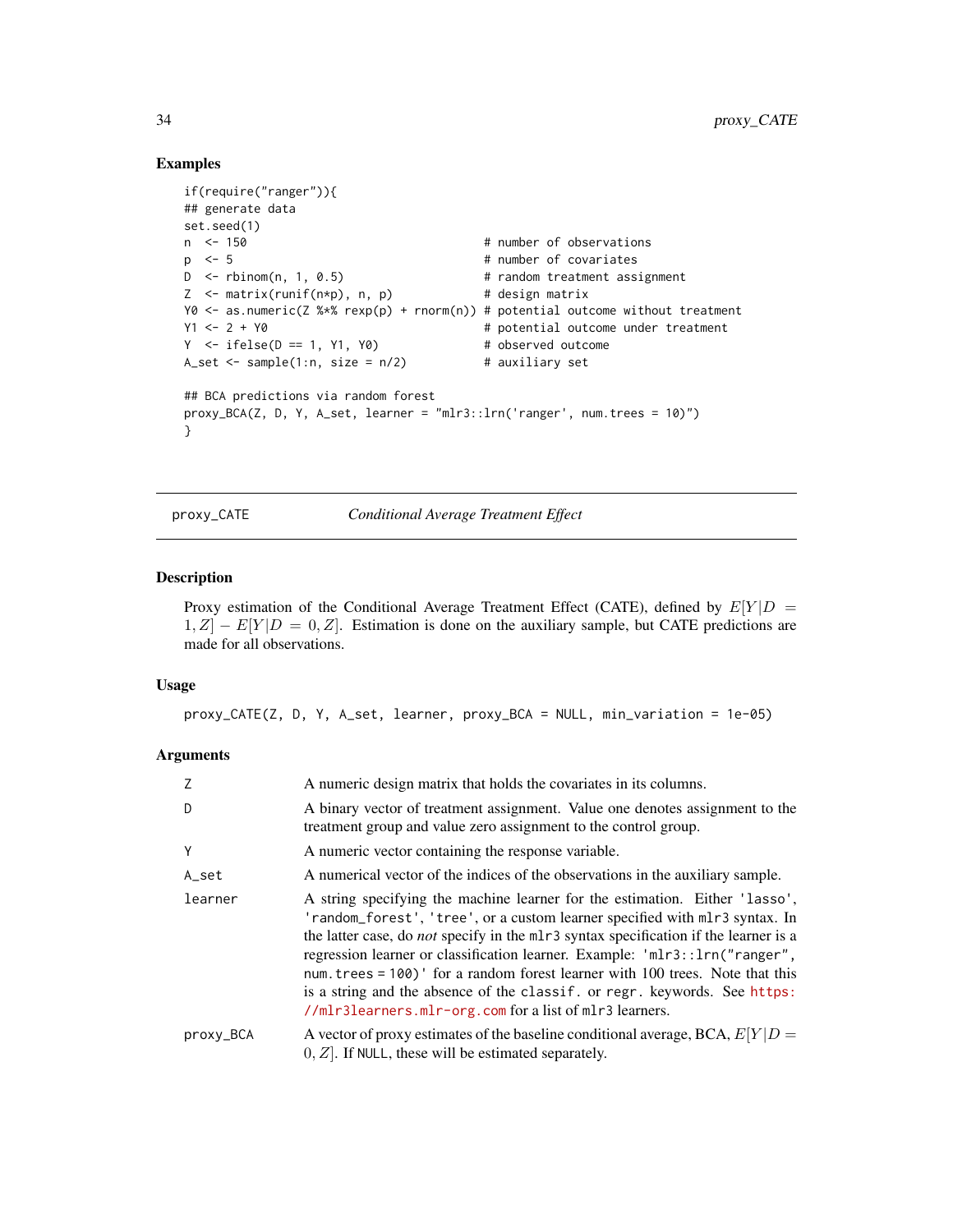<span id="page-34-0"></span>min\_variation Minimum variation of the predictions before random noise with distribution  $N(0, var(Y)/20)$  is added. Default is 1e-05.

# Details

The specifications "lasso", "random\_forest", and "tree" in learner correspond to the following mlr3 specifications (we omit the keywords classif. and regr.). "lasso" is a cross-validated Lasso estimator, which corresponds to 'mlr3:: $\text{lrn}$ " cv\_glmnet", s = "lambda.min", alpha = 1)'. "random\_forest" is a random forest with 500 trees, which corresponds to 'mlr3::lrn("ranger", num.trees = 500)'. "tree" is a tree learner, which corresponds to 'mlr3::lrn("rpart")'.

# Value

An object of class "proxy\_CATE", consisting of the following components:

estimates A numeric vector of CATE estimates of each observation.

mlr3\_objects "mlr3" objects used for estimation of  $E[Y|D = 1, Z]$  (Y1\_learner) and  $E[Y|D = 1]$  $[0, Z]$  (Y0\_learner). The latter is not available if proxy\_BCA = NULL.

# References

Chernozhukov V., Demirer M., Duflo E., Fernández-Val I. (2020). "Generic Machine Learning Inference on Heterogenous Treatment Effects in Randomized Experiments." *arXiv preprint arXiv:1712.04802*. URL: <https://arxiv.org/abs/1712.04802>.

Lang M., Binder M., Richter J., Schratz P., Pfisterer F., Coors S., Au Q., Casalicchio G., Kotthoff L., Bischl B. (2019). "mlr3: A Modern Object-Oriented Machine Learning Framework in R." *Journal of Open Source Software*, 4(44), 1903. doi: [10.21105/joss.01903.](https://doi.org/10.21105/joss.01903)

#### See Also

[proxy\\_BCA\(](#page-31-1))

```
if(require("ranger")){
## generate data
set.seed(1)
n <- 150 + number of observations
p \leq 5 # number of covariates
D <- rbinom(n, 1, 0.5) # random treatment assignment
Z \le - matrix(runif(n*p), n, p) # design matrix
Y0 <- as.numeric(Z %*% rexp(p) + rnorm(n)) # potential outcome without treatment
Y1 <- 2 + Y0 \neq Potential outcome under treatment
Y \le - \text{ifelse}(D == 1, Y1, Y0) # observed outcome
A_set \le sample(1:n, size = n/2) # auxiliary set
## CATE predictions via random forest
proxy_CATE(Z, D, Y, A_set, learner = "mlr3::lrn('ranger', num.trees = 10)")
}
```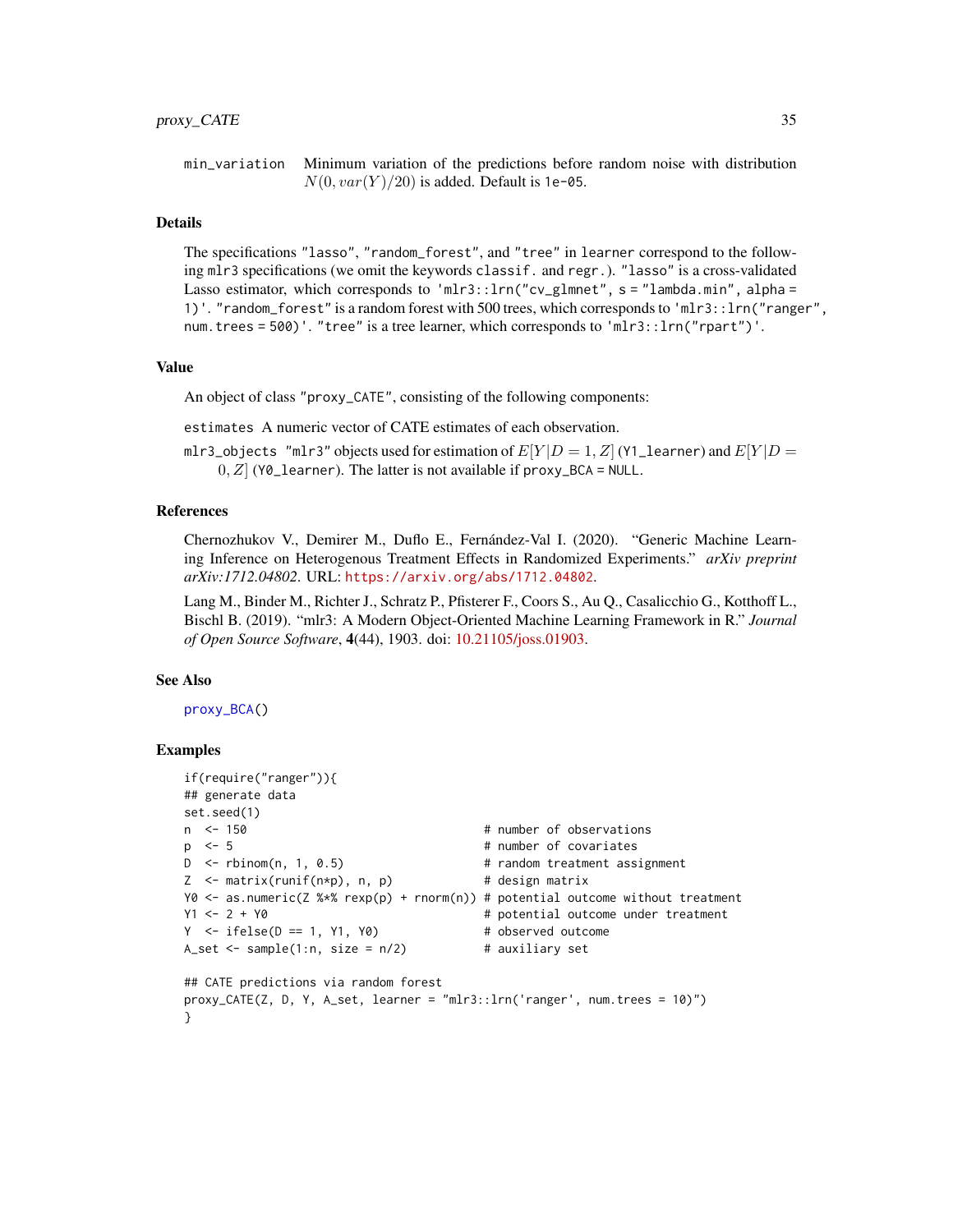<span id="page-35-2"></span><span id="page-35-0"></span>

# Description

Partitions a vector into quantile groups and returns a logical matrix indicating group membership.

# Usage

```
quantile_group(x, cutoffs = c(0.25, 0.5, 0.75))
```
#### Arguments

|         | A numeric vector to be partitioned.                                               |
|---------|-----------------------------------------------------------------------------------|
| cutoffs | A numeric vector denoting the quantile cutoffs for the partition. Default are the |
|         | quartiles: $c(0.25, 0.5, 0.75)$ .                                                 |

#### Value

An object of type "quantile\_group", which is a logical matrix indicating group membership.

# Examples

set.seed(1)  $x \leftarrow runif(100)$ cutoffs <- c(0.25, 0.5, 0.75) quantile\_group(x, cutoffs)

<span id="page-35-1"></span>setup\_diff *Setup function for* diff *arguments*

# Description

This setup function controls how differences of generic target parameters are taken. Returns a list with two components, called subtract\_from and subtracted. The first element (subtract\_from) denotes what shall be the base group to subtract from in the generic targets of interest (GATES or CLAN); either "most" or "least". The second element (subtracted) are the groups to be subtracted from subtract\_from, which is a subset of  $1, 2, ..., K$ , where K equals the number of groups. The number of groups should be consistent with the number of groups induced by the argument quantile\_cutoffs, which is the cardinality of quantile\_cutoffs, plus one.

# Usage

```
setup_diff(subtract_from = "most", subtracted = 1)
```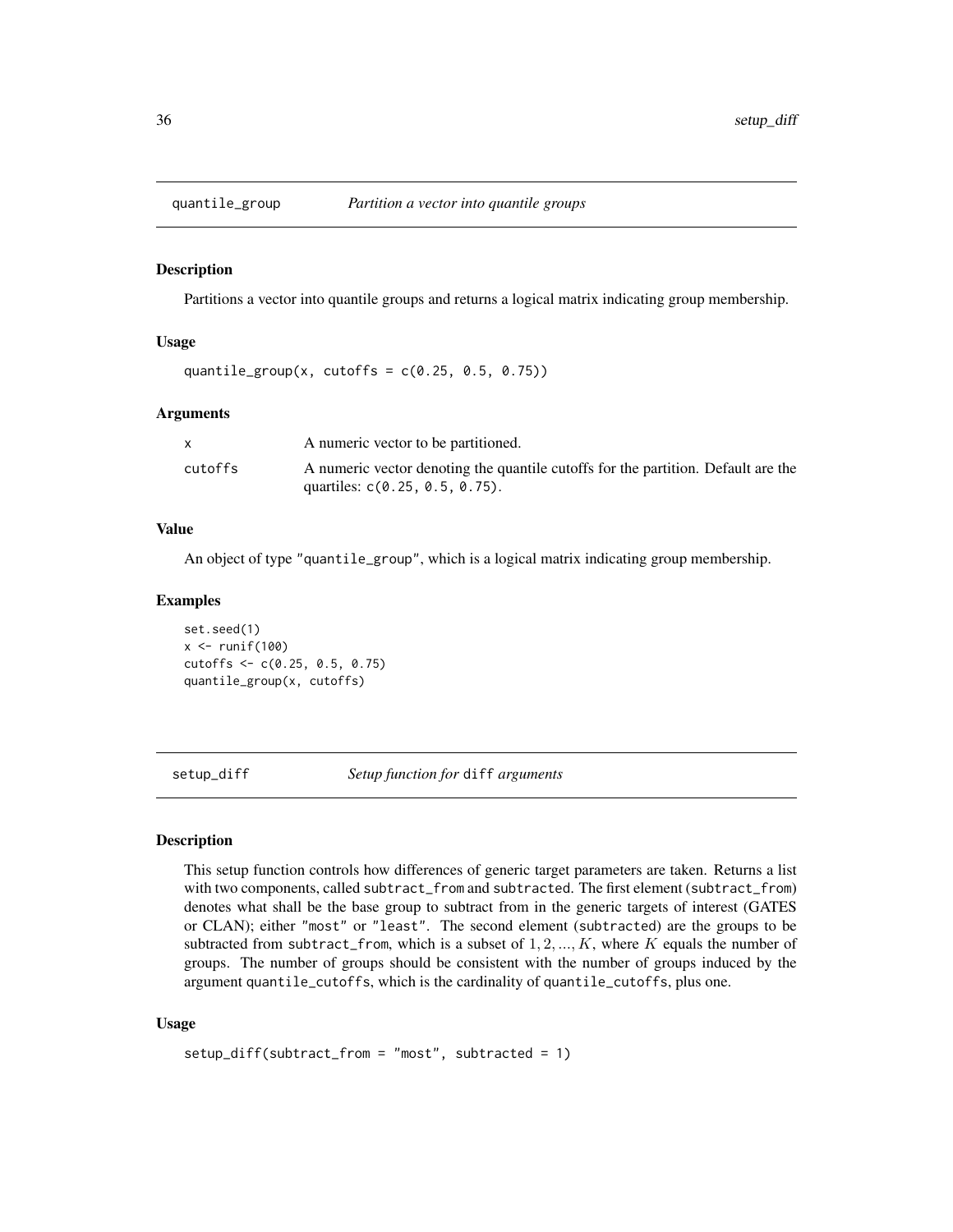#### <span id="page-36-0"></span>setup\_diff 37

#### Arguments

| subtract_from | String indicating the base group to subtract from, either "most" (default) or                                                                                                                                                                                                                                                                                   |
|---------------|-----------------------------------------------------------------------------------------------------------------------------------------------------------------------------------------------------------------------------------------------------------------------------------------------------------------------------------------------------------------|
|               | "least". The most affected group corresponds to the $K$ -th group in the paper<br>(there are $K$ groups). The least affected group corresponds to the first group.                                                                                                                                                                                              |
| subtracted    | Vector indicating the groups to be subtracted from the group specified in subtract_from.<br>If there are K groups, subtracted should be a subset of $1, 2, , K$ . Be care-<br>ful to not specify a zero difference: If subtract_from = "most", subtracting<br>group K results in a zero difference. Same if subtract_from = "least" and<br>we subtract group 1. |

#### Details

The output of this setup function is intended to be used as argument in the functions [GenericML\(](#page-6-1)) and [GenericML\\_single\(](#page-13-1)) (arguments diff\_GATES, diff\_CLAN), as well as [GATES\(](#page-4-1)) and [CLAN\(](#page-3-1)) (argument diff).

#### Value

An object of class "setup\_diff", consisting of the following components:

subtract\_from A character equal to "most" or "least".

subtracted A numeric vector of group indices.

See the description above for details.

#### References

Chernozhukov V., Demirer M., Duflo E., Fernández-Val I. (2020). "Generic Machine Learning Inference on Heterogenous Treatment Effects in Randomized Experiments." *arXiv preprint arXiv:1712.04802*. URL: <https://arxiv.org/abs/1712.04802>.

# See Also

[GenericML\(](#page-6-1)), [GenericML\\_single\(](#page-13-1)), [CLAN\(](#page-3-1)), [GATES\(](#page-4-1)), [setup\\_X1\(](#page-41-1)), [setup\\_vcov\(](#page-40-1))

#### Examples

```
## specify quantile cutoffs (the 4 quartile groups here)
quantile_cutoffs <- c(0.25, 0.5, 0.75)
```
## Use group difference GK-G1 as generic targets in GATES and CLAN ## Gx is the x-th group setup\_diff(subtract\_from = "most", subtracted = 1)

```
## Use GK-G1, GK-G2, GK-G3 as differenced generic targets
setup\_diff(subtract\_from = "most", subtracted = c(1,2,3))
```

```
## Use G1-G2, G1-G3 as differenced generic targets
setup_diff(subtract_from = "least", subtracted = c(3,2))
```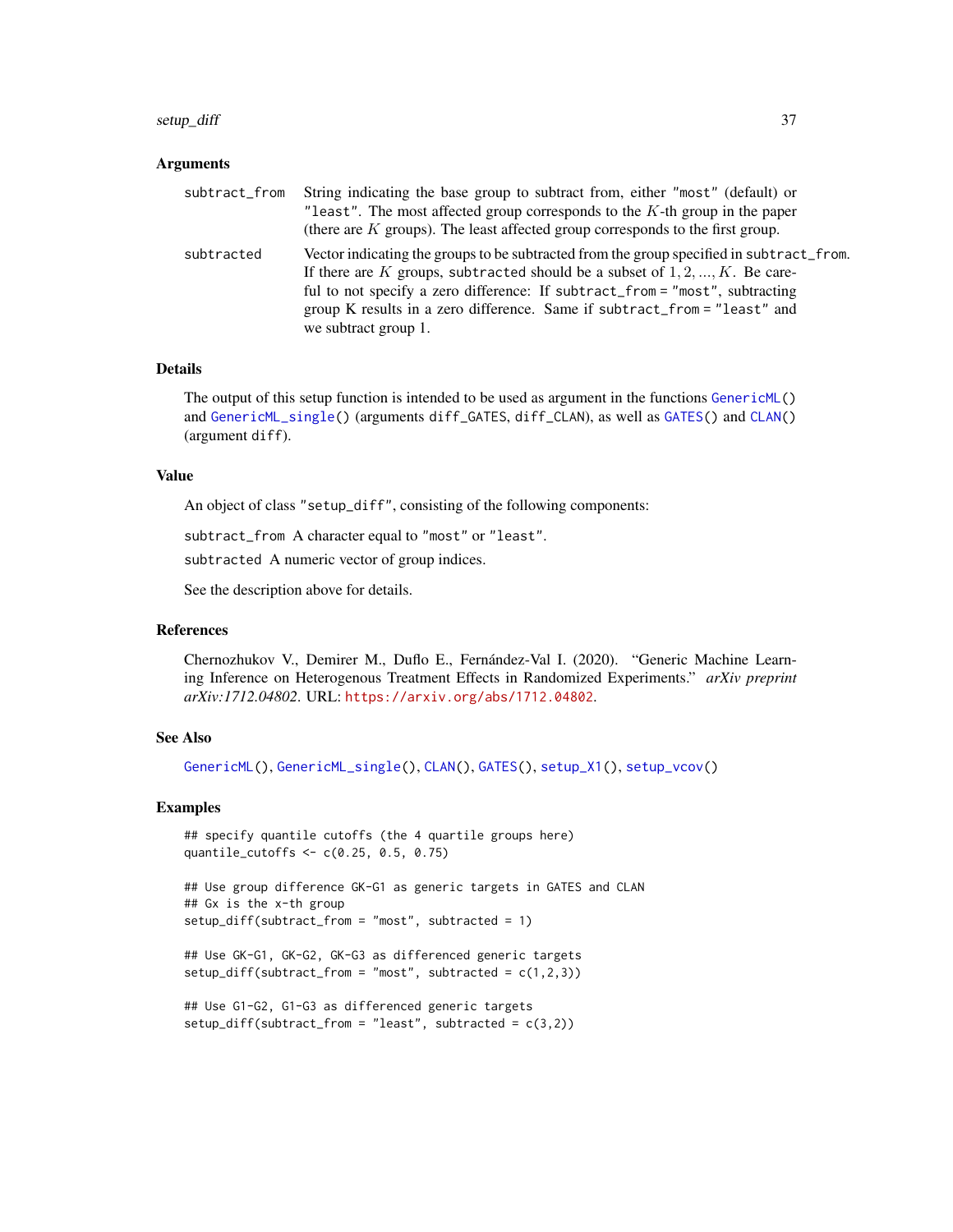<span id="page-37-1"></span><span id="page-37-0"></span>

#### Description

Extract the relevant information for visualizing the point and interval estimates of the generic targets of interest. The generic targets of interest can be (subsets of) the parameters of the BLP, GATES, or CLAN analysis.

# Usage

```
setup_plot(
  x,
  type = "GATES",
  learner = "best",
 CLAN_variable = NULL,
  groups = "all")
```
## Arguments

| $\mathsf{x}$  | An object of the class "GenericML", as returned by the function GenericML $()$ .                                                                                                                                                                                                                                                                                                                                                                                                 |
|---------------|----------------------------------------------------------------------------------------------------------------------------------------------------------------------------------------------------------------------------------------------------------------------------------------------------------------------------------------------------------------------------------------------------------------------------------------------------------------------------------|
| type          | The analysis whose parameters shall be plotted. Either "GATES", "BLP", or<br>"CLAN". Default is "GATES".                                                                                                                                                                                                                                                                                                                                                                         |
| learner       | The learner whose results are to be returned. Default is "best" for the best<br>learner as measured by the $\Lambda$ parameters.                                                                                                                                                                                                                                                                                                                                                 |
| CLAN_variable | Name of the CLAN variable to be plotted. Only applicable if type = "CLAN".                                                                                                                                                                                                                                                                                                                                                                                                       |
| groups        | Character vector indicating the per-group parameter estimates that shall be plot-<br>ted in GATES and CLAN analyses. Default is "all" for all parameters. If there<br>are K groups, this variable is a subset of $c("G1", "G2", \ldots, "GK", "G1-G2",$<br>" $G1-G2$ ", , " $G1-GK''$ , " $GK-G1''$ , " $GK-G2''$ , ), where Gk denotes the k-th<br>group. Note that this set depends on the choices of the arguments "diff_GATES"<br>and "diff_CLAN" of the "GenericML" object. |

# Details

This function is used internally by [plot.GenericML\(](#page-25-1)). It may also be useful for users who want to produce a similar plot, but who want more control over what information to display or how to display that information.

# Value

An object of class "setup\_plot", which is a list with the following elements.

data\_plot A data frame containing point and interval estimates of the generic target specified in the argument type.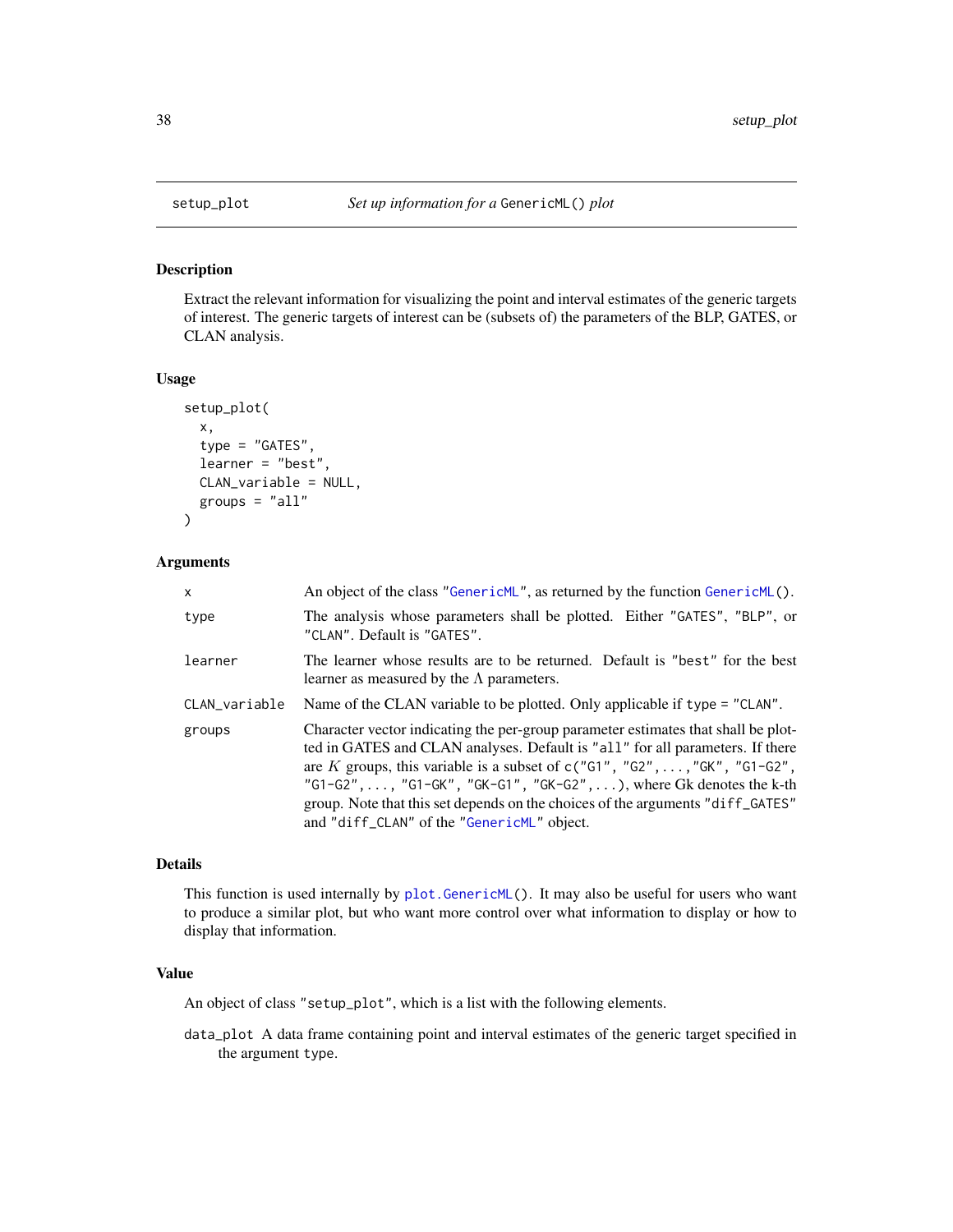<span id="page-38-0"></span>data\_BLP A data frame containing point and interval estimates of the BLP analysis.

confidence\_level The confidence level of the confidence intervals. The confidence level is equal to  $1 - 2 \times$  significance\_level, which is the adjustment proposed in the paper.

# See Also

[plot.GenericML\(](#page-25-1))

```
if(require("ranger") && require("ggplot2")) {
## generate data
set.seed(1)
n <- 150 \blacksquare 150 \blacksquare 100 \blacksquare 100 \blacksquare 100 \blacksquare 100 \blacksquare 100 \blacksquare 100 \blacksquare 100 \blacksquare 100 \blacksquare 100 \blacksquare 100 \blacksquare 100 \blacksquare 100 \blacksquare 100 \blacksquare 100 \blacksquare 100 \blacksquare 100 \blacksquare 100 \blacksquare 100 \blacksp \leq 5 \leq \leq p \leq 5D <- rbinom(n, 1, 0.5) # random treatment assignment
Z \leq - matrix(runif(n*p), n, p) # design matrix
Y0 <- as.numeric(Z %*% rexp(p) + rnorm(n)) # potential outcome without treatment
Y1 <- 2 + Y0 \neq Potential outcome under treatment
Y \le - \text{ifelse}(D == 1, Y1, Y0) # observed outcome
## name the columns of Z
colnames(Z) <- paste0("V", 1:p)
## specify learners
learners <- c("random_forest")
## perform generic ML inference
# small number of splits to keep computation time low
x <- GenericML(Z, D, Y, learners,
                 num_splits = 2,
                 parallel = FALSE)
## the plot we wish to replicate
plot(x = x, type = "GATES")## get the data to plot the GATES estimates
data \leq setup_plot(x = x, type = "GATES")
## define variables to appease the R CMD check
group <- estimate <- ci_lower <- ci_upper <- NULL
## replicate the plot(x, type = "GATES")
# for simplicity, we skip aligning the colors
ggplot(mapping = aes(x = group,y = estimate), data = data$data_plot) +
  geom\_hline(aes(yintercept = 0),color = "black", linetype = "dotted") +
  geom_hline(aes(yintercept = data$data_BLP["beta.1", "estimate"],
                   color = "ATE"),
               linetype = "dashed") +
```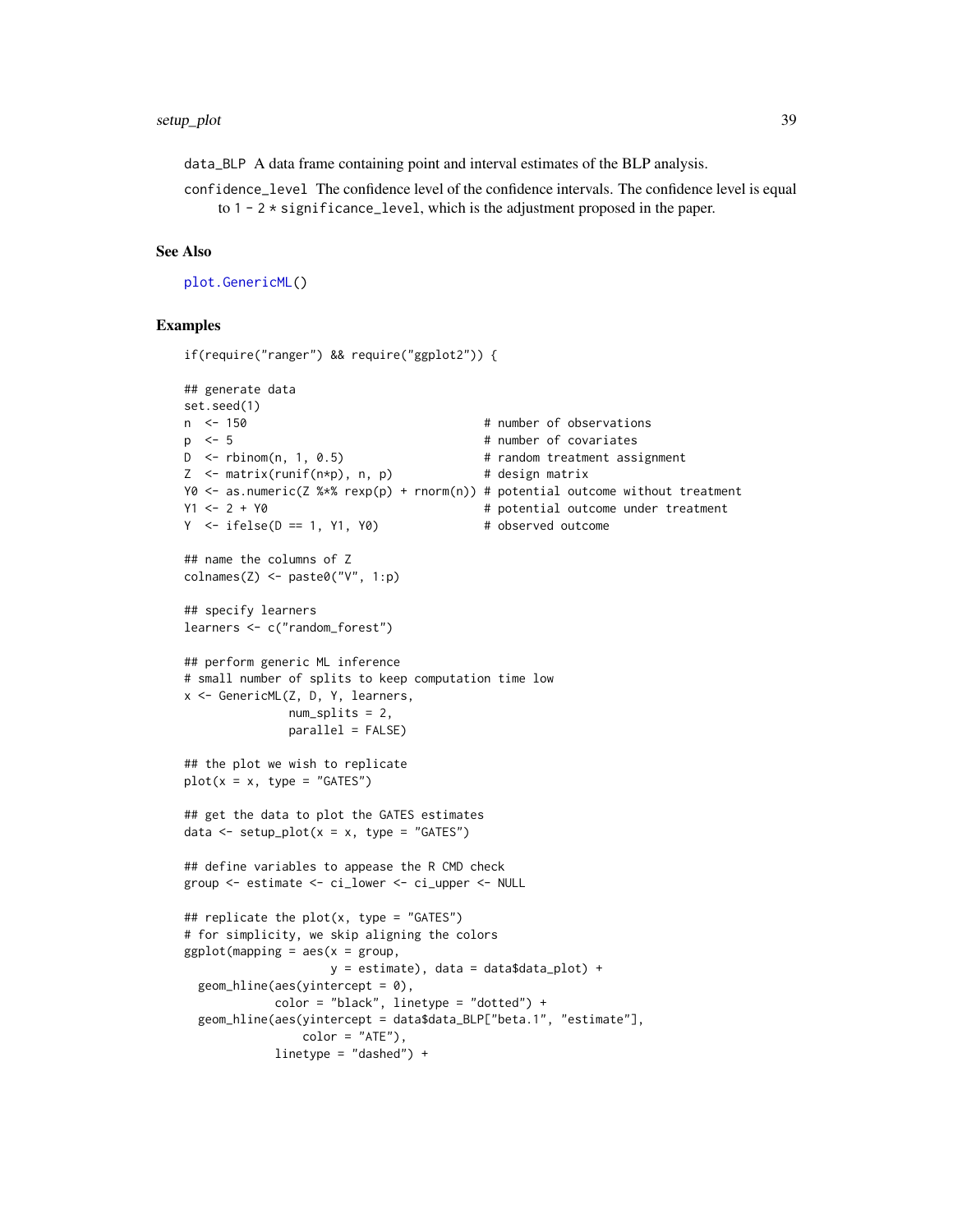```
geom_hline(aes(yintercept = data$data_BLP["beta.1", "ci_lower"],
                 color = paste0(100*data$confidence_level, "% CI (ATE)")),
             linetype = "dashed") +
 geom_hline(yintercept = data$data_BLP["beta.1", "ci_upper"],
             linetype = "dashed", color = "red") +
 geom_point(aes(color = paste0("GATES with ", 100*data$confidence_level, "% CI")), size = 3) +
 geom_errorbar(mapping = aes(ymin = ci_lower,
                              ymax = ci\_upper))
}
```
<span id="page-39-1"></span>setup\_stratify *Setup function for stratified sampling*

# Description

This function controls whether or not stratified sample splitting shall be performed. If no stratified sampling shall be performed, do not pass any arguments to this function (this is the default). If stratified sampling shall be performed, use this function to pass arguments to [stratified\(](#page-0-0)) in the package ["splitstackshape".](https://CRAN.R-project.org/package=splitstackshape) In this case, the specification for prop\_aux in [GenericML\(](#page-6-1)) does not have an effect because the number of samples in the auxiliary set is specified with the size argument in [stratified\(](#page-0-0)).

#### Usage

```
setup_stratify(...)
```
#### Arguments

... Named objects that shall be used as arguments in [stratified\(](#page-0-0)). If empty (default), ordinary random sampling will be performed.

# Details

The output of this setup function is intended to be used as argument stratify in the function [GenericML\(](#page-6-1)). If arguments are passed to [stratified\(](#page-0-0)) via this function, make sure to pass the necessary objects that [stratified\(](#page-0-0)) in the ["splitstackshape"](https://CRAN.R-project.org/package=splitstackshape) package requires. The necessary objects are called indt, group, and size (see the documentation of [stratified\(](#page-0-0)) for details). If either of these objects is missing, an error is thrown.

# Value

A list of named objects (possibly empty) specifying the stratified sampling strategy. If empty, no stratified sampling will be performed and instead ordinary random sampling will be performed.

## See Also

```
stratified(), GenericML()
```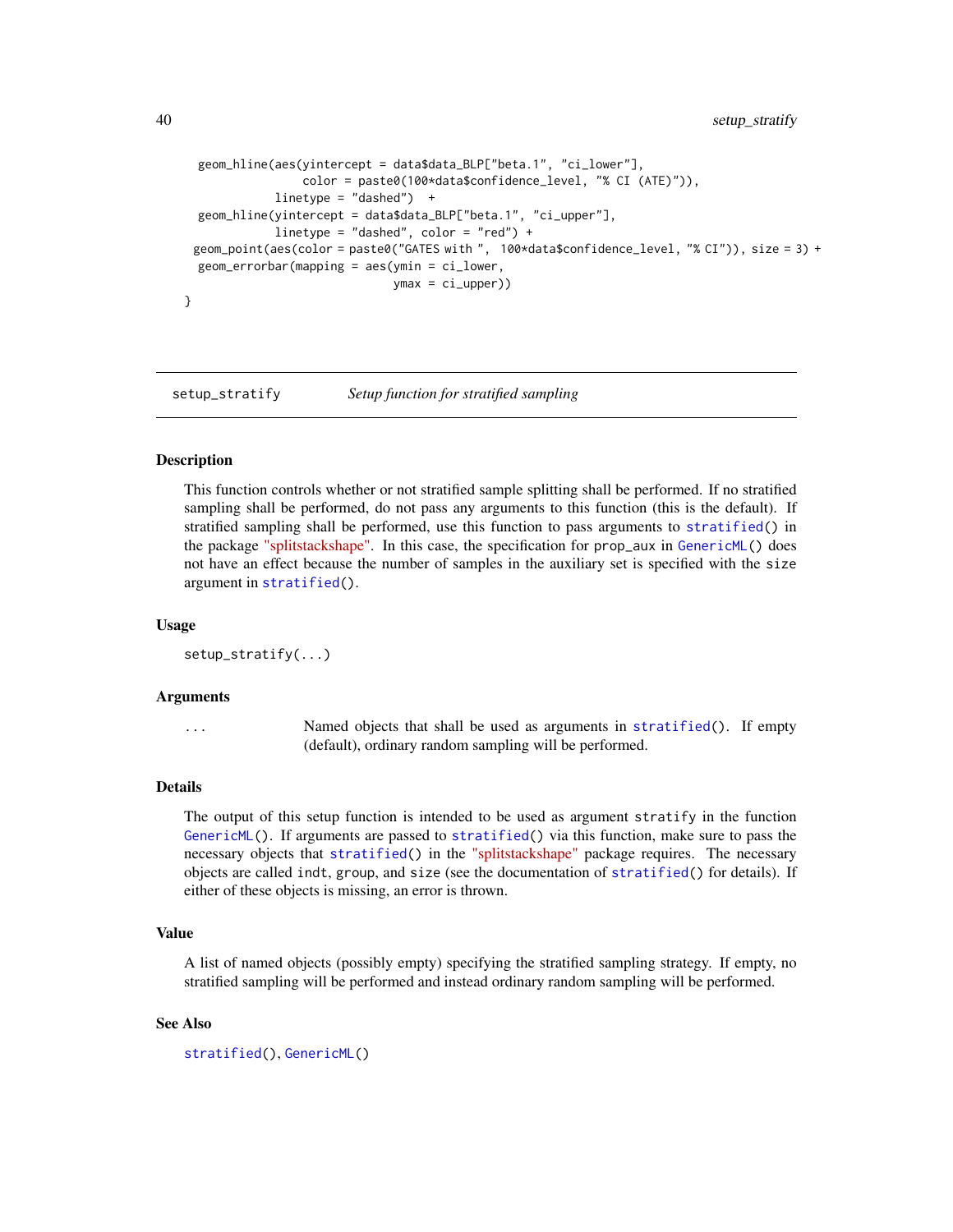# <span id="page-40-0"></span>setup\_vcov 41

# Examples

```
## sample data of group membership (with two groups)
set.seed(1)
n <- 500
groups \leq data.frame(group1 = rbinom(n, 1, 0.2),
                     group2 = rhinom(n, 1, 0.3))## suppose we want both groups to be present in a strata...
group <- c("group1", "group2")
## ... and that the size of the strata equals half of the observations per group
size <-0.5## obtain a list of arguments that will be passed to splitstackshape::stratified()
setup_stratify(indt = groups, group = group, size = size)
## if no stratified sampling shall be used, do not pass anything
setup_stratify()
```
setup\_vcov *Setup function for* vcov\_control *arguments*

#### Description

Returns a list with two elements called estimator and arguments. The element estimator is a string specifying the covariance matrix estimator to be used in the linear regression regression of interest and needs to be a covariance estimator function in the ["sandwich"](https://CRAN.R-project.org/package=sandwich) package. The second element, arguments, is a list of arguments that shall be passed to the function specified in the first element, estimator.

#### Usage

```
setup_vcov(estimator = "vcovHC", arguments = list(type = "const"))
```
# Arguments

| estimator | Character specifying a covariance matrix estimator in the "sandwich" pack-<br>age. Default is "vcovHC". Supported estimators are "vcovBS", "vcovCL",<br>"vcovHAC", and "vcovHC".                                                                     |
|-----------|------------------------------------------------------------------------------------------------------------------------------------------------------------------------------------------------------------------------------------------------------|
| arguments | A list of arguments that are to be passed to the function in the "sandwich" pack-<br>age that is specified in estimator. Default is $list(type = "const"),$ which<br>specifies the homoskedastic ordinary least squares covariance matrix estimator. |

# Details

The output of this setup function is intended to be used as argument in the functions [GenericML\(](#page-6-1)) and [GenericML\\_single\(](#page-13-1)) (arguments vcov\_BLP, vcov\_GATES), as well as [BLP\(](#page-1-1)) and [GATES\(](#page-4-1)) (argument vcov\_control).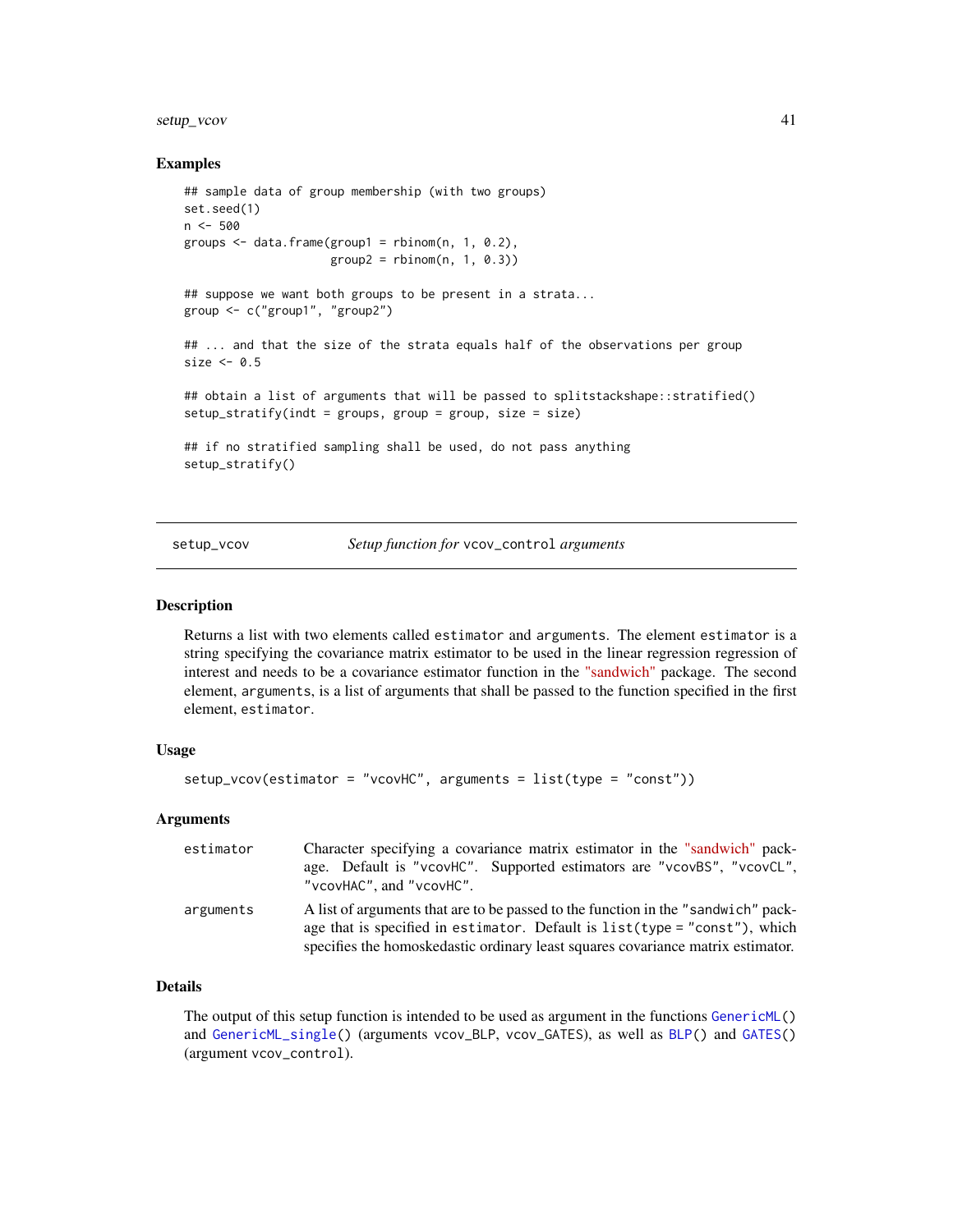#### <span id="page-41-0"></span>Value

An object of class "setup\_vcov", consisting of the following components:

estimator A character equal to covariance estimation function names in the ["sandwich"](https://CRAN.R-project.org/package=sandwich) package.

arguments A list of arguments that shall be passed to the function specified in the estimator argument.

See the description above for details.

# References

Zeileis A. (2004). "Econometric Computing with HC and HAC Covariance Matrix Estimators." *Journal of Statistical Software*, 11(10), 1–17. doi: [10.18637/jss.v011.i10](https://doi.org/10.18637/jss.v011.i10)

Zeileis A. (2006). "Object-Oriented Computation of Sandwich Estimators." *Journal of Statistical Software*, 16(9), 1–16. doi: [10.18637/jss.v016.i09](https://doi.org/10.18637/jss.v016.i09)

# See Also

[GenericML\(](#page-6-1)), [GenericML\\_single\(](#page-13-1)), [BLP\(](#page-1-1)), [GATES\(](#page-4-1)), [setup\\_X1\(](#page-41-1)), [setup\\_diff\(](#page-35-1))

#### Examples

```
# use standard homoskedastic OLS covariance matrix estimate
setup_vcov(estimator = "vcovHC", arguments = list(type = "const"))
# use White's heteroskedasticity-robust estimator
setup_vcov(estimator = "vcovHC", arguments = list(type = "HC0"))
if (require("sandwich")){
# use HAC-robust estimator with prewhitening and Andrews' (Econometrica, 1991) weights
# since weightsAndrews() is a function in 'sandwich', require this package
setup_vcov(estimator = "vcovHAC", arguments = list(prewhite = TRUE, weights = weightsAndrews))
}
```
<span id="page-41-1"></span>setup\_X1 *Setup function controlling the matrix* X*\_*1 *in the BLP or GATES regression*

#### Description

Returns a list with three elements. The first element of the list, funs\_Z, controls which functions of matrix Z are used as regressors in  $X_1$ . The second element, covariates, is an optional matrix of custom covariates that shall be included in  $X_1$ . The third element, fixed\_effects, controls the inclusion of fixed effects.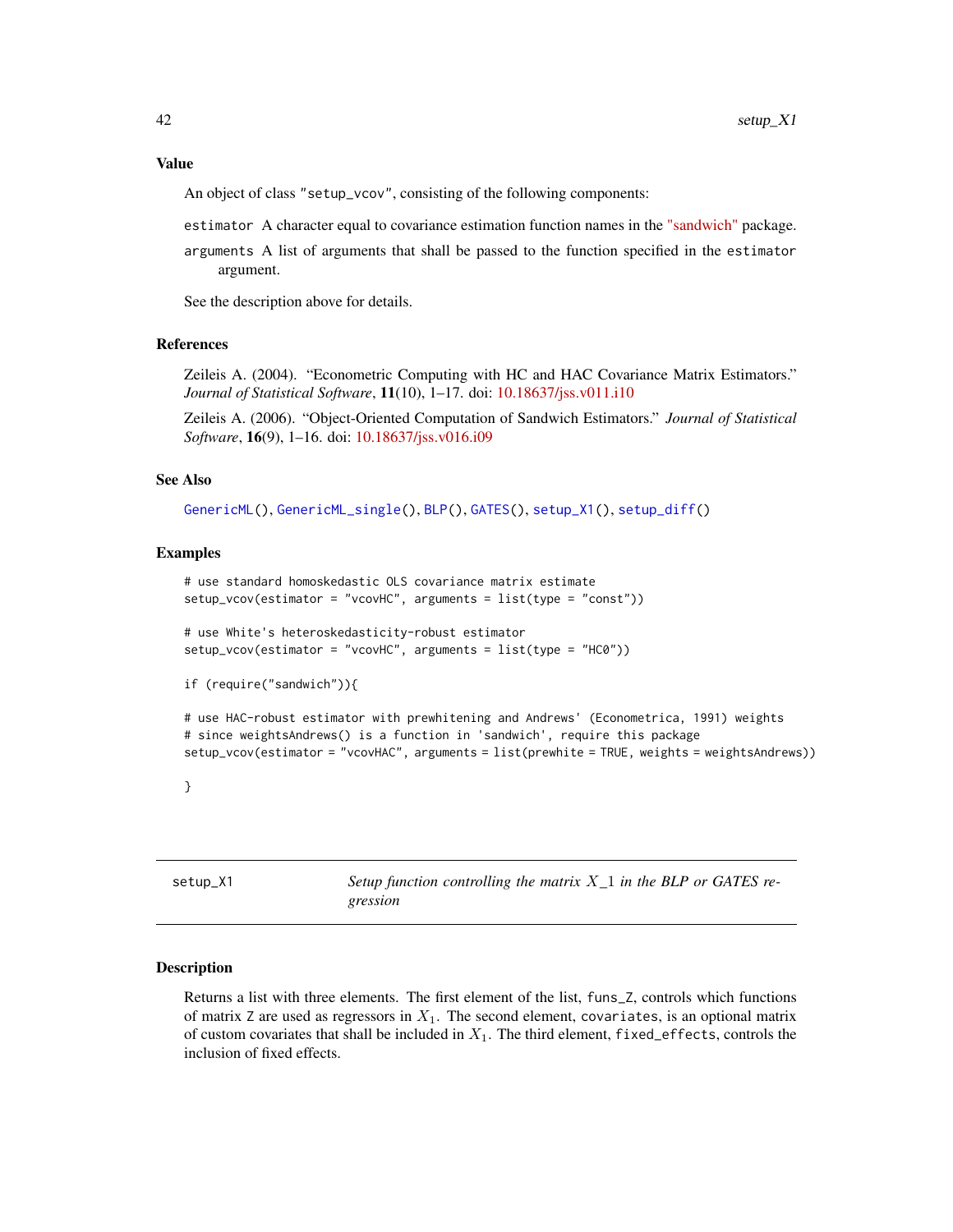#### <span id="page-42-0"></span> $\text{setup}_X$ 1 43

# Usage

```
setup_X1(funs_Z = c("B"), covariates = NULL, fixed_effects = NULL)
```
#### Arguments

| funs_Z        | Character vector controlling the functions of Z to be included in $X_1$ . Subset of<br>$c("S", "B", "p")$ , where "p" corresponds to the propensity scores, "B" to the<br>proxy baseline estimates, and "S" to the proxy CATE estimates. Default is "B". |
|---------------|----------------------------------------------------------------------------------------------------------------------------------------------------------------------------------------------------------------------------------------------------------|
| covariates    | Optional numeric matrix containing additional covariates to be included in $X_1$ .<br>Default is NULL.                                                                                                                                                   |
| fixed effects | Numeric vector of integers that indicates cluster membership of the observa-<br>tions: For each cluster, a fixed effect will be added. Default is NULL for no fixed<br>effects.                                                                          |

# Details

The output of this setup function is intended to be used as argument in the functions [GenericML\(](#page-6-1)) and [GenericML\\_single\(](#page-13-1)) (arguments X1\_BLP, X1\_GATES), as well as [BLP\(](#page-1-1)) and [GATES\(](#page-4-1)) (argument X1\_control).

#### Value

An object of class "setup\_X1", consisting of the following components:

funs\_Z A character vector, being a subset of c("S", "B", "p").

covariates Either NULL or a numeric matrix.

fixed\_effects Either NULL or an integer vector indicating cluster membership.

See the description above for details.

#### References

Chernozhukov V., Demirer M., Duflo E., Fernández-Val I. (2020). "Generic Machine Learning Inference on Heterogenous Treatment Effects in Randomized Experiments." *arXiv preprint arXiv:1712.04802*. URL: <https://arxiv.org/abs/1712.04802>.

# See Also

[GenericML\(](#page-6-1)), [GenericML\\_single\(](#page-13-1)), [BLP\(](#page-1-1)), [GATES\(](#page-4-1)), [setup\\_vcov\(](#page-40-1)), [setup\\_diff\(](#page-35-1))

```
set.seed(1)
n <- 100 # sample size
p \le -5 # number of covariates
covariates \leq matrix(runif(n*p), n, p) # sample matrix of covariates
# let there be three clusters; assign membership randomly
fixed_effects \leq sample(c(1,2,3), size = n, replace = TRUE)
```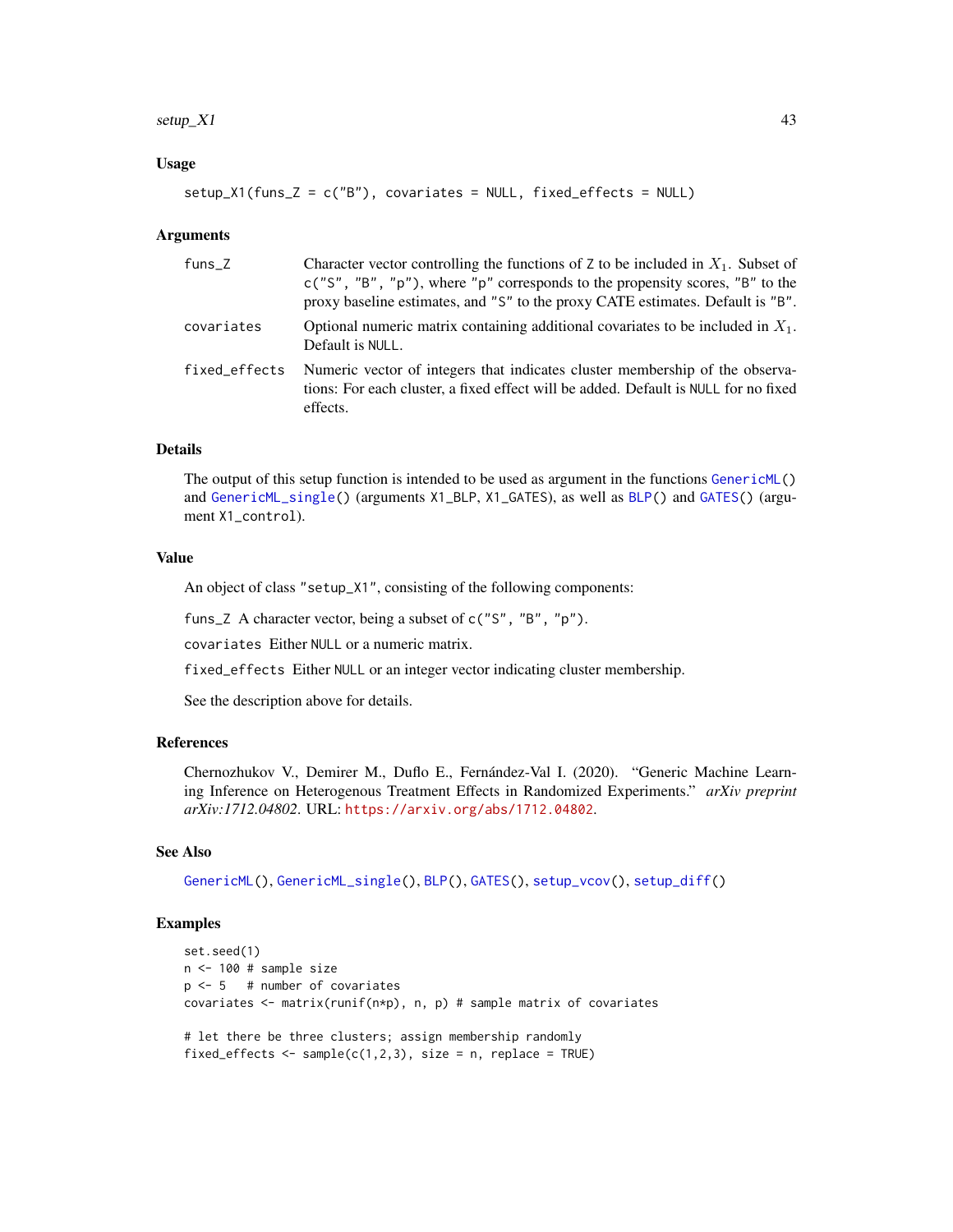```
# use BCA estimates in matrix X1
setup_X1(funs_Z = "B", covariates = NULL, fixed_effects = NULL)
# use BCA and propensity score estimates in matrix X1
# uses uniform covariates and fixed effects
setup_X1(funs_Z = c("B", "p"), covariates = covariates, fixed_effects = NULL)
```
TrueIfUnix *Check if user's OS is a Unix system*

# Description

Check if user's OS is a Unix system

# Usage

TrueIfUnix()

## Value

A Boolean that is TRUE if the user's operating system is a Unix system and FALSE otherwise.

<span id="page-43-0"></span>